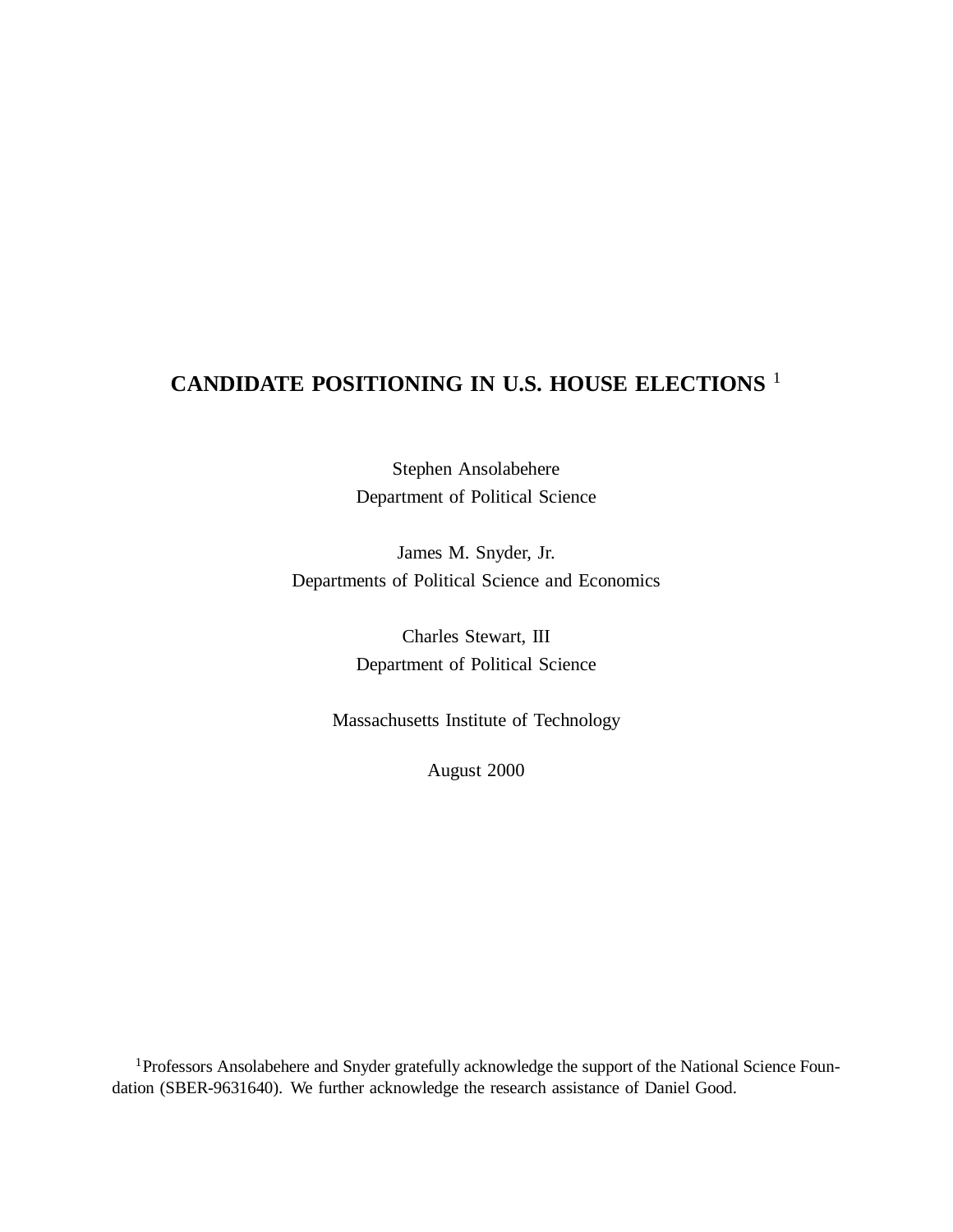# **1. Introduction**

In an extended republic, the desires of citizens are translated into law through the election of representatives. Candidates present themselves to voters, who decide to support some candidates and not others. Having won election, officials enact policies and then return to the electorate, seeking their just desserts. This cycle is surely a crude way of expressing the public's preferences, but it is said to work over time through an electoral version of natural selection.

What sort of representation does this dynamic produce? What sort of choices do voters get? In many modern democracies, voters choose among national parties, each with a distinctive ideology. Individual politicians seem to have little ability or incentive to differentiate themselves from the rest of their party. The United States appears to be the exception to all of this. Over the past three decades, the main thrust of scholarship on the behavior of members of Congress has emphasized the ability of individual politicians to position themselves so that they can appeal most strongly to their own districts' interests. The most important works on congressional elections and representation describe the willingness of politicians to abandon their party in order to compete for the votes back home (Mayhew, 1974a, pp. 19-28; Fenno, 1978, p. 113). Indeed, American politicians are reputedly so responsive to their districts' interests that they are often driven to make irresponsible public policy (Fiorina, 1974; King, 1997).

We argue that this view overstates the differences between elections held in America and in the rest of the democratic world. Even in the U.S., when candidates – incumbents, challengers, and open seat contestants alike – balance the broad policy views of the local district and the national party, the national party dominates. It does so today, as it has for over 100 years. District-by-district competition exerts some pressure on candidates to fit with their constituents, and there have been times in American history when this pressure has been more acute than others. Overall, however, the amount of ideological "choice" that voters get as a result of such positioning is minor compared to the weight of the national parties' ideologies.

This paper provides a broad historical picture of candidate positioning in U.S. House elections and places contemporary elections in that historical context. To portray the landscape of electoral competition over the past century, we have constructed a data set that contains the estimated policy positions of congressional candidates running in races where the two major party candidates both had a roll call record in the House of Representatives. This is essentially the method used in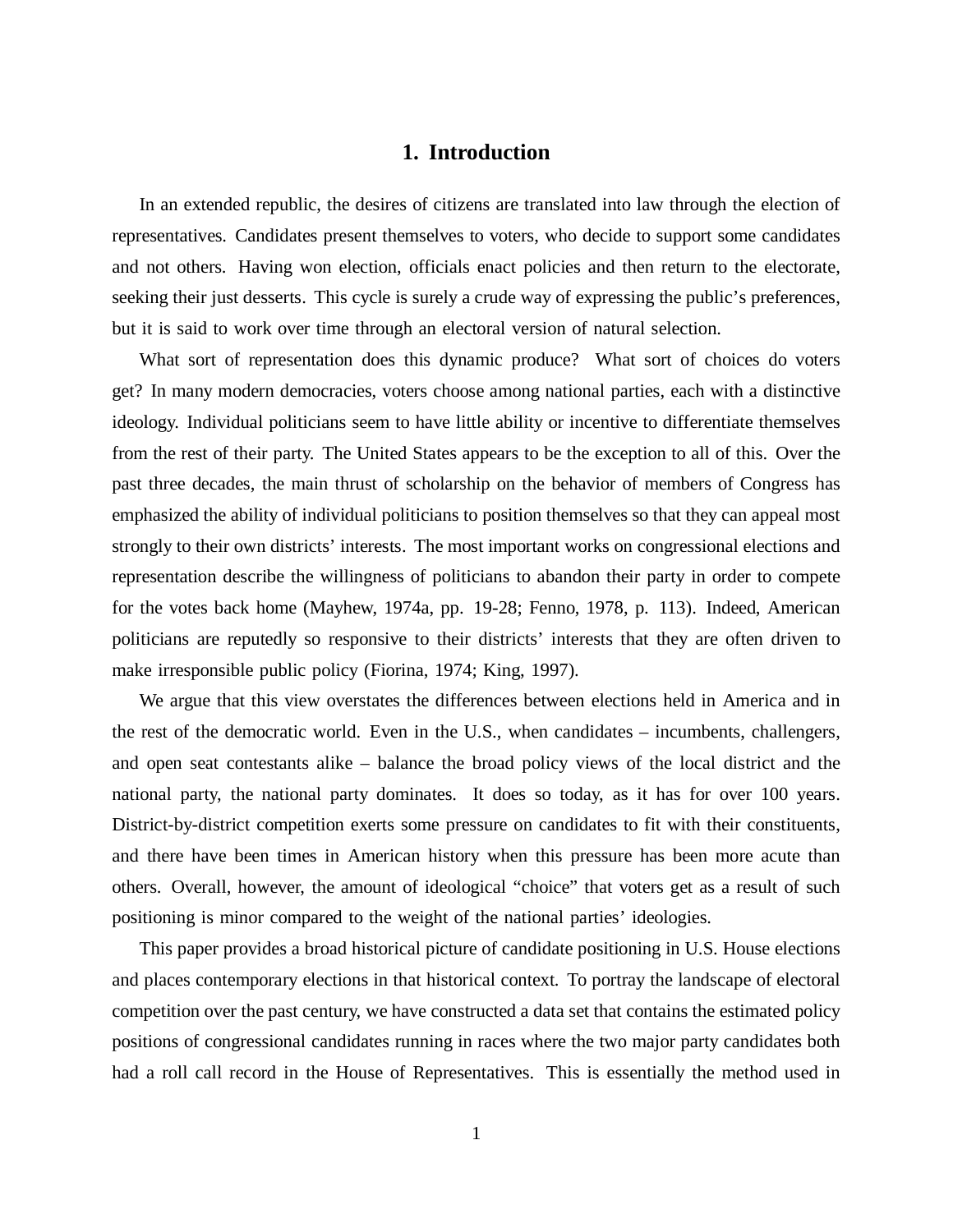Fiorina (1974). To get a detailed picture of the contemporary setting and to validate the historical analysis, we rely on a data set constructed using responses to Project Vote Smart's National Political Awareness Test (NPAT), a survey administered to all House candidates in the 1996 general election. A series of papers provide similar snapshots of recent elections – most notably Fiorina's and Sullivan's studies of elections in the 1960s and Erikson and Wright's studies of elections in the 1980s and 1990s (Fiorina 1974; Sullivan and O'Connor 1972; Sullivan and Minns 1976; Erikson and Wright 1989, 1993, 1997). Our results confirm the main pattern of non-convergence detected elsewhere and confirm that this is both a macro- and district-level phenomenon.

The contemporary snapshots are a gateway to historical analysis which is unique to this paper. The historical analysis reveals two important patterns. First, non-convergence of candidates has been a general phenomenon of competition in congressional races for more than a century. Second, the responsiveness of candidates to their districts'particular ideological shadings waxed considerably in the middle of the twentieth century, but was waning rapidly as the century drew to a close.

The remainder of this paper is organized as follows. In Section 2, we review the existing literature concerning the spatial competition of legislative candidates, focusing on the empirical and theoretical literatures that were spawned by the Downsian framework. In Section 3, we describe the data and measurement methods we use. In Section 4, we provide a snapshot of candidate positioning in the 1996 U.S. House elections. In section 5, we present the broad historical picture of candidate positioning in U.S. House elections. We conclude in Section 6.

### **2. Existing Evidence of Candidate Positioning**

What policies do competing candidates offer voters? To what degree are candidates responsive to their constituents? How much do voters reward candidates who emphasize local preferences over national party positions? These three questions hold center stage in the empirical study of representation, and they frame the current inquiry. We are most keenly interested in understanding the degree to which local and national interests shape the choices voters face.

The spatial theory of elections provides the analytical foundation for most contemporary theorizing about representative politics in the United States. As introduced to political science by Downs (1957), it is a model of disciplined parties that seek to control government. One of the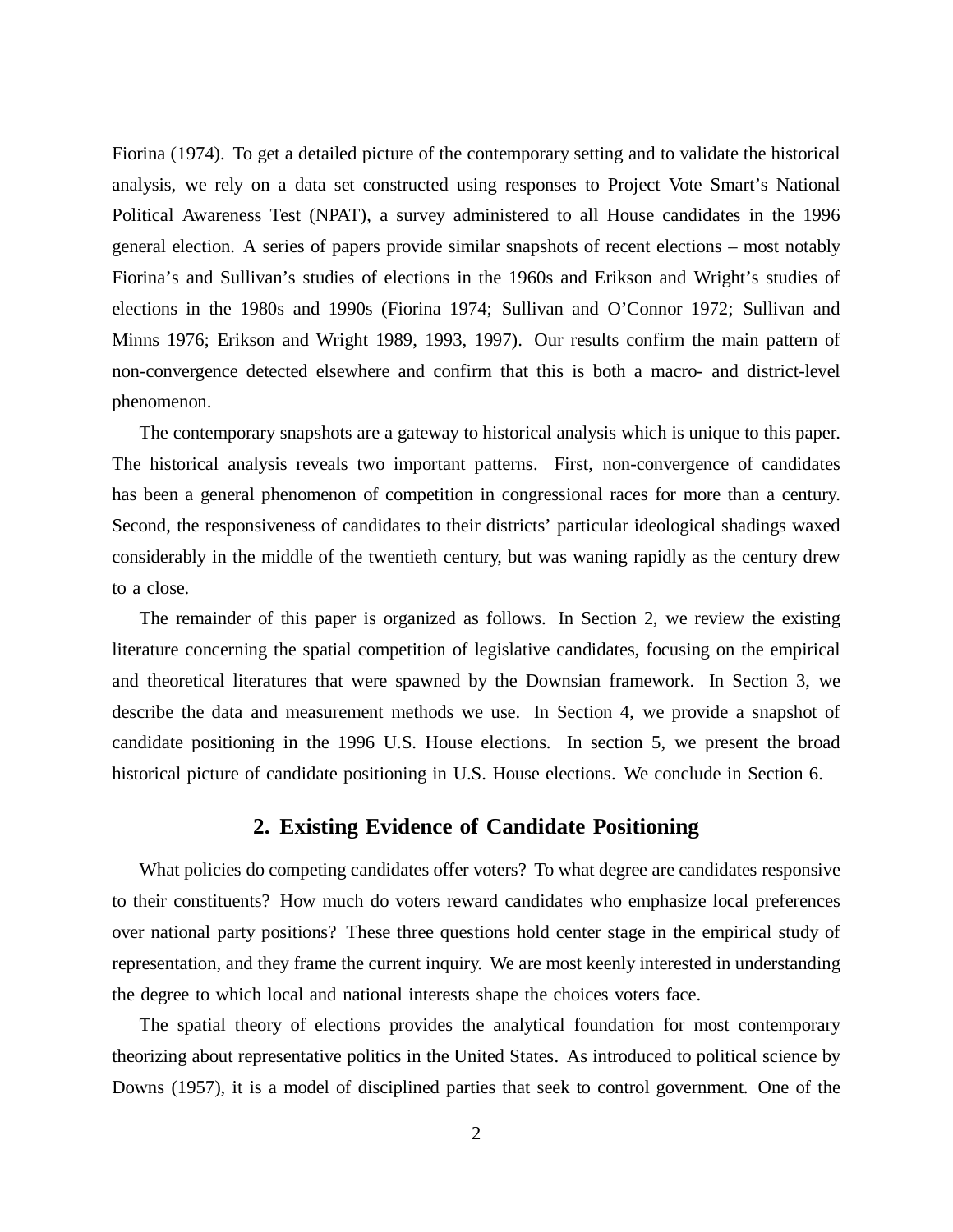most appealing features of the approach, however, is that it can be applied to both national party actors and to local candidates. We use it here to distinguish the patterns of candidate competition that will emerge under both conceptions, local and national, about how the cycle of representation works in the U.S.

The theory, as Downs presented it and as it has been applied to the U.S., is about how candidates compete for votes in a first-past-the-post system by offering policies to voters. Policies are points along a single "ideological" dimension. Each voter has a most preferred policy, or ideal point, along this dimension. Policies farther away from this point are preferred less than policies closer to this point.

The logic of spatial competition leads to three main empirical predictions about the behavior of candidates for the U.S. Congress, and for legislatures more generally. First, opposing candidates should converge to the electoral center. The core analytical result of the spatial theory of elections is the Median Voter Theorem. Competition for votes will drive opposing candidates or parties to the ideal policies of the median voter (Downs 1957; Black 1958; Enelow and Hinich 1984). If the Median Voter Theorem holds at the *national* level, then all candidates should cluster around a common point. If the Median Voter Theorem holds at the *district* level, then all candidates in a particular distict should converge to the same point, but the point itself should vary across districts in line with variation in the local Median Voter's ideal point.

There is considerable evidence against the prediction of candidate and party convergence at the national level, beginning with evidence that presidential nominees of the two major parties take divergent positions (Page 1978; Enelow and Hinich 1984). Continuing on to Congress, there is strong evidence that Democratic and Republican congressional candidates, considered as a whole, take different positions (Erikson and Wright 1989, 1993, 1997) and that once in Congress, Democratic and Republican members are ideologically distinct (Poole and Rosenthal 1997).

Those who wish to salvage the simple spatial model as a framework for studying U.S. elections argue that it applies at the district level. Evidence of divergence of the national parties does not, the argument goes, imply divergence of candidates at the district-level. For example, it may be that in each district the Democratic and Republican candidates converge, but, for whatever reason, all conservative districts elect Republicans and all liberal districts elect Democrats. 1 In this simple

<sup>&</sup>lt;sup>1</sup>The theoretical reasons are many: differential turnout, voting for national parties as opposed to individual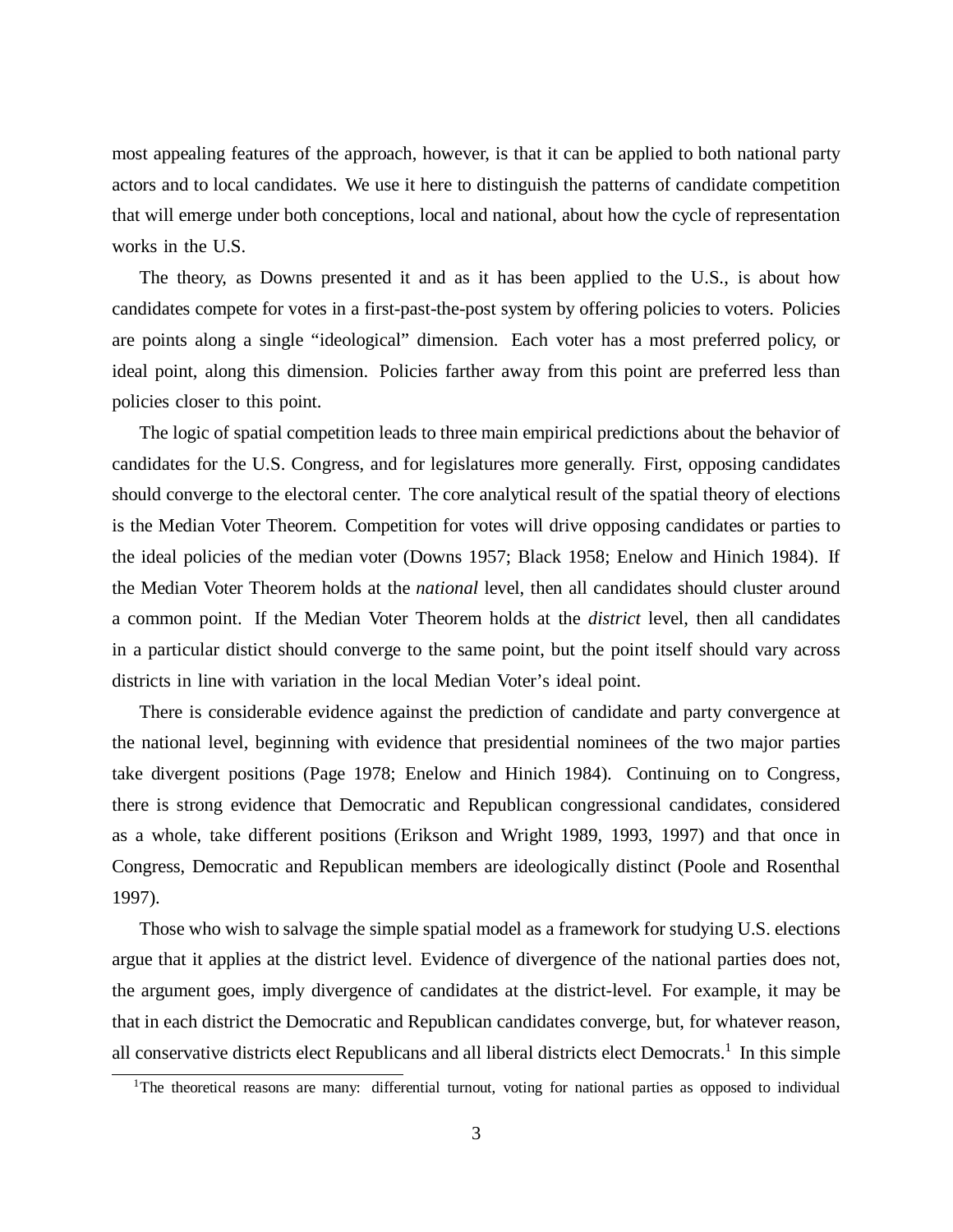example, the Democratic and Republican parties nationally will offer distinct platforms but in each district candidates behave according to a simple spatial model.

Fiorina (1974) finds some evidence of non-convergence at the district level in the 88th and 89th Congresses. Sullivan and O'Connor (1972) and Sullivan and Minns (1978) find little evidence of convergence in the 1966 House and Senate elections. And although they do not examine district-by-district candidate convergence directly, Erikson and Wright document that the national pools of congressional candidates were so divergent in the 1982, 1990, and 1994 elections that the amount of local candidate convergence could not have been great (Erikson and Wright 1989, 1993, 1997).

We document that these snapshots of recent elections reflect an enduring historical pattern in American politics. Candidates diverge at the district level, just as parties diverge nationally. The theoretical literature is replete with explanations for why we might observe candidate divergence under spatial competition. Formal theorists have shown that differential turnout, party activists, potential third party candidates, and the policy references of candidates may cause divergence.<sup>2</sup>

The second main empirical prediction that the Downsian model proposes about the behavior of candidates for the U.S. Congress concerns responsiveness or congruence. Candidates'positions, when viewed across districts, should respond to the preferences of voters. The more conservative the district, the more conservative we expect both candidates to be. The classic examination of this idea was by Miller and Stokes, who termed this idea policy "agreement" or "congruence" (Miller and Stokes 1963, p. 49). Achen (1978) termed it "responsiveness." Studying the 1958 House election and relying on simple bivariate correlations between representatives' and constituents' attitudes, Miller and Stokes found no evidence of congruence in foreign policy, strong evidence of congruence in civil rights, and weak evidence in social welfare policies. Miller and Stokes's analysis, however, has been criticized for sample design, conceptual problems, and measurement error (Achen 1977, 1978, 1983; see also Erikson 1978, 1979). Erikson and Wright (1989, 1993, 1997) find responsiveness among incumbents running in 1982, 1990, and 1994, but not among challengers. We replicate their findings for 1996.

candidate positions, etc.

<sup>2</sup>See Aranson and Ordeshook (1972), Whittman (1983), Hinich and Pollard (1981), Enelow and Hinich (1981, 1982), Aldrich (1983a, 1983b), Palfrey (1984), Bernhardt and Ingberman (1985), Calvert (1985), Aldrich and McGinnis (1989), Ingberman (1989), Feddersen (1992), Ingberman and Villani (1993), Londregan and Romer (1993), Snyder (1994), and Ansolabehere and Snyder (1997a).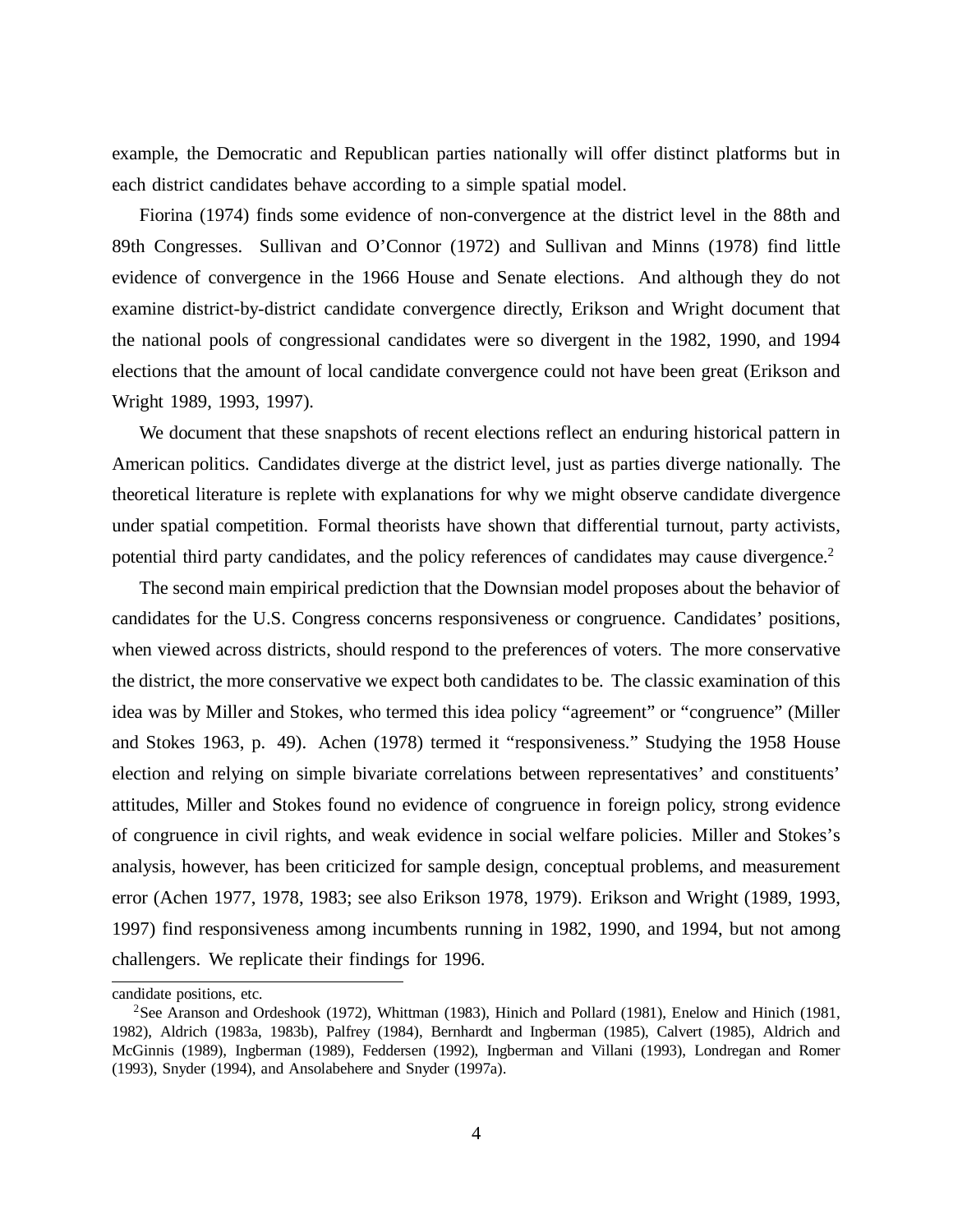Theoretical work suggests an even more subtle treatment of responsiveness may be in order. Mayhew's (1974b) analysis of marginal races suggests that the more vulnerable the incumbent, the more attentive to the mainstream of the general electorate he or she will have to be. Hence, in very marginal seats responsiveness will be highest. Huntington (1950) and Fiorina (1974) suggest that the opposite pattern will hold. They argue that politicians serve two constituencies, their core voters and the general election constituencies; in marginal seats disproportionately more attention must be paid to the core voters, in order to avoid losing one's base of support. Thus in marginal districts, incumbents will appear less responsive to the median voter because the constituencies they are most responsive to are a smaller fraction of the electorate. We find that convergence is greater in competitive races, suggesting a view closer to Mayhew's than to Huntington's and Fiorina's.

The third main empirical prediction is that candidates should gain electorally from moderation within their district. A fundamental result of the Median Voter Theorem is that candidates can post significant vote gains by changing their positions to fit their districts' interests better. Even though this is a core prediction of the Downsian model applied to district competition, there is very little direct empirical examination of this hypothesized effect.<sup>3</sup> The definitive synthesis of research on congressional elections (Jacobson 1997), which otherwise heavily emphasizes candidate strategy as a determinant of election outcomes, contains no estimation of the effect of ideological positioning on the vote. The prime example of the effect of candidate positioning on the vote has been produced by Erikson and Wright (1980, 1989, 1993, 1997) who, using data comparable to our own, studied various elections from 1974 to 1994. <sup>4</sup> They have consistently found rewards to moderation among incumbents, but mixed results among challengers and open seat candidates. As we demonstrate in Appendix B, mixed results in the estimation of the effects of candidate positioning on the vote may be due to a methodological problem that may manifest itself in particular elections, which we address in this paper. Consistent with previous findings, we discover small but persistent benefits to candidates for their moderation. However, because of

<sup>&</sup>lt;sup>3</sup>Early attempts to discern the effect of candidate positioning on the vote include Erikson (1971) and Sullivan and O'Connor (1972).

<sup>4</sup>Of course, Campbell, et al (1960) and Converse (1964) mounted an early challenge to the premise that candidates could help themselves by carefully moderating their ideological appeals, arguing that, while elites might think in ideological terms, voters do not. Likewise, Miller and Stokes (1962, 1963) themselves strongly reject the idea that voters decide between candidates based on their policy appeals, much less convergent policy appeals.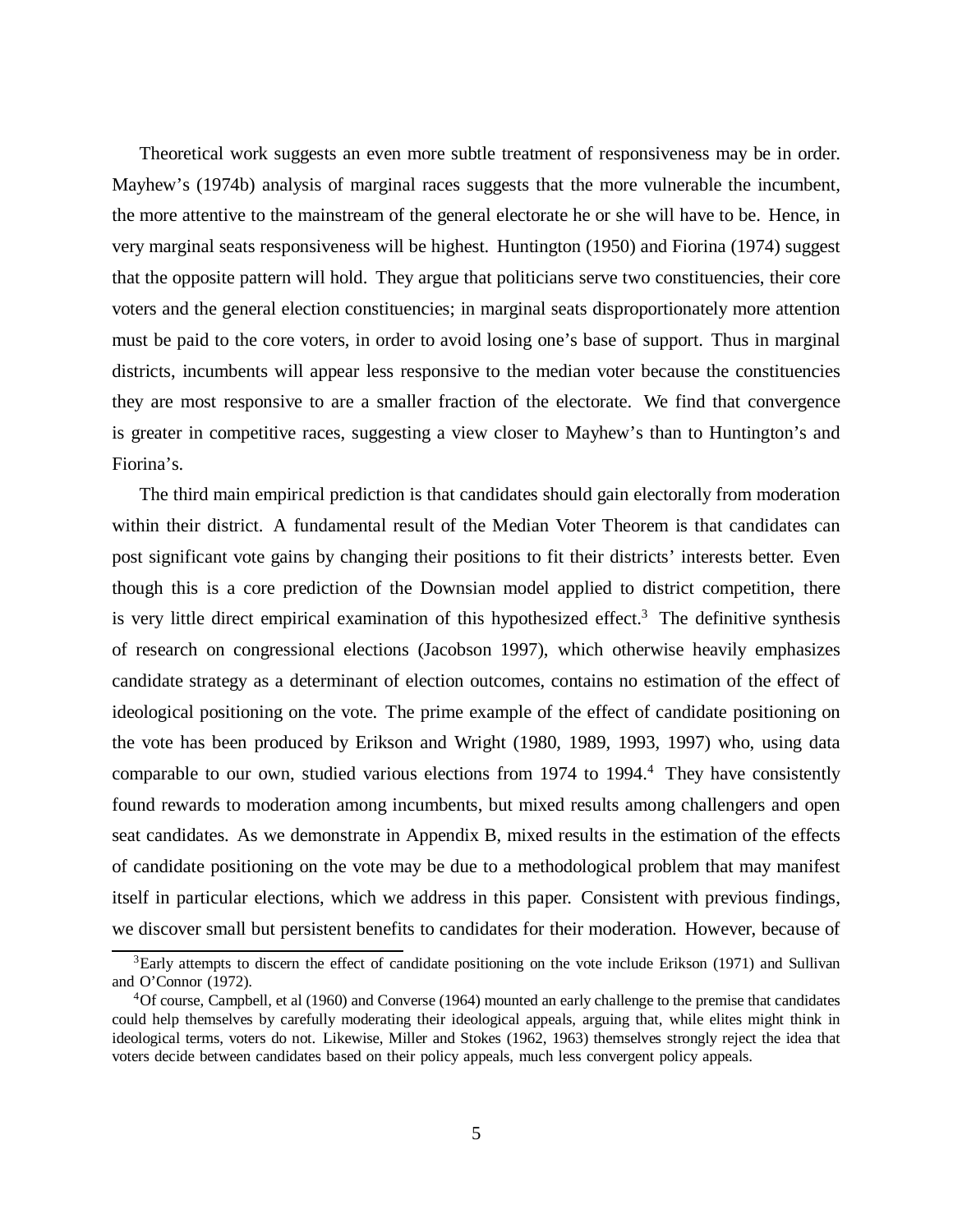the methodological problems we identify, we cannot estimate asymmetries between candidates.<sup>5</sup>

## **3. The Data**

In order to gauge the extent to which candidates converge toward each other and whether such convergence (if it occurs) affects electoral outcomes, we require measures of candidate policy positions, voter preferences, and electoral outcomes. Past research has stumbled upon these data requirements. First, roll call studies have been able to answer questions about whether the parties converge nationally, but they only focus on incumbents and do not, in themselves, say anything about the strategies of competing candidates. Second, surveys of candidates and constituents have been limited in the number of candidates, respondents, and the scope of the questions asked. The best-known of all these studies, which produced the Miller and Stokes research, resulted in data from 116 districts about opinions in three issue domains. Achen's (1997, 1978) critique of Miller and Stoke's findings relies on analyzing between 28 and 56 of their sampled races.

We have developed measures of candidate policy positions, voter preferences, and electoral outcomes for use in this paper. The conceptualization behind each is straightforward. There are some technical issues involved in constructing some of the measures, particularly our measures of candidate preferences. In this section we summarize our methods and data. In Appendix A and Ansolabehere, Snyder, and Stewart (forthcoming) we provide a more detailed accounting of our data-gathering strategy.

## *Candidate preferences using NPAT responses*

The National Political Awareness Test (NPAT) avoids many of the data problems that have plagued past research into district-by-district candidate positioning. <sup>6</sup> There are five major strengths with the NPAT survey. First, the survey was sent to all congressional candidates, incumbent and non-incumbent. Hence, we can assess the strategies of opposing candidates directly. Second, the survey asked over 200 policy questions across a wide range of topics. It was designed to

<sup>&</sup>lt;sup>5</sup>A further problem in assessing whether voters view incumbent and challenger issue positioning symmetrically is due to selection bias. If candidates are rewarded for moderating ideologically, then the average incumbent will more often already be in the "right" district than the average challenger.

<sup>6</sup>We thank Project Vote Smart for permission to use the NPAT data in our research. Information about NPAT may be found at the following URL: http://www.vote-smart.org/about/data.html. To our knowledge, there have been only two other studies published that have used NPAT data— Erikson and Wright's study of the 1994 congressional election, which relied on NPAT data drawn from that year (Erikson and Wright 1997), and Ansolabehere, Snyder, and Stewart's (forthcoming) research into party influence in the 105th Congress.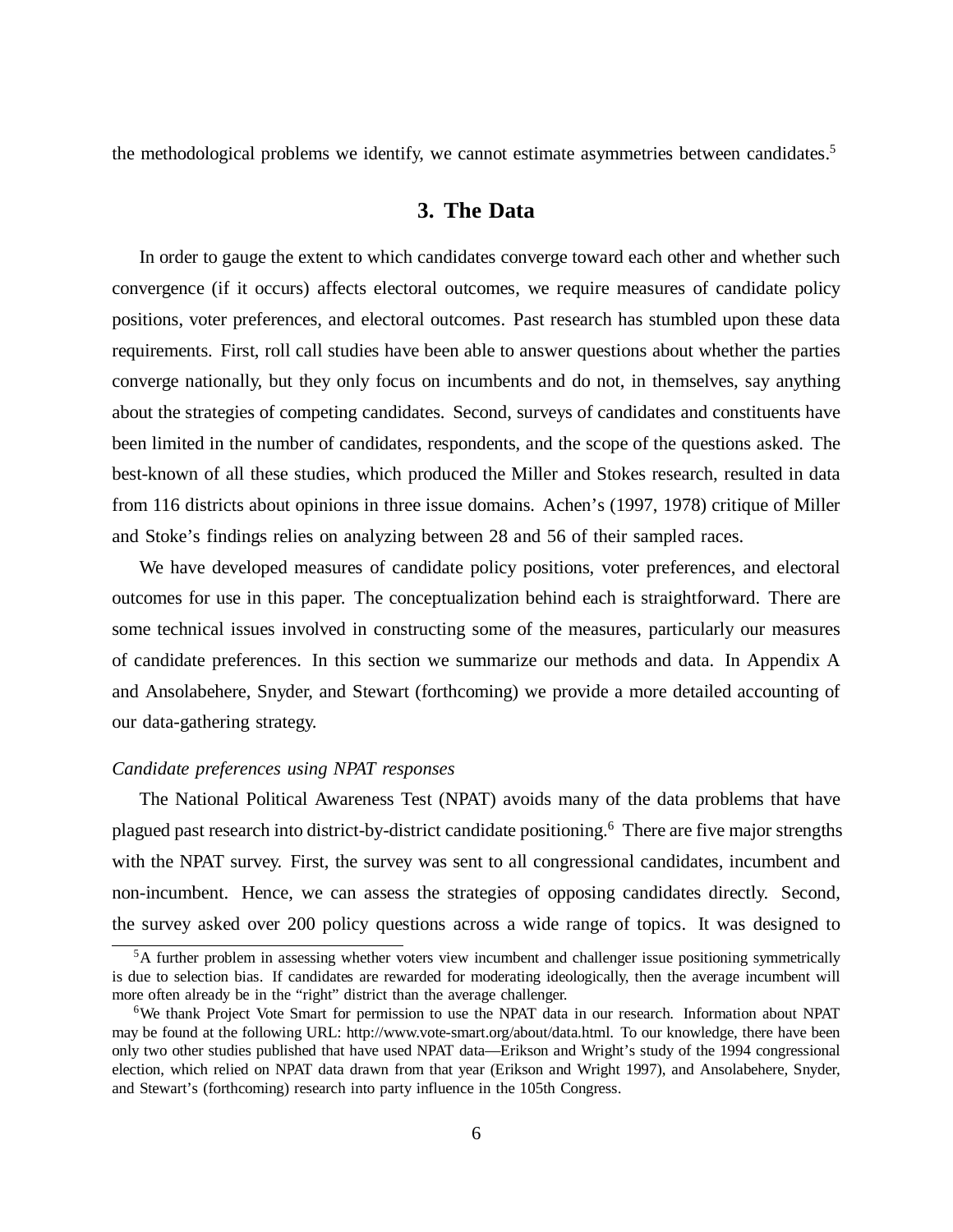explore "only those issues or political questions that are determined to be both major concerns of the American public, and issues that are likely to be addressed by the candidates once they are in office." Thus, the range of questions was as great as the range of questions arising on the congressional roll call agenda during a Congress.

Third, the questions were asked in anticipation of the election, and were a form of free advertising for candidates. Responses to the questions were displayed prominently on the Project Vote Smart web site; the survey responses are likely to reflect accurately the positions taken by the candiates in these elections. Fourth, the response rate was sufficiently high that we could perform our analysis using data drawn from most districts. (We provide a more detailed assessment of the quality of the NPAT survey in Appendix A and Ansolabehere, Snyder, and Stewart (forthcoming).)

We scaled the NPAT data using principal components factor analysis, relying on previous work reported by Heckman and Snyder (1997). We report the details of this scaling in Appendix A and Ansolabehere, Snyder, and Stewart (forthcoming), summarizing the pertinent highlights here. In this principal components scaling, one factor is clearly dominant, being tapped to some extent by almost all items on the survey. The scale locations on the first factor, or "dimension," produced results that are highly correlated with other well-known measures of ideology, such as ADA and NOMINATE scores. An informal perusal of individuals'scale locations indicated that well-known "liberals" tended to be at one end of the scale and"conservatives" at the other. We therefore are comfortable referring to first dimension scores as measures of left-right ideology. Consequently, we fixed the sign of the first dimension so that positive values indicate more conservative members. Finally, we normalized the scale scores so that they ranged from 0 (most liberal candidate) to 1 (most conservative candidate).

### *Candidate preferences using the historical roll call record*

We were interested in placing the findings from 1996 in historical context, which required us to construct a comparable data set of challenger and incumbent issue positions across all elections from 1874 to 1996. NPAT surveys do not exist before 1994, which obviously limited our ability to extend this particular measurement strategy back in time. However, other scholars have approached this problem of describing the issue positions of non-incumbent congressional candidates by taking advantage of the following fact: A non-trivial subset of congressional elections involve a candidate who *currently* has a roll call record running against a candidate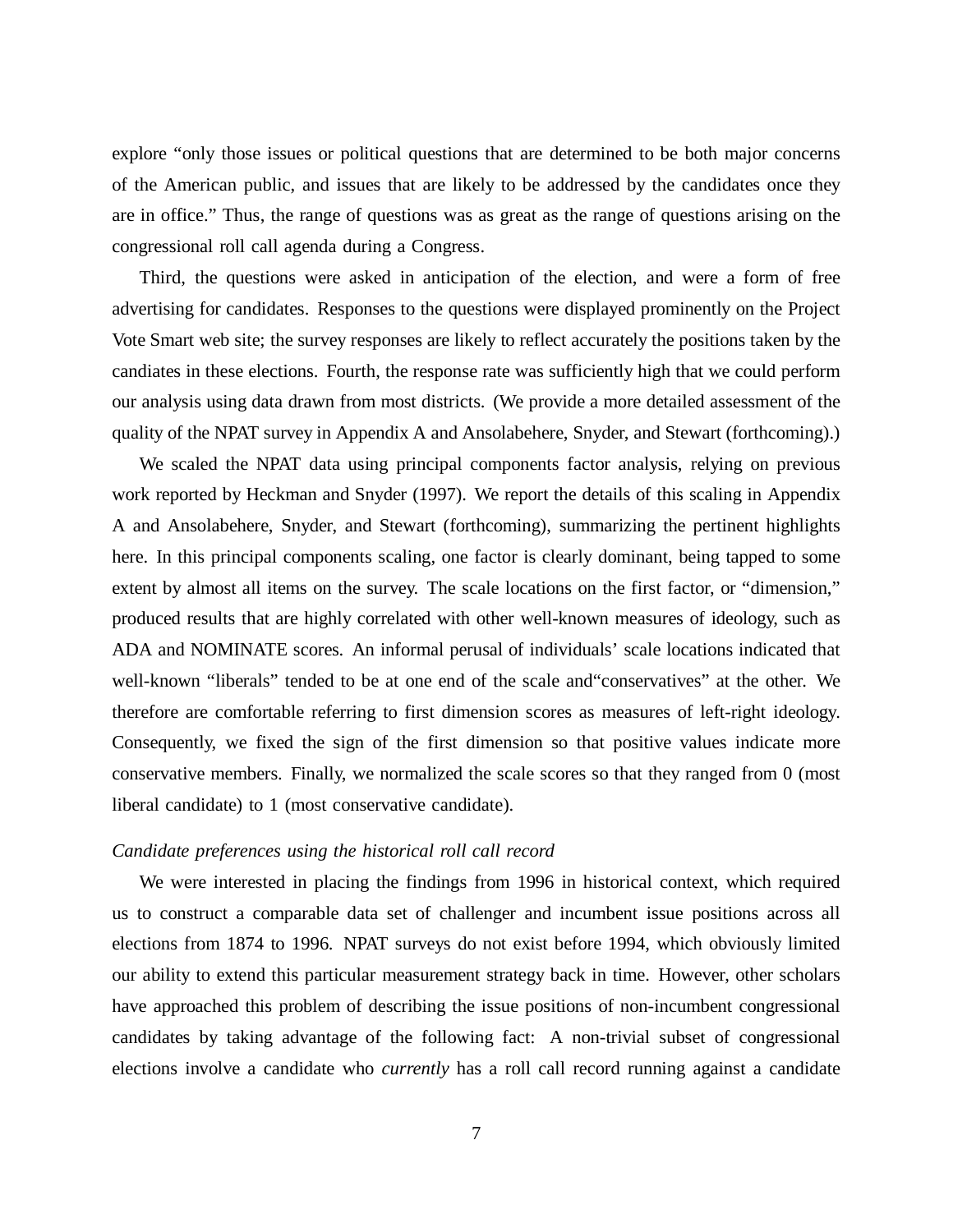who either *will* have a roll call record in the future or has one from the distant past. The most obvious case of this is when an incumbent is defeated by a challenger. In such a case, the *past* roll call record of the incumbent might be paired with the *future* roll call record of the challenger to create comparable measures of ideal points for both candidates. Past research that has relied on this strategy includes Strain (1963), Brady and Lynn (1973), Fiorina (1973; 1974, chap. 5), and Hurley (1984).

We constructed ideal point estimates of all House members who served between 1874 and 1996, using the Heckman/Snyder method. We used the adjustment technique suggested by Groseclose, Levitt, and Snyder (1999) to address intertemporal comparability problems that arise when roll call-based voting scores are constructed in individual Congresses and then combined into one time series. Then, searching through the historical election record, whenever two candidates faced each other who had their own roll call records (as when a challenger defeated an incumbent), we added them to the data set. In the resulting data set of 2,520 candidate pairs, 1,690 pairs were challengers beating incumbents, 47 were two incumbents facing off, and 783 were cases in which one of the candidates' House service was not contiguous to the election.

There are three potential problems with this approach. First, candidates may switch their positions from one election to the next. Previous research reveals that the voting records of members of Congress remain very stable from one Congress to the next, and indeed over long periods (Stone 1980; Poole and Rosenthal 1997, pp. 71–73). It is likely, then, that if a candidate commits to an ideological position in a campaign, it will be hard to deviate from that stance in the next Congress. The one exception to this pattern emerges following redistricting. Incumbents in new districts may have to adjust ideologically to new voters. To avoid this problem, we omit these cases.

Second, biases may arise because these districts hardly represent the universe of congressional seats. Challengers typically beat incumbents in marginal seats, where the parties hold similar numbers of supporters in the district. In such cases, we expect that the electoral pressures should create a bias toward greater convergence. As we discover using the NPAT data, the greatest amounts of convergence occur in the marginal seats (measured by the closeness of the presidential vote in the district), even though this effect is rather small. Our sample may, therefore, overstate the degree of convergence between candidates in the past. Since our primary findings confirm a general pattern of candidate *divergence* within districts, the sample of candidate pairs in our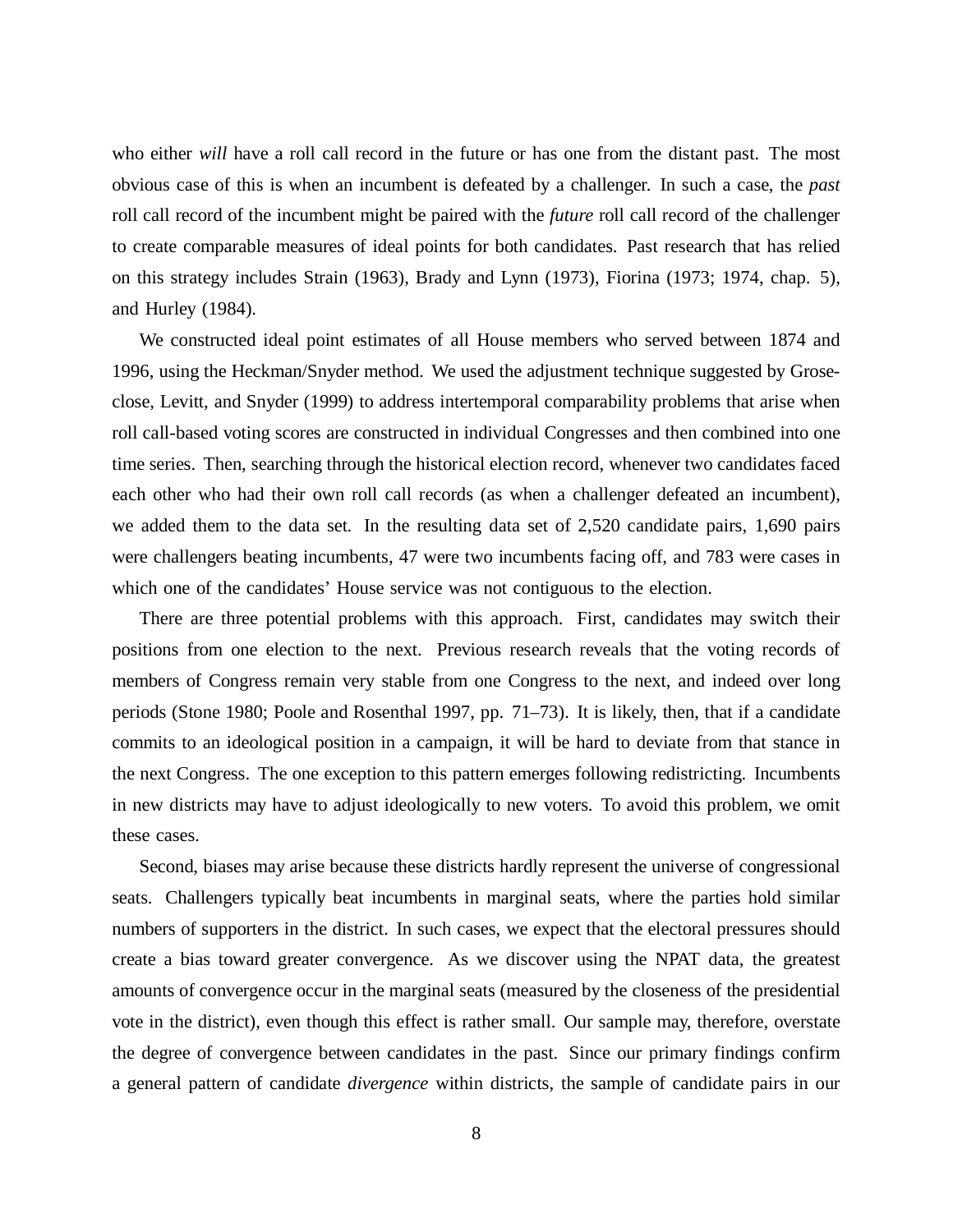historical data set probably yields a conservative estimate of the phenomenon we report.

Third, the metric is difficult to interpret over long periods of time. There is stability in candidates'positions between Congresses and even throughout a decade. Over a century, though, the scales become hard to compare, because national agendas and even the positions of the parties change dramatically. This is a feature of all preference measures derived from roll calls, including the well-known NOMINATE scores and interest group ratings. We are not interested in the absolute values of the scales so much as the relative locations of the candidates in the short term. To correct for drift in the scales, we will gauge the degree of convergence relative to the positions of the contemporaneous national parties, which we measure as the average position of all incumbents belonging to a given party in a given Congress.

#### *Voter preferences*

To study responsiveness and the effect of positioning on the vote, we need a summary measure of voter preferences in each district. As is common in other studies, we rely on the two-party presidential vote in each district (Schwarz and Fenmore 1977; Erikson and Wright 1980, 1989, 1993, 1997; Nice 1983; Ansolabehere, Snyder, and Stewart 2000).

Although this is a common procedure, our interpretation of what the two-party presidential vote measures is slightly different from most other studies. We assume that the issue positions espoused by the two parties' presidential candidates are perceived similarly by everyone and that all voters vote according to the spatial model. If that is true, then the Republican vote share across districts will be a monotonically-increasing function of the conservatism of the district's median voter.<sup>7</sup> Equally important, this measure allows us to control for the district median voter's ideal point when we examine the relationship between vote choice and candidate positioning.

For our analysis of the 1996 congressional election, we simply rely on the Census Bureau's report of the presidential vote at the congressional district level. Likewise, for the historical part of our empirical work, we can rely on Census Bureau reports of the presidential vote at the district level stretching back to 1952. The Census Bureau does not report the presidential vote at the congressional district level before 1952, requiring us to construct a measure of our own from county-level returns. To do this we rely on the ICPSR data file (ICPSR Study number

<sup>&</sup>lt;sup>7</sup>Republican vote share is an indicator of the conservatism of the median voter, but it is not a measure of the median's ideal point that is on the same scale as the candidates. Therefore, we must be cautious about the inferences we draw from its effects on the vote. See Achen (1978).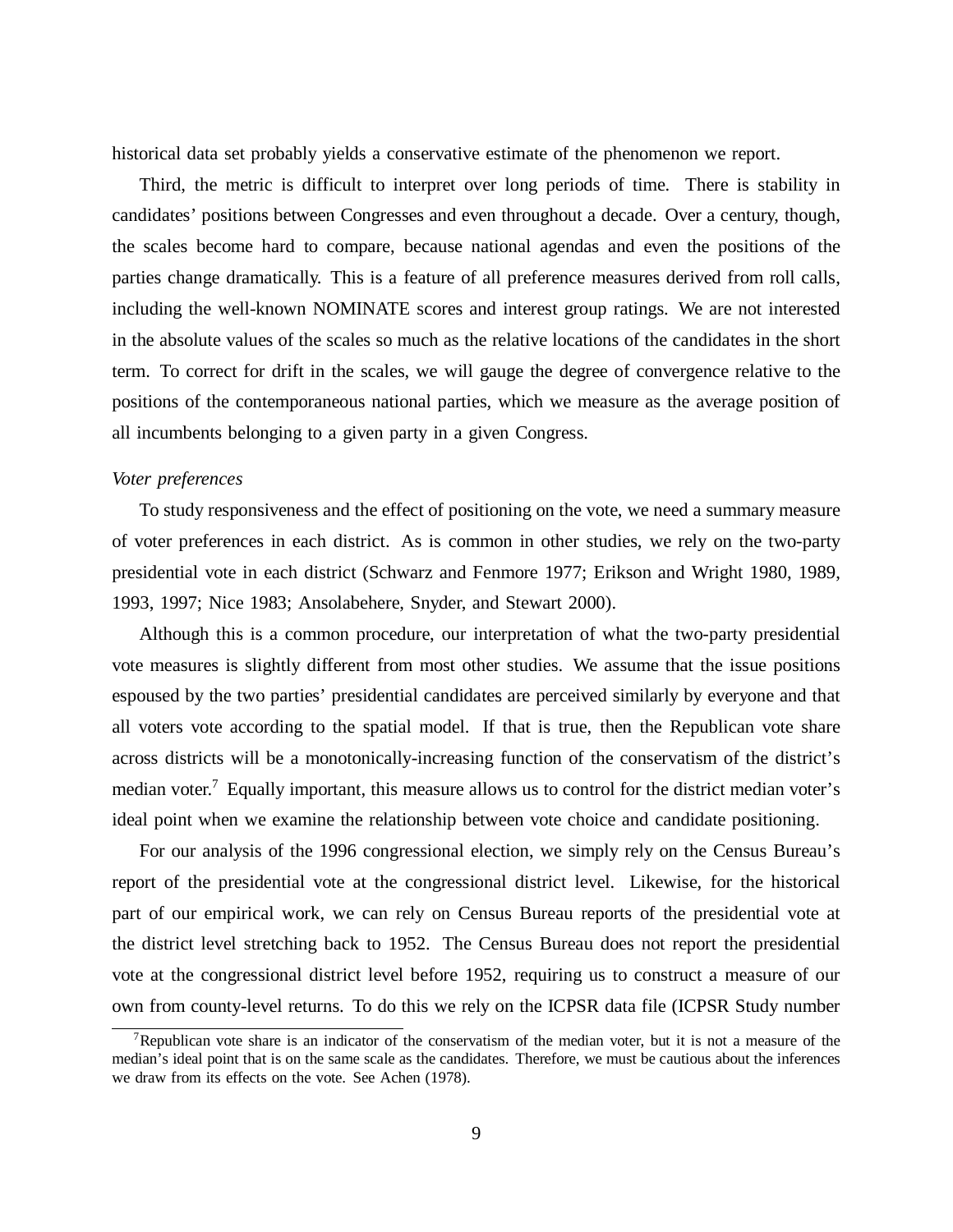0001), which reports presidential vote at the county level to estimate district-level presidential vote before 1952. By summing across all counties in a congressional district we could measure precisely the presidential vote for congressional districts that were composed of whole counties. For districts composed of a mixture of whole and partial counties, this mapping is less precise. We discuss this procedure in more detail in Appendix A.<sup>8</sup>

### *Electoral outcomes*

The least problematic data we collected are the results of congressional elections, although here, too, we expended considerable effort in cleaning existing electronic data sets. The electoral data we use in this paper were based on ICPSR Study 0001, double-checked with ICPSR Study 6311 and Dubin's (1998) recent volume of historical congressional election returns. Party affiliations were judged using a combination of these ICPSR data sets and Dubin (1998).

# **4. Candidate Positioning and Responsiveness in the 1996 Congressional Election**

To provide an empirical grounding for the later historical analysis we perform, we begin with an analysis of candidate positioning and responsiveness in the 1996 congressional election.

#### *Candidate convergence in 1996*

One of the starkest facts revealed in the 1996 data is that candidates clearly do not converge, either nationally or district-by-district. Nationally, there appear to be two "pools" of candidates, one Democratic and one Republican, and little overlap between the two. Figure 1 displays the estimated issue positions of all Democrats and Republicans running for the House in 1996, plotted against our measure of district conservatism.<sup>9</sup> On a zero-to-one scale, the average position of Democratic candidates is .28 and the average position of Republicans is .75, making the gap

<sup>8</sup>Although we must be cautious in using this county aggregation method, we are able to cross-validate it for the 1952–1988 period— the period for which we have both the district-level presidential returns constructed using our county-aggregation technique and district-level returns as reported by the Census Bureau. For the decade of the 1950s, when we used presidential vote constructed using the county aggregation method, we got substantively similar results to those produced when we used the Census Bureau data. On the whole, the Census Bureau data produced findings of greater responsiveness than the county-aggregation data, but year-to-year fluctuations in responsiveness paralleled each other across the two methods. The same cannot be said of the two methods after the 1960s, at the start of the *Baker v. Carr* era, when the number of split counties increases dramatically. Hence, we are comfortable with the county-aggregation method for constructing presidential vote prior to 1952. We rely on the Census Bureau reports for presidential vote at the district level after then.

<sup>9</sup>Erikson and Wright (1997, fig. 6-7) provide a similar picture for 1994.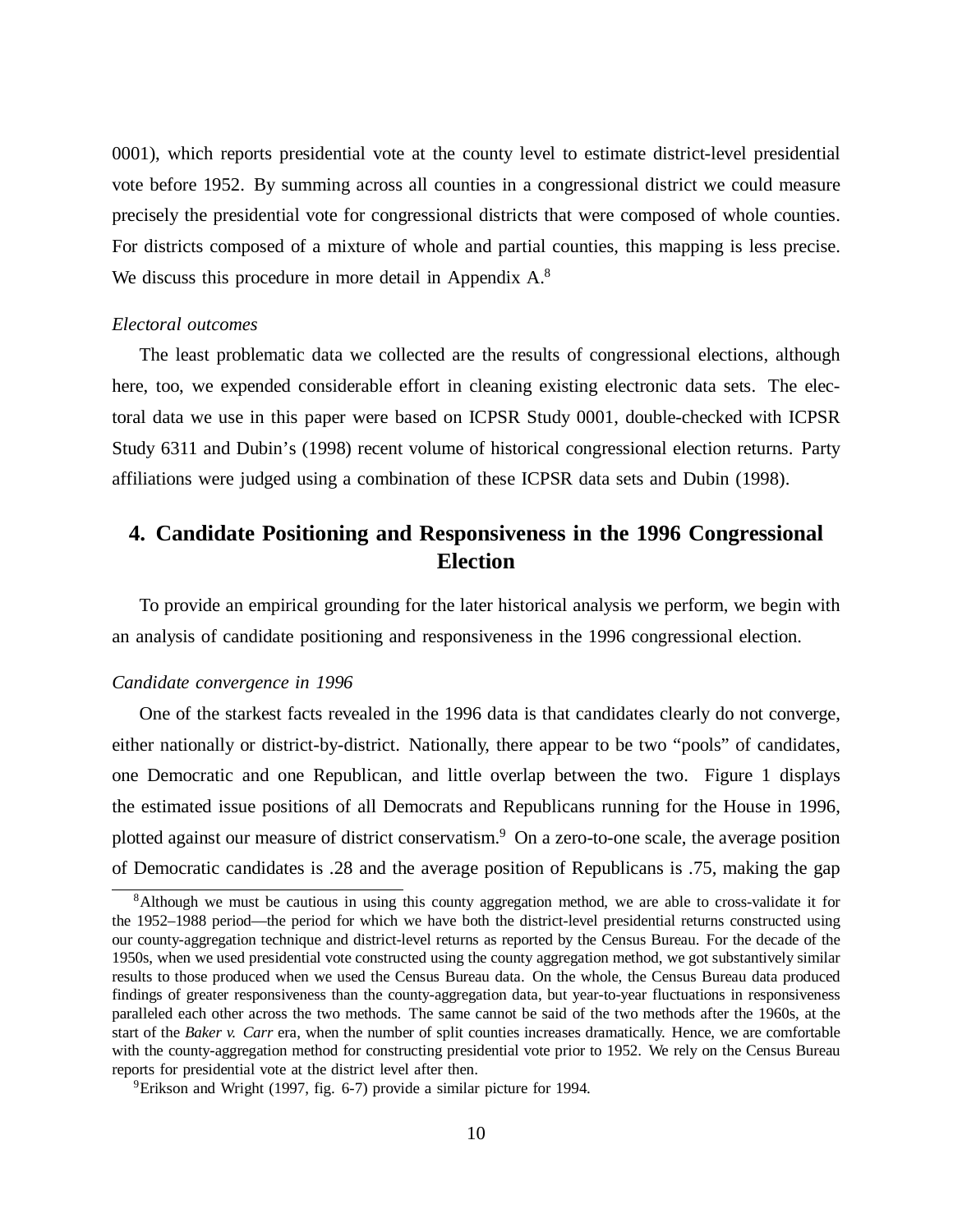between the two parties'averages .47. The within-party standard deviations are .15 for Democrats and .14 for Republicans, less than one-third as large as the gap between the parties.

Burrowing down to the districts themselves, partisan divergence remains the main story. Figure 2 displays the estimated ideological positions of all Republican candidates plotted against the issue positions of the corresponding Democratic candidates. The diagonal line graphs where we would expect the scatterplot to be located if Democrats and Republicans converge district-bydistrict. Instead, what we see is that the Republican candidate, with one exception, is always more conservative than the Democrat running in the same race, and in the vast majority of cases the Republican is much more conservative.<sup>10</sup> The average gap between Democrats and Republicans running in the same race is about .48 points. Out of a total of 301 races, there are only 5 where the gap between the candidates is under .1 points.

One might think that the scalings miss the nuances of the election. We have combined many different issues to derive the ideological measure used here, but voters may care about only a handful. In 1996, many Republican legislators broke with their party in the House and passed minimum wage and clean drinking water legislation in order to appear more moderate than they were in 1995. If convergence on salient issues is what matters electorally, then we should observe strong correlations between the incumbent's and challenger's positions across districts on a few important questions. We do not. The only items on which even moderately strong associations exist are cigarette taxes and NASA spending, while the salient issues of that time— the minimum wage and environmental protection, for instance— remain highly partisan.

#### *Candidate responsiveness in 1996*

Even if candidates do not fully converge, spatial competition might still exert strong centripetal pressures on politicians. As the median voter in the district becomes more conservative, spatial politics might pull both candidates to the right. There is evidence of this pattern in Figure 1, which displays the relationship between the positions of the Republican and Democratic candidates against the Republican presidential vote. In that figure, two regression lines describe the responsiveness of the two parties' candidates to local ideological factors, compared across districts. For both parties, there is a statistically-significant tendency for more conservative dis-

<sup>&</sup>lt;sup>10</sup>The exception is the Christopher Smith-Kevin Meara race in the 4th district of New Jersey, which featured the "fiercely independent" (Barone and Ujifusa 1997, p. 919) Republican incumbent Smith.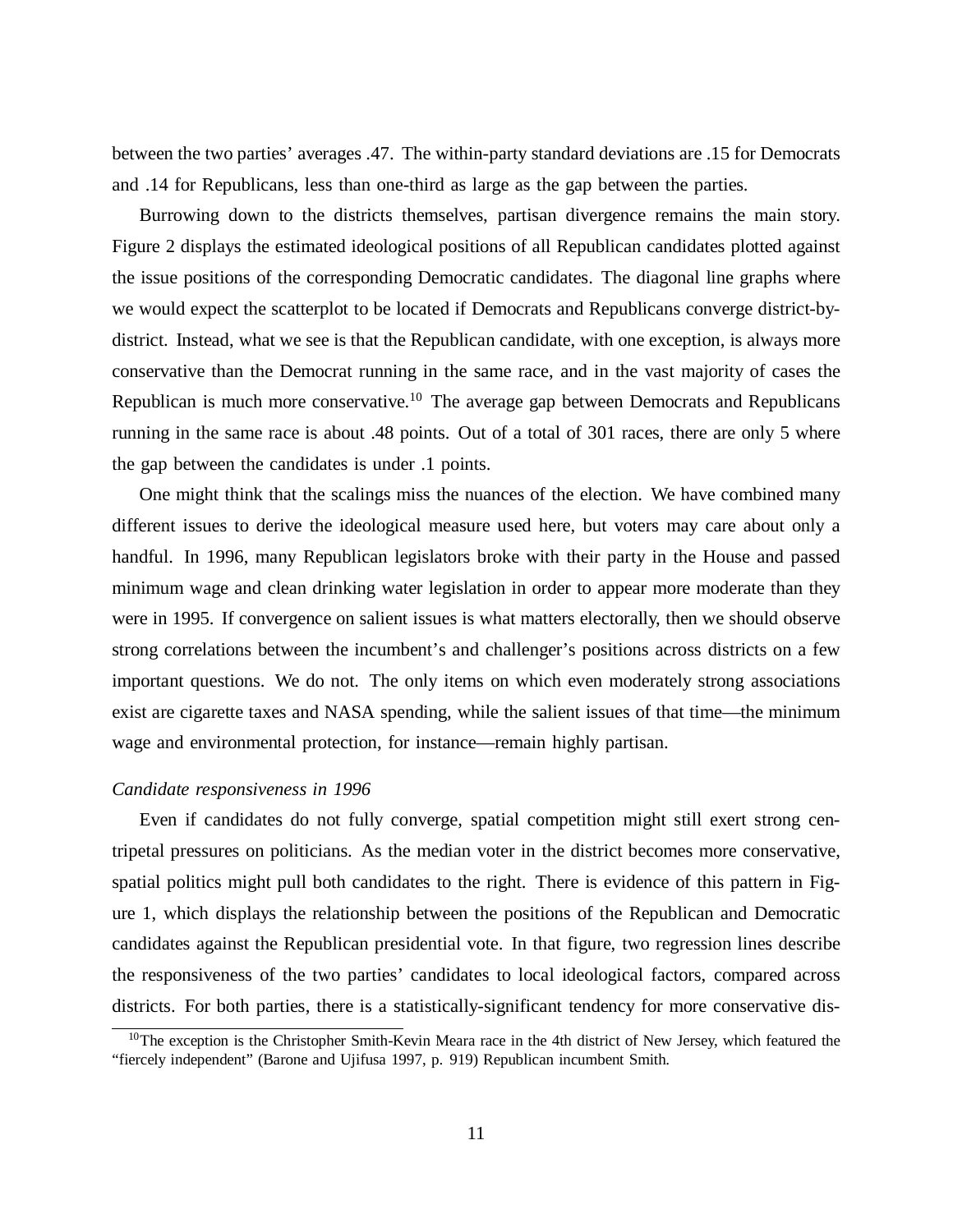tricts to consider more conservative nominees from both parties, with the tendency being greater among Democrats. 11

Even within this context of candidate divergence and weak resonsiveness, it might be possible to observe greater or lesser ideological responsiveness among candidates as other political circumstances change in the district. For instance, having run the electoral gauntlet before, incumbents may be more ideologically moderate in their districts than any random challenger she or he is likely to face.

We explore such politically induced moderation in Table 1, where we test for the effects of incumbency status and candidate quality on candidate ideological position, controlling for district conservatism. We see here that after controlling for district conservatism, incumbents are more moderate than open-seat candidates and that open-seat candidates are more moderate than challengers. <sup>12</sup> For Republicans running in a 50-50 district the predicted average ideological locations are .686 (incumbents) vs. .766 (open seats) vs. .804 (challengers), while for Democrats in a 50-50 district the predicted locations are .369 vs. .326, vs. .253, respectively.

Table 1 also suggests that more competitive races tend to produce more moderate candidates. First, as noted above, open-seat candidates are more moderate than challengers, even after controlling for district partisanship. This effect is especially strong and robust for Democrats, and is also significant for Republicans when the candidate quality variable is not included in the regressions. Second, "high quality" non-incumbents are more moderate than other non-incumbents. This effect is similar in both parties, and the estimates imply that the positions of high-quality non-incumbents are more moderate than those of other non-incumbents by .08 to .10 points, or about one-half to two-thirds of the within-party standard deviations.

Table 2 shows more directly how the competitiveness of the race reduced the ideological gap between the candidates in 1996. Here, the dependent variable is the ideological gap between the two candidates. The independent variables are district conservatism and measures of candidate quality and primary competition. First, marginal districts induce a significantly smaller gap than safe districts. The effect of partisan competition is measured by including, along with our measure of district conservatism, the square of that measure, as well. This allows us to test

<sup>&</sup>lt;sup>11</sup>The slope coefficient for Democrats is 0.50 (s.e.=0.06, t=8.27); for Republicans it is 0.28 (s.e.=0.06, t=4.52).

 $12$ This finding is clearly at odds with Achen's (1978) re-analysis of Miller and Stokes's data, in which he estimates that losers were more representative than winners in 1958, at least in the North, by two of his three measures of representativeness.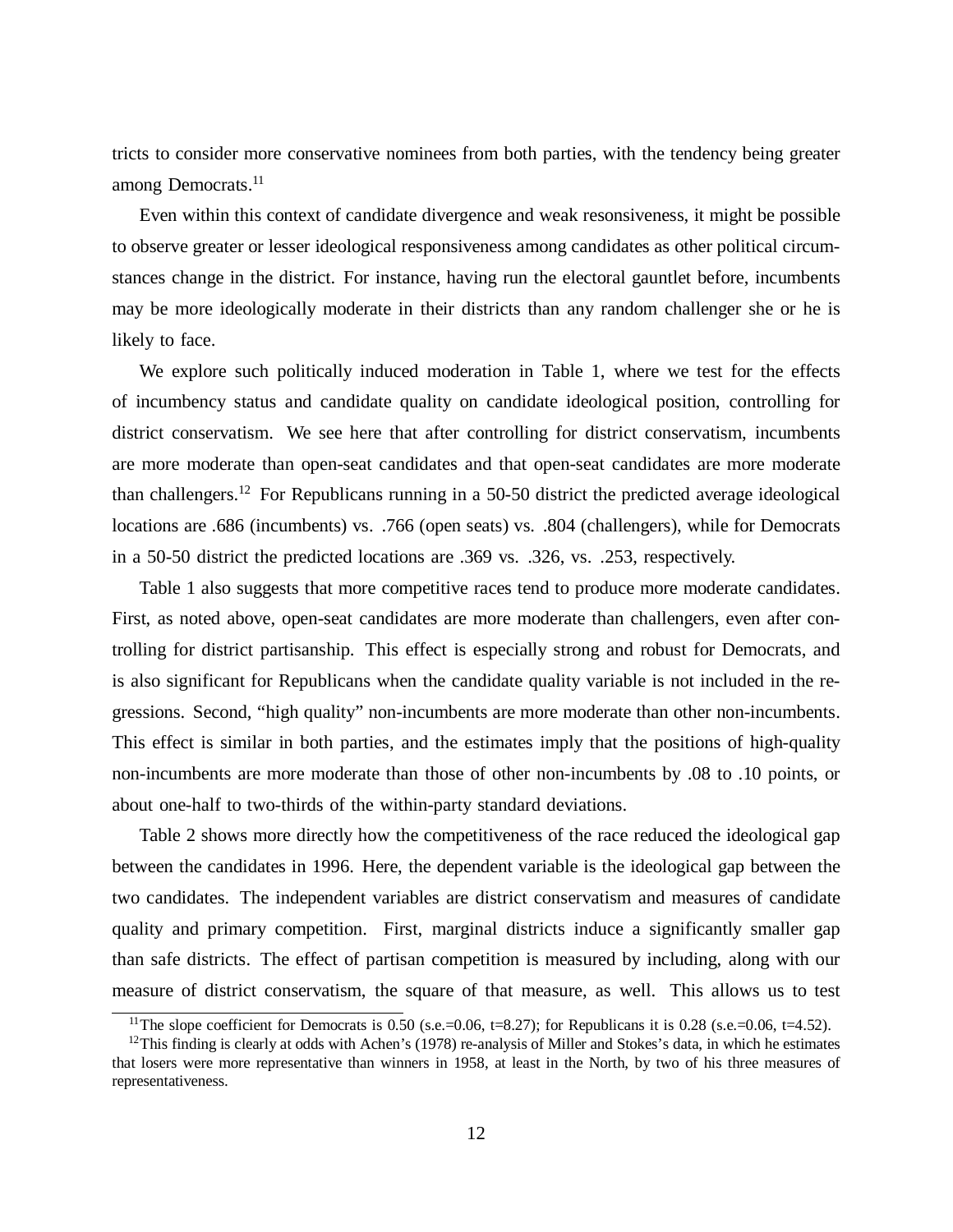whether maximal convergence occurs when a district is ideologically balanced. Depending on the controls used, we calculate that the smallest gap should occur when the average Republican share of the two party presidential vote is somewhere in the range from 48.4% to 48.9%. Viewed another way, holding all other variables at their means and moving from a district where the Democratic presidential percentage equaled 65% to a district where it equaled 50%, the average gap falls by .069 points, from .509 to .440, using the results in column (1).

The gap is also smaller when "good" candidates compete. For example, in a race with an incumbent and a high-quality challenger or an open-seat race with two high-quality nonincumbents, the expected gap is .070 points lower. (See column (2).) This represents a change of nearly one-half of one standard deviation in the gap. Finally, the gap is approximately .05 points smaller if at least one of the two candidates was involved in a closely contested primary.<sup>13</sup>

These effects are summarized in Figure 3, where we illustrate the results reported in column (2) of Table 2. Here, we have plotted the ideological gap between the candidates against district conservatism. The three functions that are plotted in the figure show the estimated size of the gap for races with two "good" candidates (smallest gap), a "tough primary" (medium gap), and all remaining races (largest gap).

These findings are contrary to the Huntington-Fiorina hypothesis that heavy electoral competition leads to candidate divergence. Our findings differ from those reported in Fiorina (1973, 1974), who was only able to examine the relative positioning of losing incumbents and winning challengers. Our analysis of candidate positioning in 1996 succeeds in examining the positioning of winning and losing challengers running against incumbents, plus the locations of open seat candidates. While it is true that winning challengers were ideologically distinct from the incumbents they replace, in 1996, at least, the losers were even more distinct.

#### *Electoral consequences in 1996*

The importance of district responsiveness in 1996 can be gauged in terms of the vote. To test the effect of candidate positioning on the vote, we regress the two-party vote share of the Democratic candidate on district conservatism, the estimated "midpoint" between the two

<sup>&</sup>lt;sup>13</sup>Because the identical NPAT survey instrument was filled out by Senate candidates, we can incorporate the responses of the Senate candidates into this analysis. To save space, we do not report the full analysis here. In general, the strategic positioning patterns in Senate races as a whole in 1996 resembled House races with strong candidates on both sides.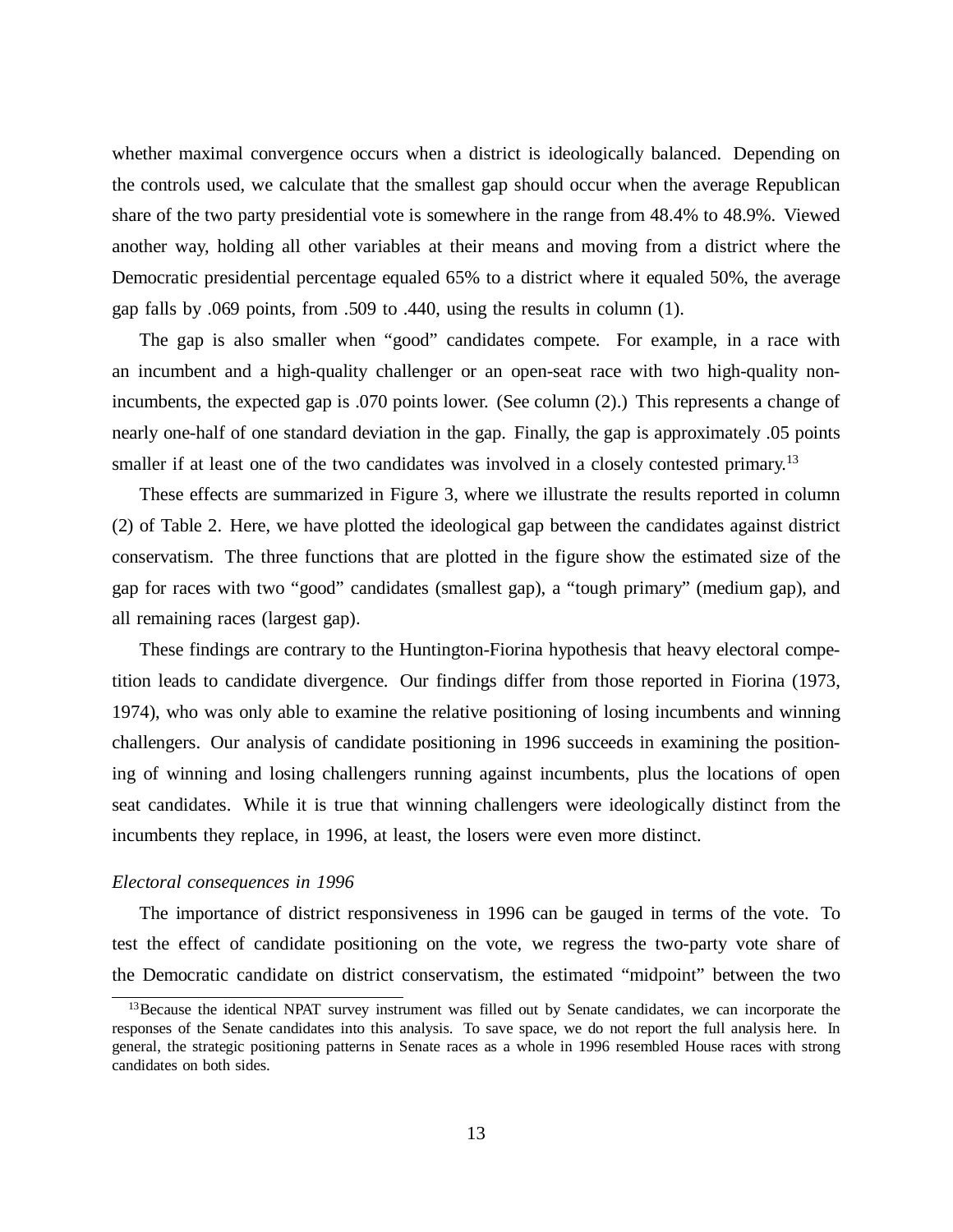candidates, and a series of controls for incumbency, candidate quality, and scandal. The midpoint estimate is an indicator of the location of the "cutpoint" that divides the set of voters into distinct subsets who support different candidates. As we show in Appendix B, as the midpoint between the candidates'positions moves to the right (left), the vote share of the Democrat (Republican) increases.

This regression specification differs from that commonly used to measure the effects of candidate positions on the vote. Instead of including each candidates'positions we include the gap and midpoint between the candidates. There are two reasons for preferring this specification. First, the predicted vote from the spatial theory is derived from the cutpoint between the candidates. Our specification includes that cutpoint explicitly, through the midpoint variable. Other specifications use either only one candidate's position, in which case the cutpoint is not identified in the regression, or both candidates' positions, in which case the cutpoint is measured implicitly. Second, the cutpoint specification rests on more general assumptions about the position of the median voter. As we show in Appendix B, the cutpoint specification assumes only that the presidential vote, which is used to capture the district's preferences, is a monotonic function of the district median. The alternative specification, which specifies each candidates'positions separately, assumes additionally that in each race the district median lies in-between the candidates' announced positions. This condition might be readily violated. For example, in a very liberal district, the Democrat and the Republican might both be to the right of the median voter. Without a measure of district preferences in the same metric as candidate preferences one cannot tell whether this assumption is violated. As a result we prefer the cutpoint specification.

In 1996, ideological responsiveness by candidates to voters mattered, but not dramatically. Table 3 shows that, controlling for incumbency, candidate quality, and scandals, as the midpoint between the candidates moved to the right, the Democrat received more votes.<sup>14</sup> Moving the midpoint to the right by 0.2 (approximately two standard deviations) increases the Democratic vote share in the House by about three percentage points. This is not an enormous change, but when put in the proper context it is not trivial either. It is comparable in magnitude, for example, to the effects that have been estimated for such factors as campaign spending (Levitt 1994; Gerber 1998; Ansolabehere and Snyder 1997b), federal spending in the district (Levitt and Snyder 1997),

 $14$ If we add a measure of ideological gap between the two candidates to the regressions reported in Table 3, the results reported there do not change, and the effect of the gap on predicted vote share is statistically insignificant.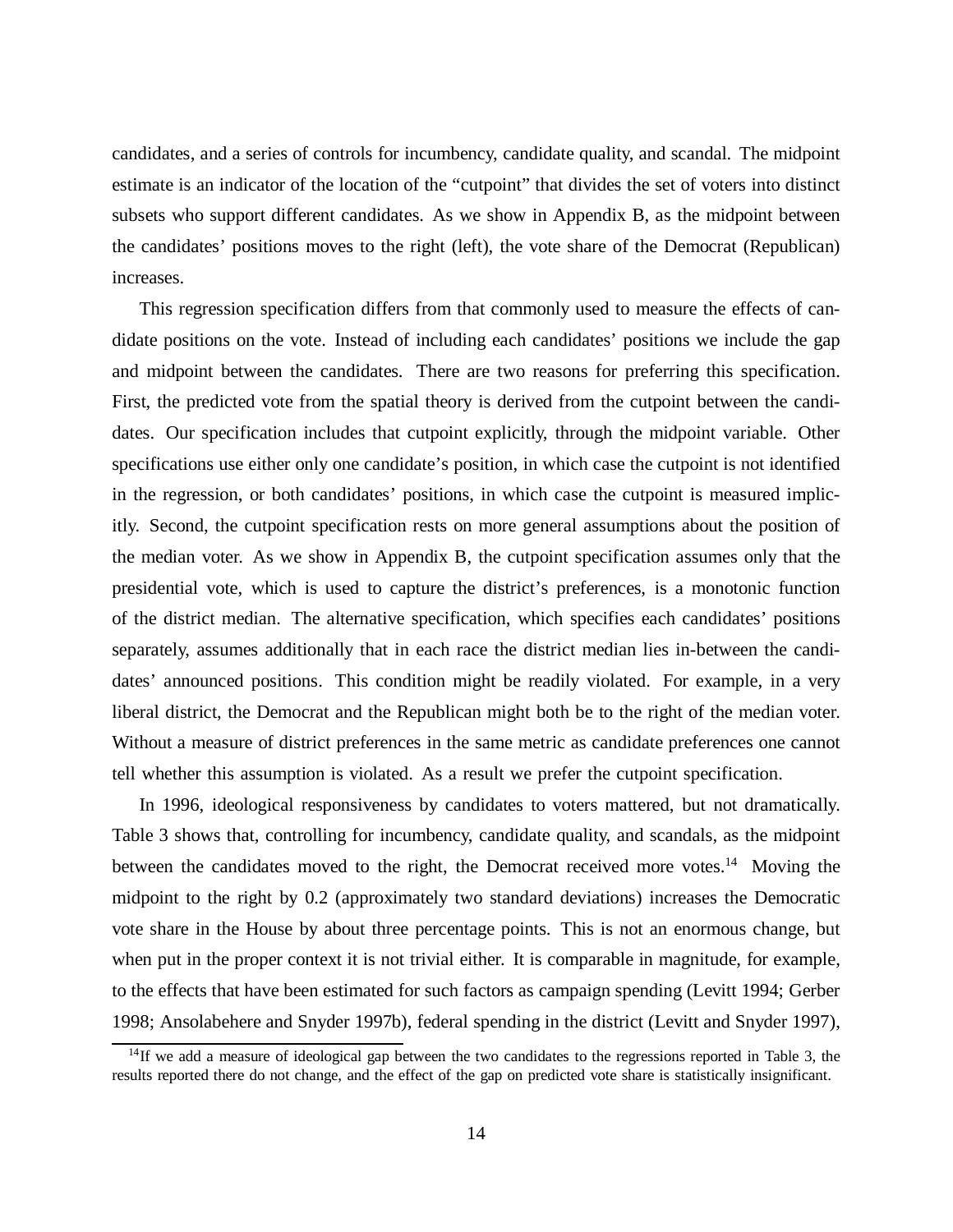and facing a "quality challenger" (Jacobson 1989). Furthermore, it is about one-third to one-half the size recently estimated for the "incumbency advantage" (Gelman and King 1990; Levitt and Wolfram 1998) and nearly as large as the "personal vote" (Ansolabehere, Snyder, and Stewart 2000). 15

Hence, issue positioning to respond to local conditions did affect the vote received by House candidates in 1996. If one of the parties had been able to moderate its candidates even further, that party would have been helped. However, such a one-sided strategy would have been difficult to maintain in equilibrium, and it would have come at a serious cost to that party in any case, as it would have required the party to divert the resources it would normally use to elect its nominees to an attempt to influence the outcome of party primaries.

# **5. Candidate Positioning and Responsiveness, 1874 to 1996**

The Vote Smart data provide a unique glimpse at the ideological stances of competing congressional candidates in the United States in 1996. This is just one slice of time, and a time when many observers see both a growing schism between the parties and a sorting out of candidates at the local level, as conservative Democrats in the South and liberal Republicans in the north vanish. Is party divergence at the local level an enduring feature of the American political system, or is it unique to today's politics? Historically, do candidates converge or do the parties resemble two pools of ideologically-distinct politicians?

# *Candidate convergence, 1874 to 1996*

We can answer these questions, in a limited way, using congressional roll call voting data. As mentioned earlier, these data typically tell us little about the ideological positions of competing candidates, because they reveal the behavior of the winners only. Roll call votes do, however, provide information about the ideological positions of a subset of competing candidates: Freshmen members of Congress and the incumbents they replace. For these races, the ideological ratings of the freshman in his or her first Congress measures the position of the winning candidate; the ideological rating in the previous Congress of the incumbent measures the position of the

<sup>&</sup>lt;sup>15</sup>We ran the usual specification and found, like Erikson and Wright (1997), that the coefficient on incumbent position was statistically significant but that the coefficient on challenger position was not in 1996. We attempted to estimate this model solely on the open seat races but could not with much precision, because we had only 17 open seat cases in our data set.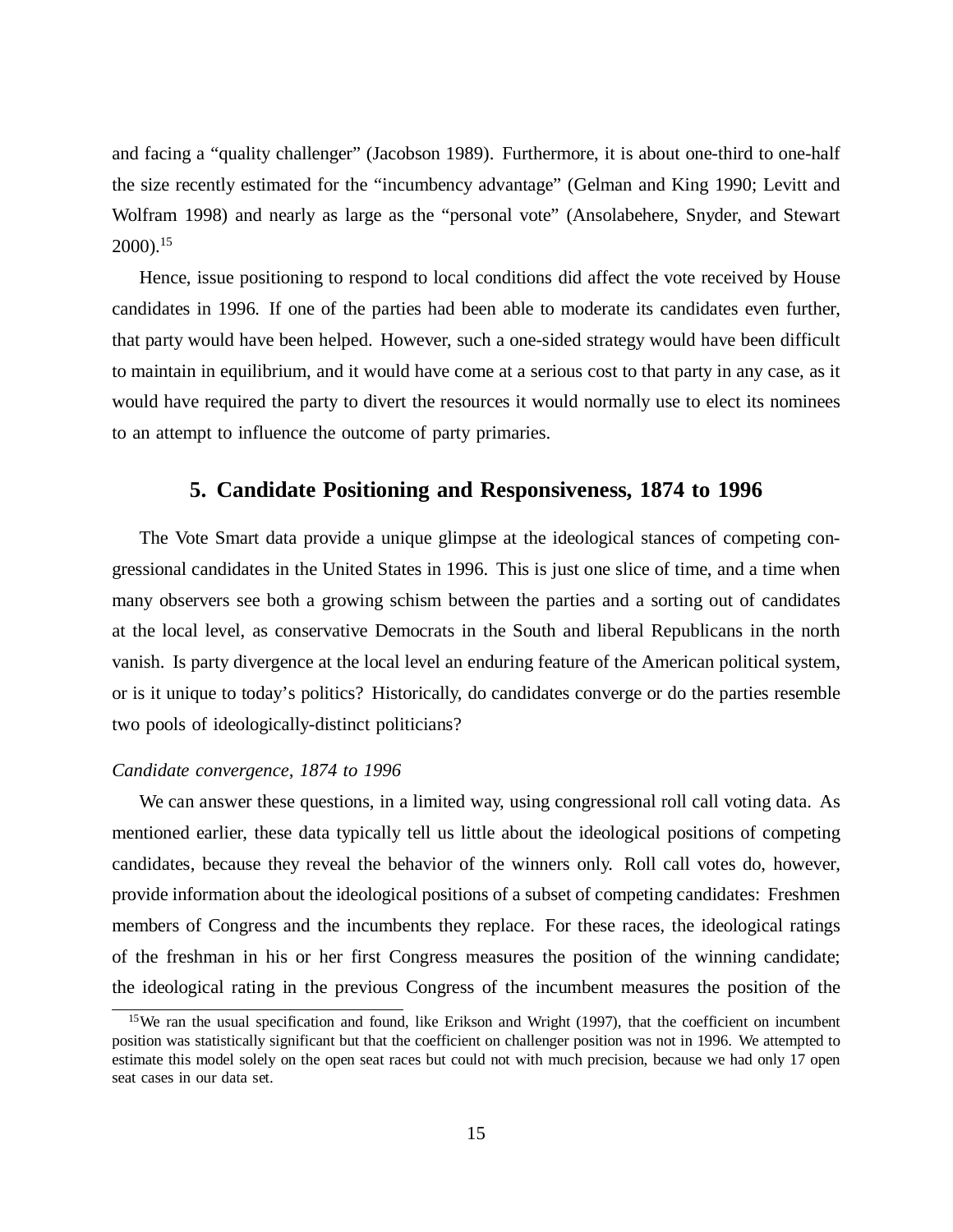losing candidate. The difference between these candidates'ratings gauges the degree of candidate convergence in these districts.

We discussed three potential problems with this approach in Section 3. Nonetheless, we believe the results show clearly that candidate positioning over the past century largely reflects the ideological terrain staked out by the two parties. Candidates have adapted their stances only slightly in response to local conditions.

We begin by examining the ideological location of House candidates from 1874 to 1996. Using the technique described in Section 3, we constructed voting scores for all candidates in our data set during this period. We normalized the scores each year, so that the average score of all Republicans in each Congress was set to 1.0 and the average score of all Democrats was set to 0.0

Figure 4 shows just how completely candidates diverge locally, displaying the distribution of competing candidates' ideological positions. The horizontal axis corresponds to the position of the Republican candidates and the vertical axis corresponds to the positions of the Democrats. As with Figure 1 before, the diagonal line is the array of positions that we would expect competing candidates to take if they converged to the same positions within their individual races.

Democrats and Republicans locally have represented very distinct ideologies since the 1870s. In only two cases, out of the  $1,814$  races involving distinct opponents since  $1874$ ,<sup>16</sup> is there strong evidence of local convergence.<sup>17</sup> In all other cases, the Democratic House candidates have always represented a position to the "left" of Republican House candidates. The most distinctive pattern in the figure is that the ideological stances of congressional candidates are highly concentrated around their own parties'averages.

Another way to judge the divergence of local congressional candidates is to measure the

<sup>&</sup>lt;sup>16</sup>We found 2,520 total races where a roll-call score was available for both candidates. Of these, 1,814 involved distinct pairs of candidates. The rest involved repeat contests between the same candidates. Analysis reported in this section is confined to distinct candidate pairs.

<sup>&</sup>lt;sup>17</sup>These two cases are (1) Marcantonio vs. Lanzetta, New York 20th District, 1934 and (2) Stratton vs. Button, New York 29th District, 1970. Both cases illustrate the perils of doing this type of analysis when parties are allowed by state law to run fusion tickets or otherwise endorse each other's candidates. Marcantonio managed to garner the nomination of virtually every New York party at some point in his career, and the Republican Button also ran under the Liberal Party line in 1970. In the course of conducting this analysis we have become interested in the strategic electoral effects of party fusion, and intend to pursue this topic in a future paper.

Even though these are the only two clear cases of candidate convergence in our data set, inspection of Figure 4 reveals many cases of "near" convergence. Given measurement error, there may be even more "real" cases of convergence than we can document using this data set.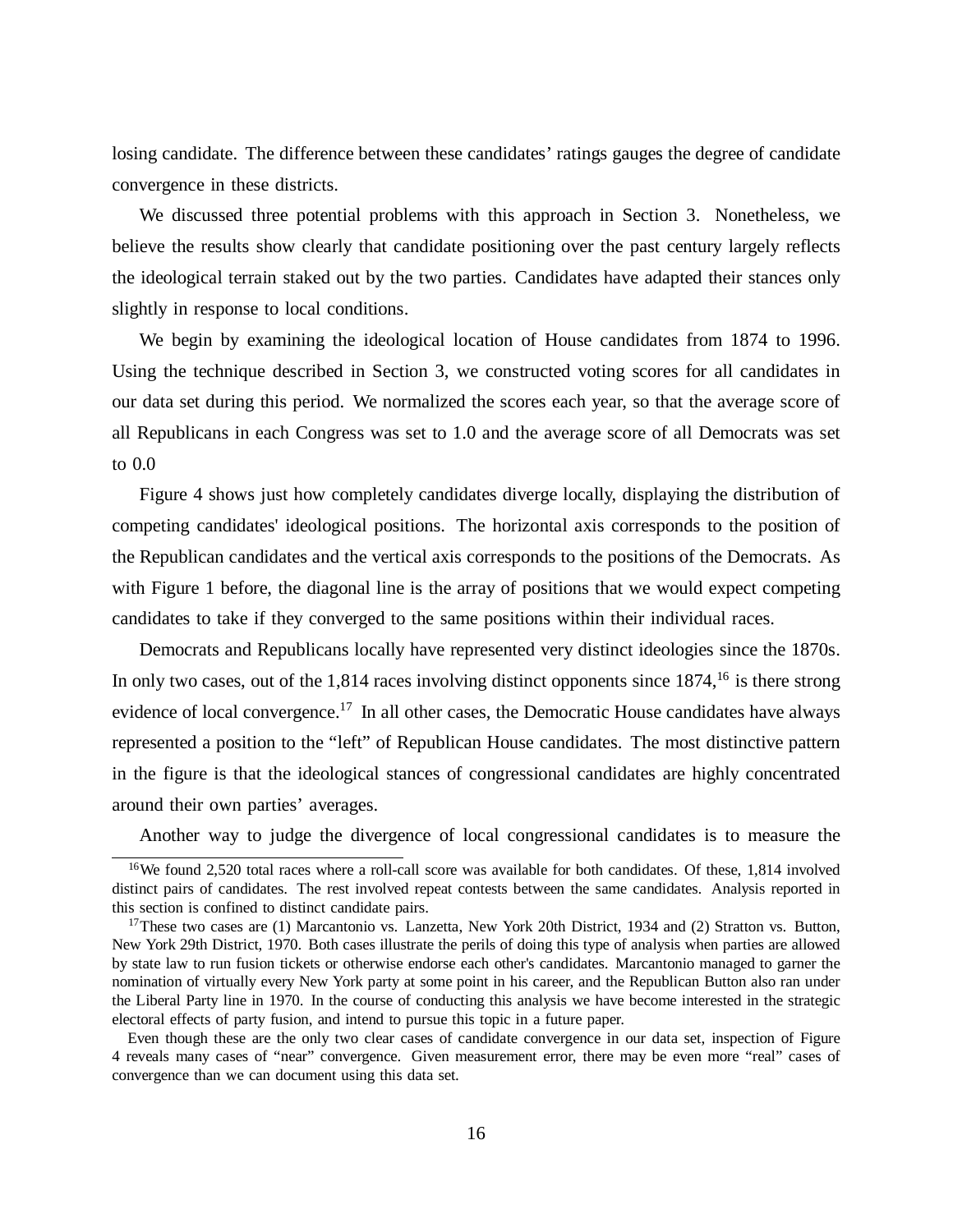change in ideology of a district's member of Congress that occurs when partisan control of the seat changes hands. If candidates take ideological positions that are, on average, those of the national parties, then the ideological change that results when a Democrat replaces a Republican in the House should equal the ideological distance between the two parties, averaged across all districts. If candidates moderate to conform to local ideological tastes, then the ideological shift resulting from such replacement should be *less* than the average ideological distance between the parties.

Figure 5 shows the average change in ideology due to partisan replacement in each decade the 1870s to the 1990s. <sup>18</sup> The dark line in the picture displays the ideological change at the district level due to partisan replacement for the entire nation. The lighter lines display the changes at the regional level.

It appears that the parties locally reflected the parties nationally for the first half of the 20th Century. Party replacement locally exactly mirrored the national differences between the parties. The 1940s through the 1970s exhibit a pattern of "local extremism," with the average party replacement at the district-level producing a bigger ideological change than the difference between the national parties. In the last two decades of the twentieth century congressional politics returned to the pattern of the first half of the century. Today, ideological changes at the district level reflect national differences between the parties.

The mid-century period of local extremism arose because the U.S. in this period essentially had three congressional parties: Republicans, Democrats, and Southern Democrats. The national Democratic mean averages non-Southern Democrats, who were on the whole liberal, and Southern Democrats, who were a mix of conservatives and liberals. Outside of the South, there is no evidence of local extremism. The ideological difference between candidates in races where partisan replacement occurs reflects the difference between the national Republicans and the average non-Southern Democratic member of Congress, regardless of whether those Democrats come from the West, Mid-West, or East. The South in the 1960s and again in the 1990s shows a similar pattern. The difference between Southern Democrats and Southern Republicans now

<sup>&</sup>lt;sup>18</sup>Change scores were calculated as follows. For each election year we calculated the Heckman-Snyder scores of all Democrats and Republicans. We, then, normalized the scores, setting the average Democrat to 0 and the average Republican to 1. Thus, a change (in absolute value) of less than 1 indicates an ideological shift within districts that is smaller than the overall distance between the parties; a change greater than 1 indicates a local ideological shift that exceeds the overall national party difference.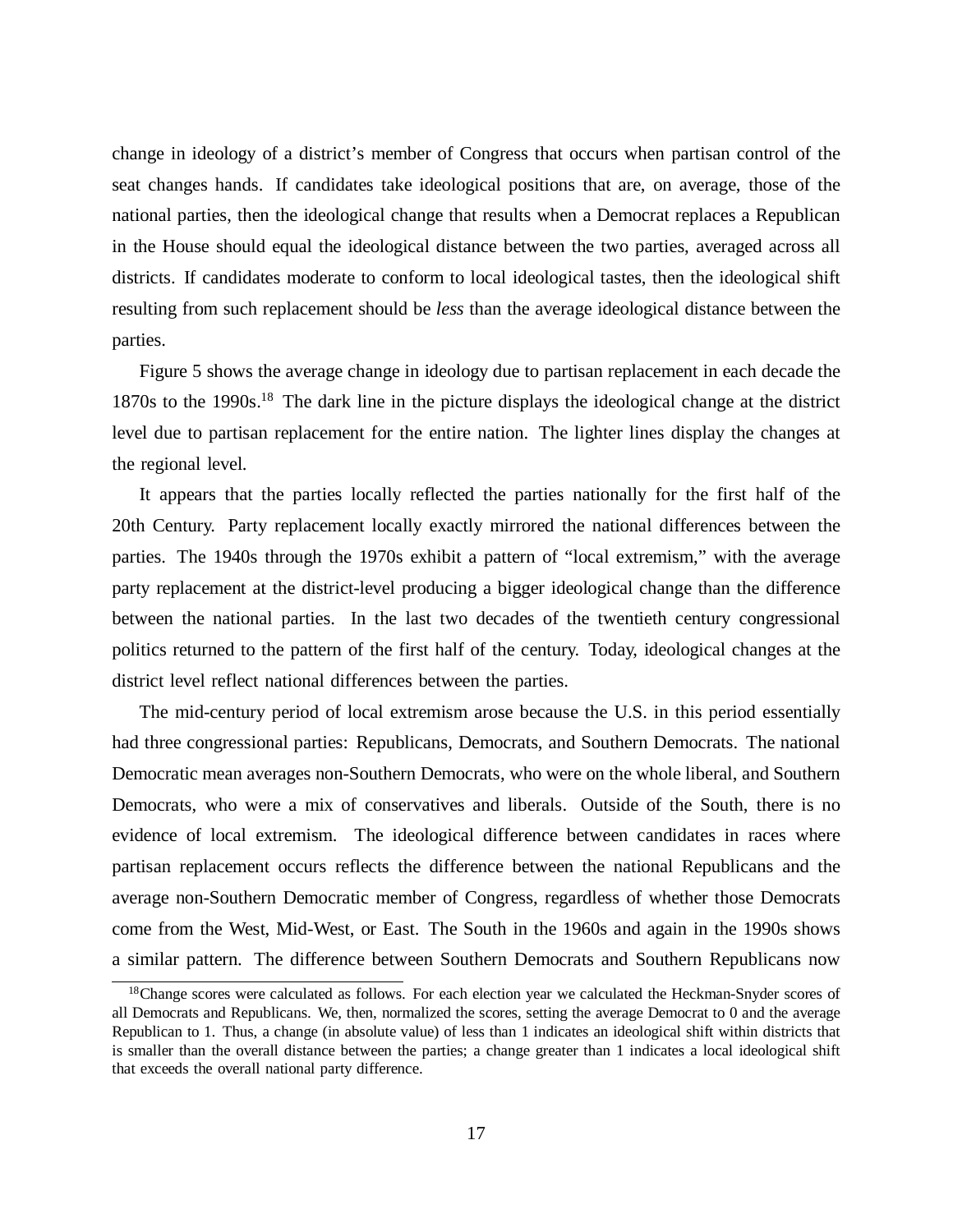reflects the difference between the national parties.

In the 1970s and 1980s, southern congressional elections exhibited an unusually high degree of local extremism. The changes in the southern congressional delegation do not, however, fit the usual story, which states that turnover in the South replaced conservative Southern Democrats with conservative Southern Republicans. The changes were, in fact, much more dramatic. Liberal Southern Democrats, such as James MacKay, who represented suburban Atlanta, were replaced by conservative Republicans— in MacKay's case, Ben Blackburn. The changes, moreover, went in the other direction as well. Conservative Republicans, like Fletcher Thompson of Atlanta, were replaced by liberal Democrats, in this case Andrew Young. By the 1990s, southern politics seemed to have settled back into a pattern more common historically, of changes at the local level reflecting differences between the parties at the national level. These changes were the vehicles through which the southern congressional delegation changed in this period. Most of the seats went to conservative Republicans, some went to liberal Democrats. The end result was the undoing of the "three party" system in the U.S. In the 1990s, within all of the regions in the country, partisan replacement locally reflects the differences nationally between the parties.

# *Responsiveness, 1874 to 1996*

In the early 1970s a literature developed in political science analyzing the strong districtresponsiveness of members of Congress. Most prominent among these works were Fiorina (1973) and Mayhew (1974a). Our historical findings help to place this district-responsiveness literature in context, suggesting that some of its emphases may be more particular to the era in which it was written than generally applicable to long stretches of American politics.

Parallel to the analysis of responsiveness in 1996, we examine how the candidates' positions have depended on the presidential vote in the district from 1874 to 1996. For this historical analysis, we regress the ideological positions of each party's House candidates on the Republican share of the presidential two-party vote, each year from 1874 to 1996.<sup>19</sup> Rather than report dozens of regression coefficients, we graph the value of each year's regression coefficients in Figure 6. (For the 1950s onward, we graph the two sets of results obtained by using the two different measures of district-level presidential vote that we discussed in Section 2.)

<sup>&</sup>lt;sup>19</sup>Recall that in this section we measure each party's candidate's ideologication position using the method of dyadic matching described in Section 3.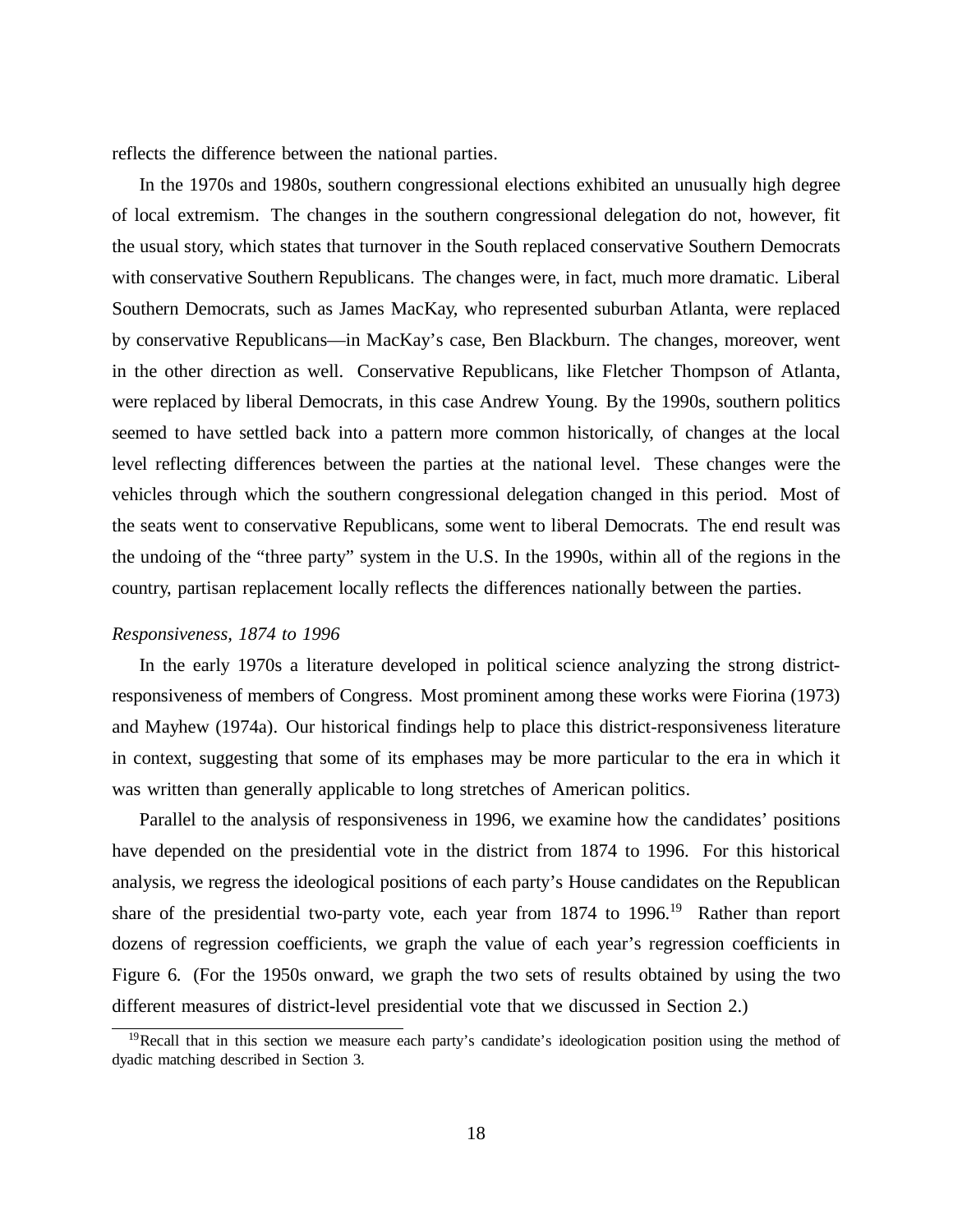Until the 1930s, neither party's nominees were ideologically responsive to the districts they ran in. The coefficients for both sets of regressions hover around zero. Beginning in 1934, Republican nominees became ideologically responsive to the districts they ran in— those running in districts with considerable Democratic strength took more "liberal" stances than those running in staunchly Republican districts.

Democratic nominees, on the other hand, did not become responsive to the ideological positions of their districts until the mid-1960s. While this finding may seem at odds with the received wisdom about differences between Northern and Southern Democrats, a closer examination of the literature suggests otherwise. Although the Northern and Southern wings of the Democratic party were divided about racial issues, all scaling analyses of congressional roll call votes placed this division along a second issue dimension. On the first dimension (which we are analyzing here), there has always been a healthy collection of "liberal" Democrats in the South and "conservatives" in the North. What is telling about the North-South divide is that the responsiveness of Democratic nominees to their districts began occurring in the late 1960s, when movements in national politics began to reallocate racial politics to the primary ideological axis that organized partisan differences.

The responsiveness of Democratic nominees to their districts'ideological positioning peaked around the elections of 1970 to 1974, corresponding with the peak in Republican responsiveness. Since then, Democratic responsiveness has trended downward, but not as precipitously as the Republicans.

Earlier, in our analysis of the 1996 congressional election using the NPAT survey data to measure candidate ideology, we found that Democrats were slightly more ideologically responsive to their districts than were Republicans. The coefficients summarized in Figure 6 are consistent with this finding for 1996, even though it uses a different method to calculate candidate positions. What we find most interesting, however, is that we can use the results reported in Figure 6 to place in context the findings previously reported in Table 1 and Figure 1. Read together, these findings suggest that the ideological responsiveness we observed in 1996 was on the low end of Republican responsiveness for the past half-century, but about par for the course for Democrats.<sup>20</sup>

<sup>&</sup>lt;sup>20</sup>In two essays separated in time by a decade, Erikson and Wright estimate candidate ideological responsiveness as a function of district ideology for the 1982 and 1994 congressional races (Erikson and Wright 1985, 1997). Unfortunately, data limitations required them to conduct these analysis using different data. Further, their statistical techniques varied across the two essays. However, our interpretation of their results is also consistent with out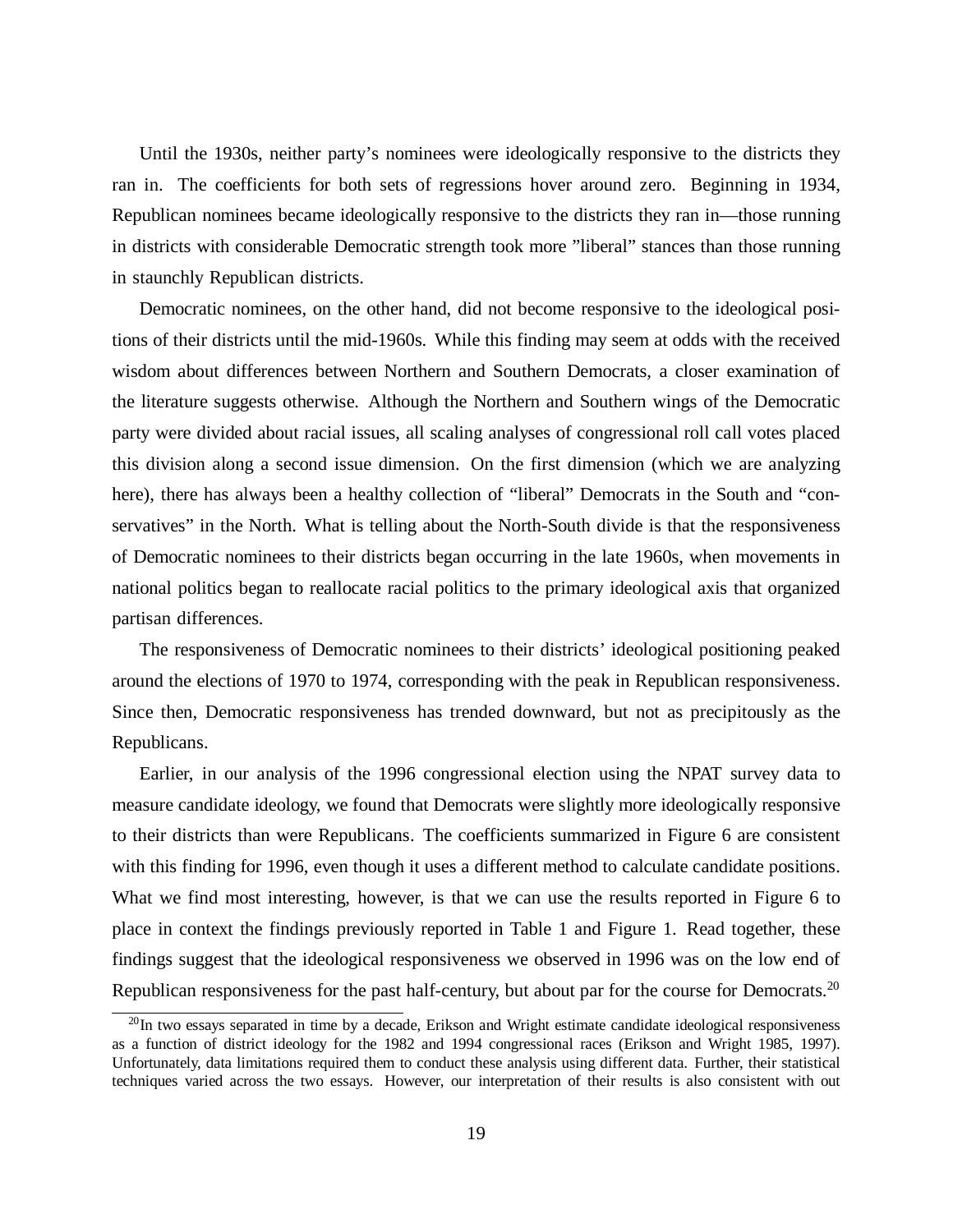### *Ideological reponsiveness and election outcomes*

Finally, to what degree has ideological positioning affected election outcomes over the past century and a quarter? To answer this question, we regressed the Democratic vote in the congressional district on the presidential vote and on the midpoint between the two candidates.

The estimates reported in Table 4 suggest that candidates since the mid-1960s have benefitted modestly, by distinguishing themselves from their national parties.<sup>21</sup> In the earliest periods, however, candidates gained little or nothing by jockeying for ideological position locally. They did not gain at all in the 1874–94 and 1932–62 periods and the effect in the 1896–1930 period is substantively smaller than in the most recent periods.

We treat the results in Table 4 very tentatively, because there is likely bias in these estimates due to the non-random sampling that produced these observations. Because we are mostly examining incumbents who lost to challengers, for instance, we do not trust the estimates of "incumbency advantage" contained in the analysis. Because sample-selection problems attend the entire analysis, we are most confident in using these estimates to understand *changes* in the effects of ideological positioning on vote outcomes.

# **6. Conclusions**

Political pundits are fond of saying that all politics is local. This may be true of many sorts of campaign activities, such as electioneering and voter registration, but the opposite appears more apt in describing the broad policy positions that candidates take. We have uncovered an enduring pattern of candidate divergence in the United States. The choices voters face locally mainly reflect national positions of the parties.

The details of our results help to clarify further the politics of candidate positioning in congressional elections. Much of the scholarly writing on congressional politics over the past three decades emphasizes the responsiveness of elected officials to their districts. Position-taking is viewed as one of the many means that incumbents use to appeal to their constituents and win reelection. All candidates, the thinking goes, pursue centrist strategies within their districts, so

findings. In 1982, Erikson and Wright found that Republican candidates were much more responsive to district ideology than Democrats. Partisan differences in 1994 were nearly impossible to discern.

 $21$ As with the analysis reported in Table 3, the results in Table 4 are unchanged if we include our measure of the ideological gap of the candidates in the regressions, and the effect of the ideological gap on the vote is statistically insignificant.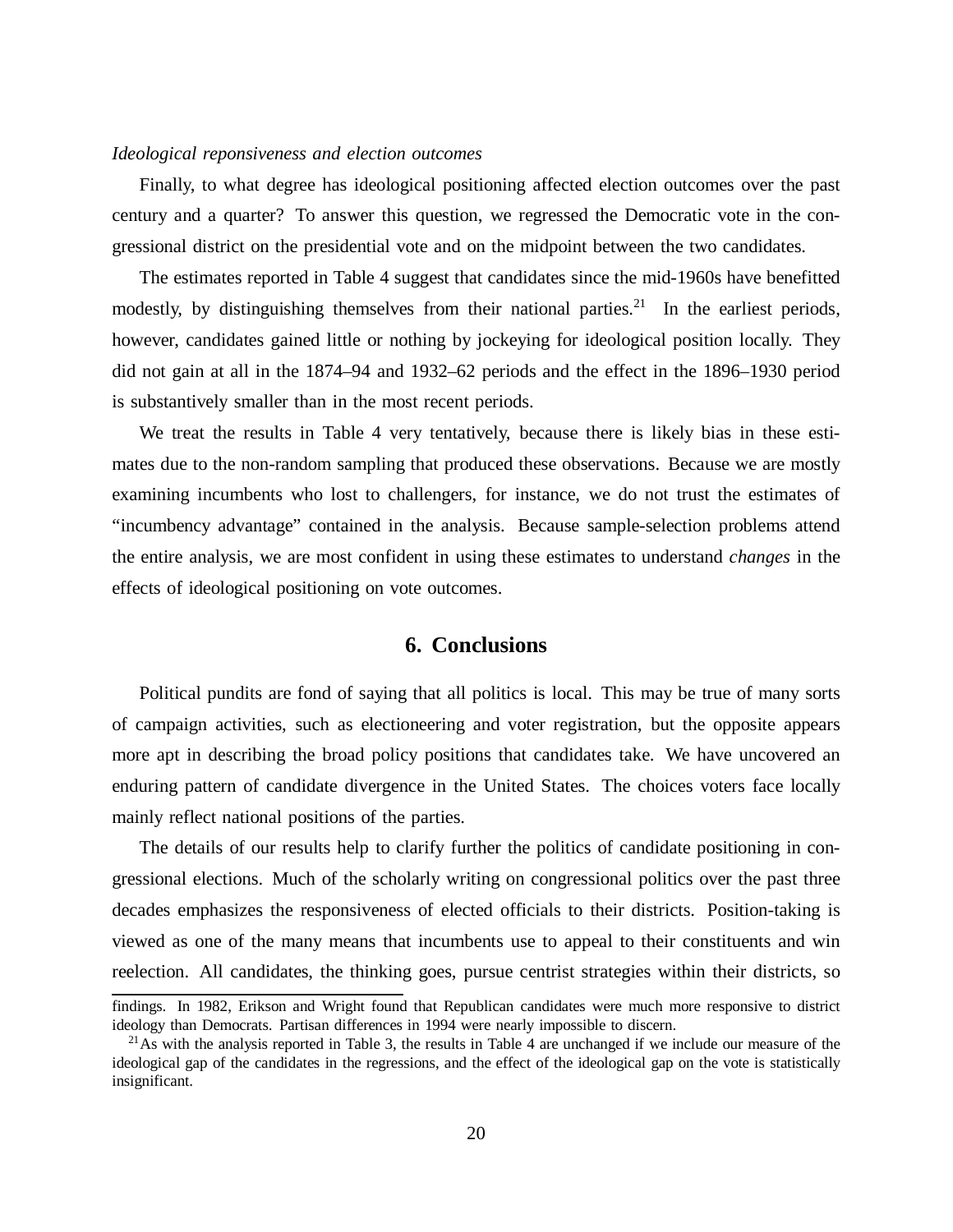the winners should accurately reflect the desires of the greatest number of voters. Evidence for this belief is the strong correlation between the winners' (incumbents) roll call voting records and the ideological leanings of the districts. Our analysis suggests this pattern is much weaker than commonly believed. While there is a statistically significant amount of responsiveness, it is not the main story. Competing candidates in congressional elections almost never converge. Instead, the strong correlation between incumbents'and districts'ideologies arises almost entirely because voters are presented with largely partisan choices and select the candidate whose party more closely resembles them.

A more refined view of responsiveness holds that politicians represent specific subconstituencies. Perhaps the most important of these are primary electorates. Huntington, Fiorina, Aldrich, and others suggest that serving two masters— a primary and a general electorate— will pull the candidates away from the center. Critiques of party reform in presidential elections also emphasize the polarizing effects of primaries (Polsby, 1980). Several important patterns cast doubt on these arguments. (1) In 1996, candidates who won a primary battle in order to get to the general election took more moderate stances than candidates who got to the general election without a primary battle. (2) In both the historical and contemporary data, the patterns of responsiveness contradict the pattern predicted by the two-constituency accounts of Huntington and Fiorina. Incumbents are more responsive to their districts the more heterogeneous the district is. (3) The rise and fall of responsiveness are out of sync with the rise of primary elections. Responsiveness has indeed dropped since the 1960s, when most states adopted the primary as a nomination method. However, it has fallen to a level of responsiveness that resembles that of the pre-1940s, when very few states had primaries. The rise and fall of responsiveness from the 1950s through 1970s is a phenomenon that begs explanation.

A final feature of congressional elections that deserves comment is the role of open seat elections. Open seats are widely conjectured to exert a moderating influence on Congress. When a legislator is out of step with his or her district, turnover is thought to be the cure. Our results suggest that the opposite is typically true. Open seat contestants are on average more extreme than incumbents, although they are less extreme than other challengers. This is true even controlling for district partisanship. In other words, if an incumbent in a given district were removed from office *deus ex machina* and replaced with a typical open seat candidate from that district, the district would end up with a slightly more extreme representative. This finding, we believe,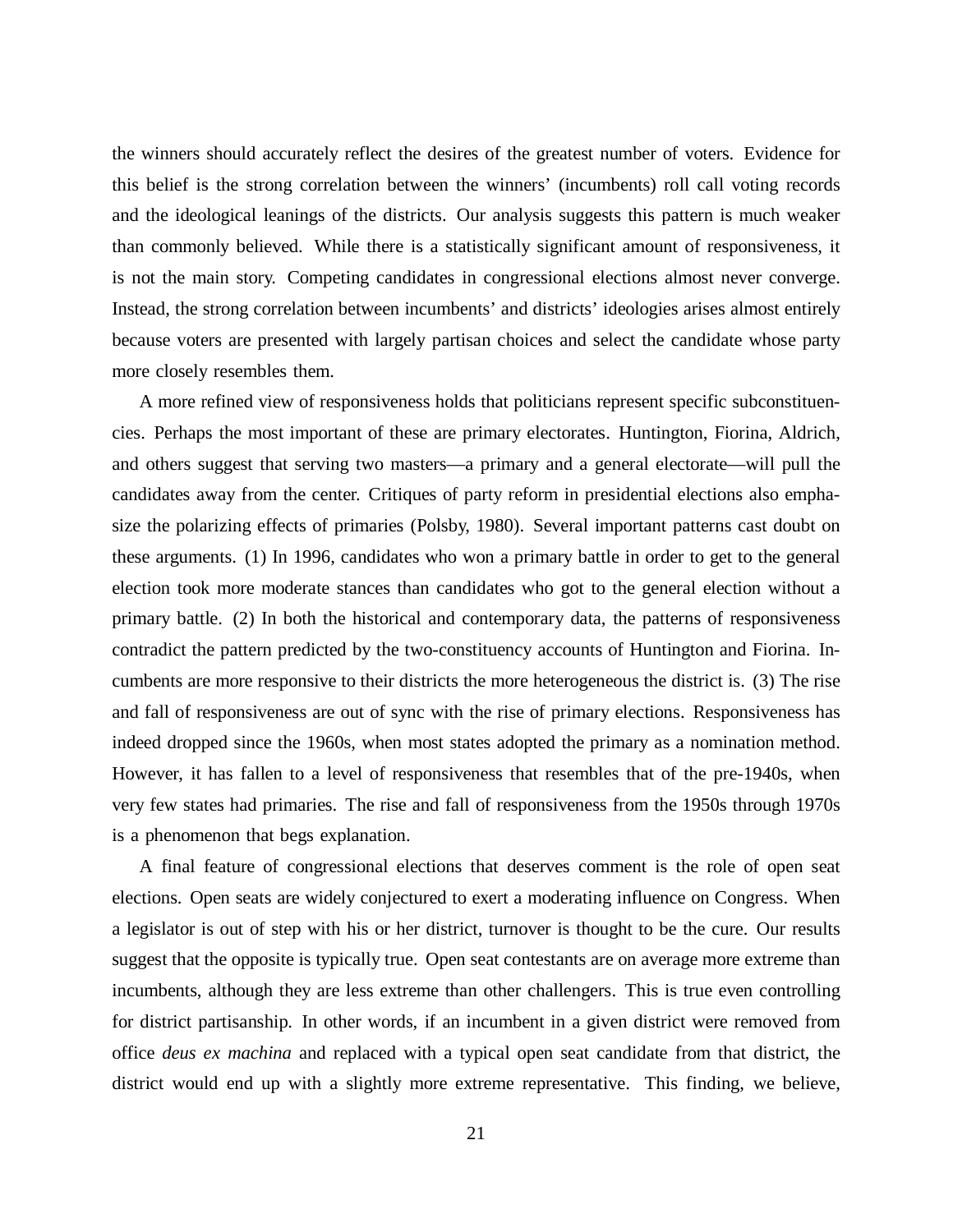has an important lesson for states that have imposed term limits on their state legislators. If these national patterns hold at the state level, then term limits will not improve the ideological representativeness of legislatures.

The fallacy committed by advocates of term limits and similar reforms is that they confound the consequences of electoral competition and the consequences of turnover. Turnover itself does not improve the ideological representativeness of Congress. Competition, on the other hand, does have a moderating influence and produces higher levels of responsiveness.

The most fundamental lessons of our analysis, though, go beyond the interpretation of U.S. congressional elections. The patterns of party divergence locally that we have uncovered pose a challenge to the reigning theory of legislative representation. The Downsian model presents the median voter, either in the nation as a whole or in each district, as both an empirical prediction and a normative standard. As an empirical prediction it fails. The two American parties diverge, nationally and locally. As a normative standard, the median voter theorem and centrism more generally remain important principles for understanding representation (see Achen 1978). The American system deviates considerably from that ideal.

We do not, however, take our analysis to imply that political scientists should abandon the spatial model as an empirical or positive view of representation. One reaction to findings such as those presented here is that political scientists should scrap the spatial analogy as a way of understanding representation. U.S. House elections, historical and contemporary, show that ideology strongly affects the behavior of politicians and voters. We find clear evidence at the aggregate level that electorates do respond to ideological cues and that elected officials respond, at least to a modest degree, to the preferences of the median voter within their districts. This is certainly true when one looks at the differences between the parties; it is even true within the parties.

The failure of the Downsian model, we believe, reflects not the failings of the spatial framework, but the simplicity of the model that is typically employed in the study of elections and representation. Most congressional research tacitly makes two assumptions about electoral competition. First, the median voter within each district is the pivotal voter. Second, strategies and choices in each district are uncoordinated with or unconstrained by decisions by candidates and voters in other districts. Under these conditions, the center is the segment of the electorate to which candidates are most responsive, and if candidates know the preferences of voters they will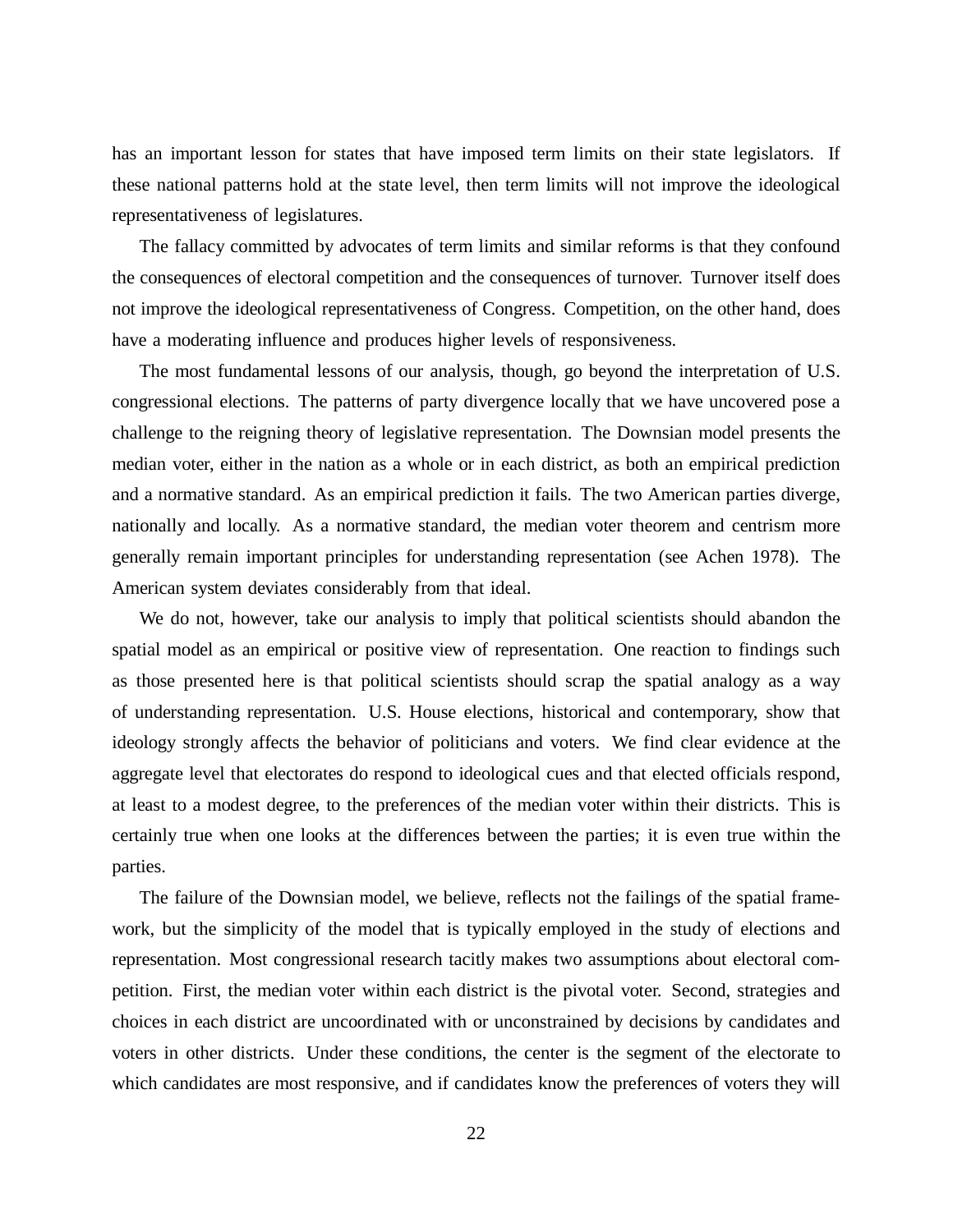converge exactly to the median voter. Failures of either of these assumptions could lead candidates in a district to take divergent positions. Our results offer empirical guidance for further theoretical inquiries.

Most of the theoretical work on legislative competition aimed at identifying the conditions when candidates diverge has emphasized multiple constituencies, especially primary and general electorates. Our results suggest that primary elections are not a very fruitful avenue for understanding the patterns observed here. More generally, our results suggest that many of the multiple constituency stories, such as appealing to local interest groups for endorsements or campaign contributions, may not account for the main features of position-taking in the U.S. The reason is that the main empirical phenomenon discovered here is a fairly stable *national* pattern of divergence that is reflected in almost every race in every district. Multiple constituency stories emphasize *local* forces, which likely vary considerably from district to district.

A more fruitful approach is to relax the second assumption. The question is, why does coordination or cross-district constraint exist in a system in which the parties are most definitely not teams? An intriguing possibility, considered elsewhere (Snyder, 1994; Ansolabehere and Snyder, 1997a), is the link between party organizations within Congress and the policies that candidates promise.

Rohde (1991), Aldrich (1995), Cox and McCubbins (1993), and Kiewiet and McCubbins (1991) characterize congressional policymaking today as dominated by the parties, as opposed, say, to powerful committees. No research to date has provided much empirical support for the electoral side of the "conditional party government" (Rohde 1991) picture. Our analysis is perfectly congruent with this argument. The period where we find the greatest degree of local ideological responsiveness, the 1960s and 1970s, is also the prime period of ideological indistinctiveness of the two parties in Congress. The current period, in which we discover muted ideological responsiveness to localities, is also a period when the parties are distinct within Congress and the power of the congressional parties is said to be ascendant.

Indeed, our analysis suggests a more specific mechanism that causes the ebbs and flows of the strength of party government in the U.S. Congress. When a party is ideologically responsive to the districts in which it fields candidates, the infection of the party congressional caucus by ideological heterodoxy becomes more likely, as some of the party's members win in the "wrong" districts. When a party takes a "damn the torpedoes" attitude toward the ideologies its candidates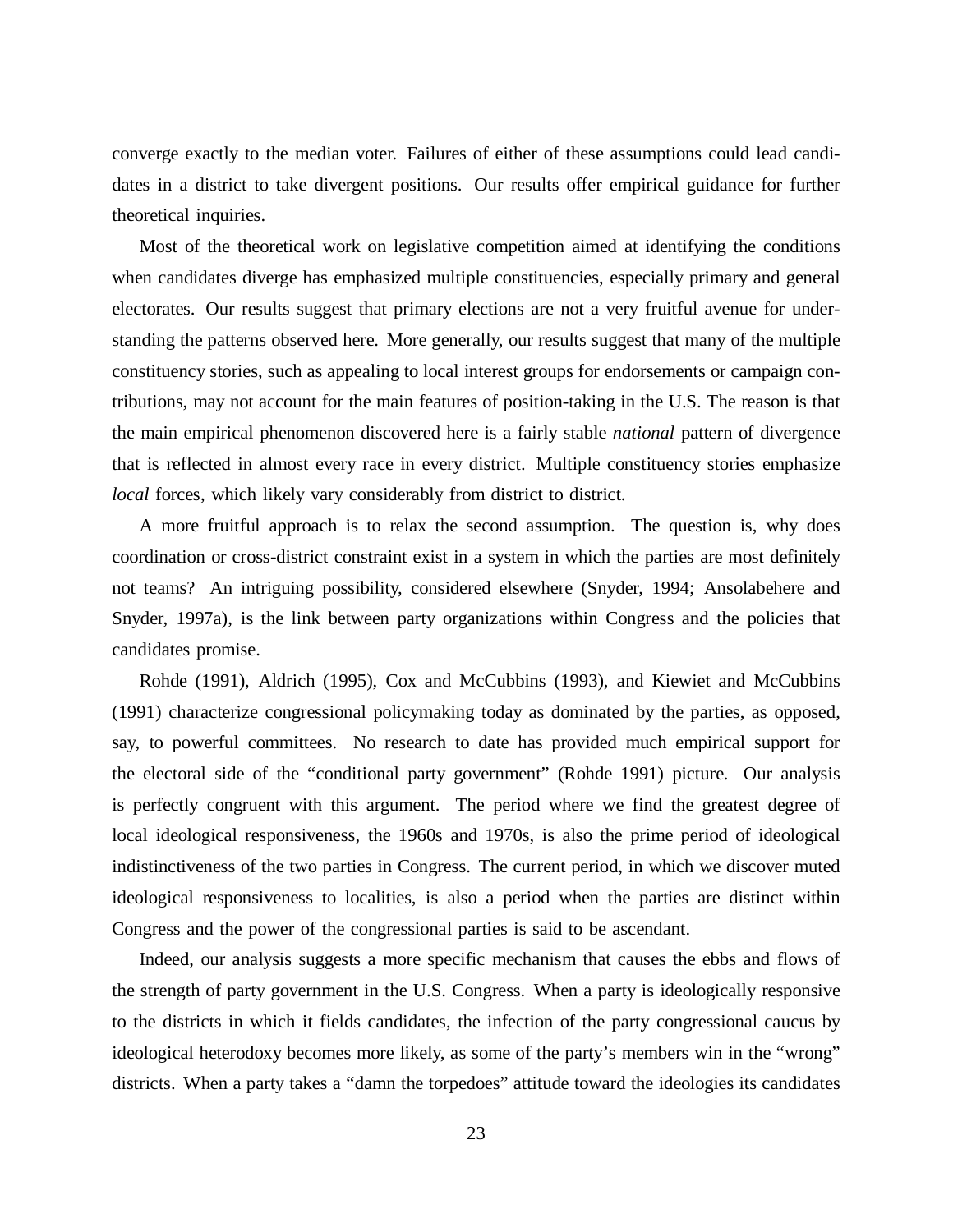espouse in marginal and ideologically unfriendly districts, it wins less often (holding the strategy of the other party fixed), but its caucus is more cohesive. The party caucus consists of the candidates who won election last time, and they will push the policies that will help them win their own seats in the future. As a result, individual legislators will choose policy positions for their own party that differentiate them from the opposition.

The American parties are not teams, but neither are they simply umbrella organizations for candidates marching to their own drummers. Whatever theories emerge for these phenomena, the challenge is to account for patterns of partisan divergence in the United States that are sustained in the absence of strong centralized mechanisms of partisan control over candidates. The set of results discovered here suggest that the story is ultimately a national one.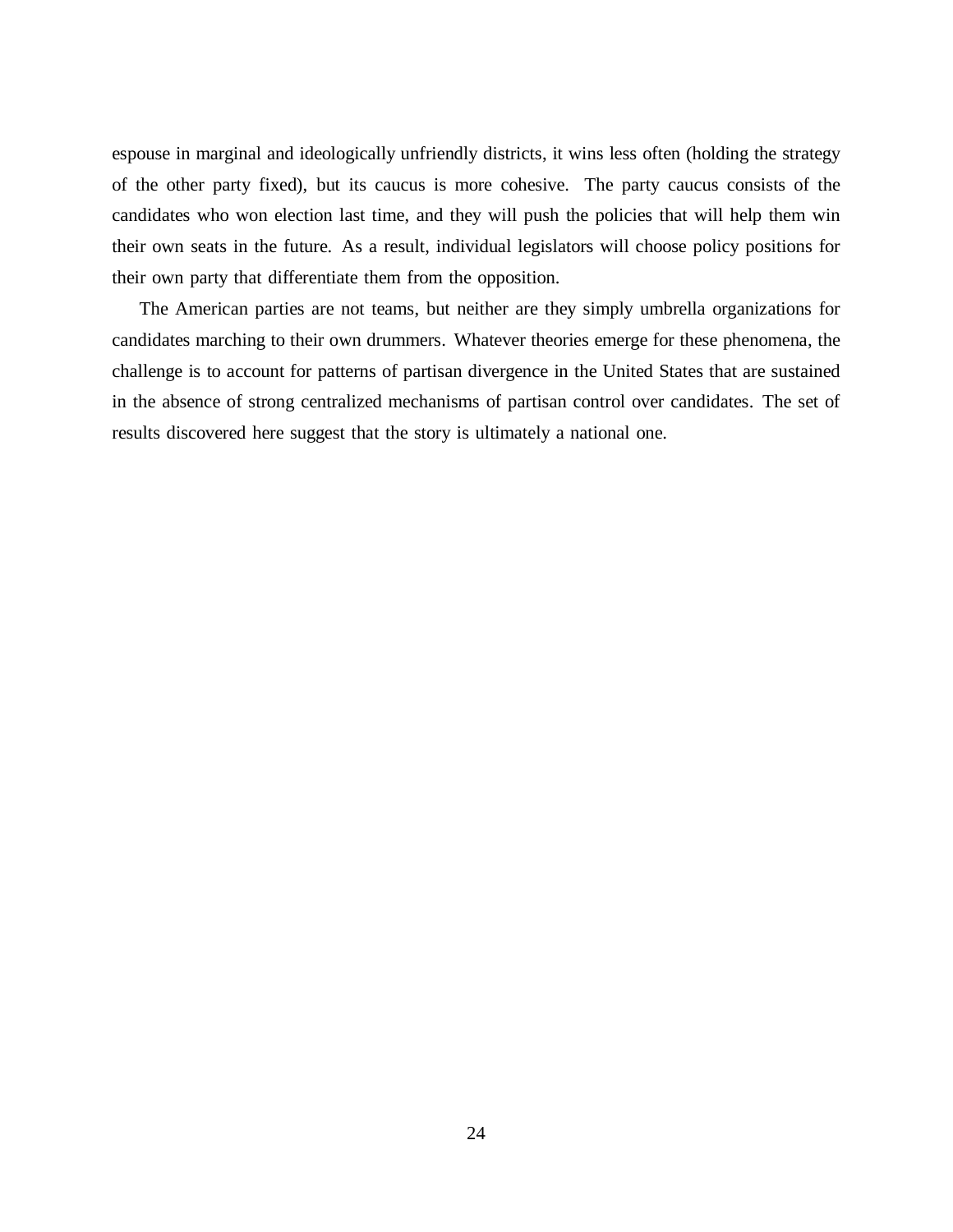## **Appendix A**

#### *NPAT Survey*

The National Political Awareness Test (NPAT) was sent to all congressional candidates in 1996. Elsewhere (Ansolabehere, Snyder, and Stewart, forthcoming) we discuss the 1996 NPAT survey and our use of it to construct measures of candidate preferences. Here, we discuss more specific issues that apply to this paper.

The overall response rate to the NPAT among major party candidates was 64% (532 of 830). The response rate was approximately equal across parties— 265 out of 430 Democrats and 267 out of 439 Republicans completed a survey. Incumbents were less likely to respond than non-incumbents— 173 out of 381 (45%) incumbents completed the survey, compared to 359 out of 488 (74%) non-incumbents. Thus, our primary sampling worry is due to the lower response rate among incumbents, reducing our ability to construct incumbent-challenger pairs for our analysis. However, because the positions that were reported among the incumbents who *did* fill out a survey could be nearly perfectly predicted from their roll call voting records in the 104th Congress, we could use this information to inpute 1996 campaign positions among the non-responding incumbents. Details about the inputation procedure are found below. Without inputation, there are 152 candidate pairs who both filled out a survey. With inputation, we are able to analyze 301 candidate pairs.

### *Scaling the NPAT Survey*

Following Heckman and Snyder (1997), we scaled this data using principal components factor analysis applied to the double-centered, candidate-by-candidate covariance matrix. When normalized to sum to one, the three largest eigenvalues are .30, .04, and .03— after these comes a long list of values slowly declining from .03 to around 0. Thus, one factor is clearly dominant. The first dimension factor scalings from the 1996 NPAT responses correlated very highly  $(r=.94)$ with the analogous scores constructed among the incumbents using their roll call records from the 104th Congress. Among candidates who responded to the NPAT surveys in 1996 and 1998, the correlation on the first dimension of the scaling is .95 across the two years. See Ansolabehere, Snyder, and Stewart (forthcoming) for a more general discussion of the validity and reliability of the scale we constructed.

#### *Imputation of NPAT Scores*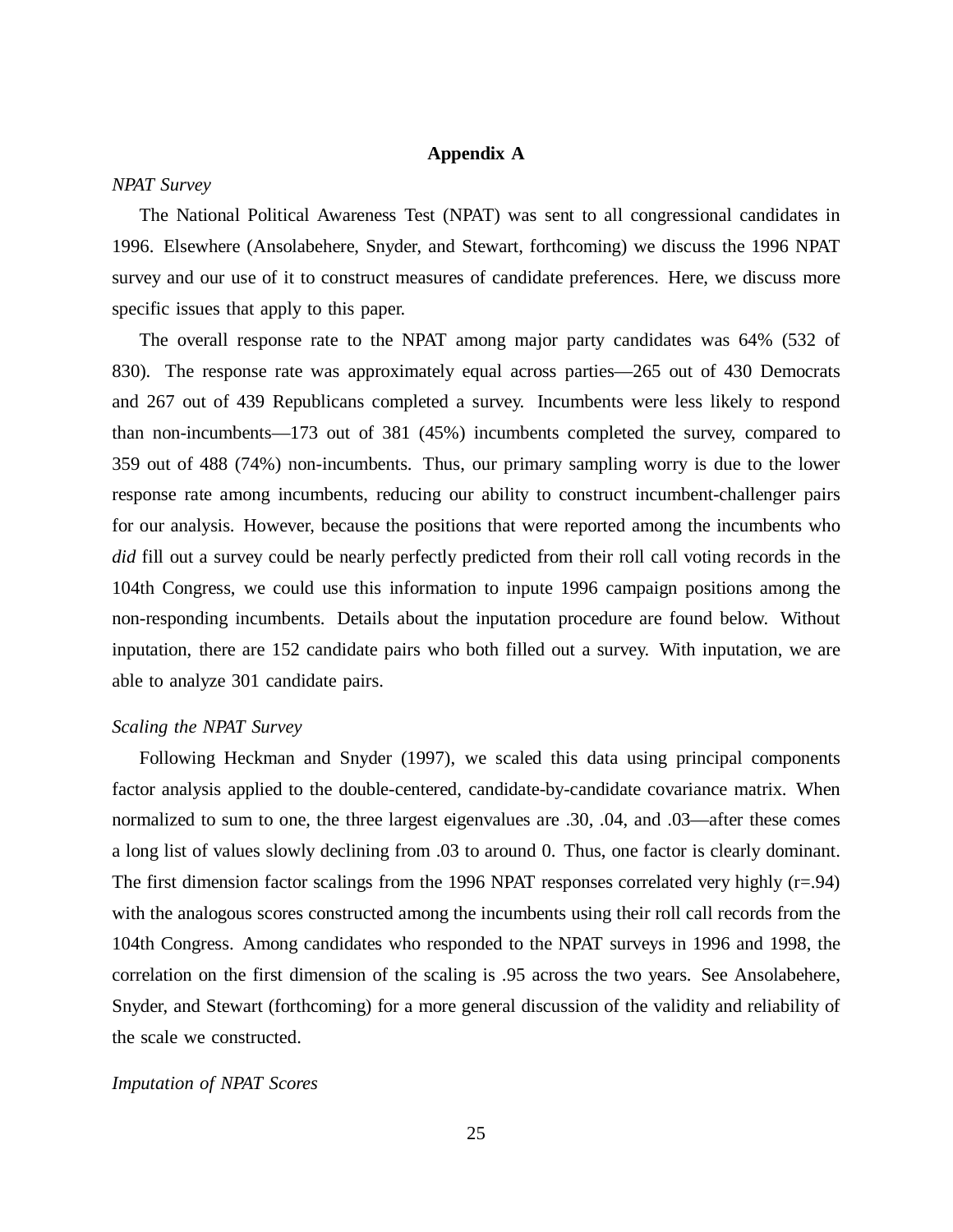We imputed first dimension NPAT scores for incumbents who failed to respond to the 1996 NPAT survey. First we constructed an ideological scaling of all members of the 104th Congress, from their roll call votes, using the Snyder/Heckman (1997) method. Following Snyder and Groseclose (2000), we performed this scaling only on "lopsided" roll call votes. Snyder and Groseclose provide a defense for confining this sort of analysis to lopsided roll call votes, that is, to roll call votes in which the prevailing side received more than 65% of the votes cast. Briefly stated, their argument is that such lopsided votes are less likely to be contaminated by party influence than closer roll calls. This conjecture is supported by the findings of Ansolabehere, Snyder, and Stewart (forthcoming). We then regressed the first-dimension NPAT scores on the first twenty-five factors obtained from scaling the lopsided roll-calls of the 104th congress, for the 152 incumbents with both a roll-call record and an NPAT score. (Including other variables, such as party and a dummy for the south, added nothing in terms of predictive power.) We then use the regression coefficients to estimate NPAT scores for the 149 incumbents with roll-call voting records but not NPAT scores, bringing the total number of usable races to 301.

We are quite confident about the imputed positions because the relationship between the estimated positions based on the survey data and estimated positions based on the roll call data is tight. The correlation between the first factor from the roll call data and the first factor from the NPAT data is .94. Overall, we explain over 95 percent of the variance of the first factor in the survey data using the first 25 factors extracted from the roll call data.

#### *Presidential vote via the county aggregation method*

As mentioned in the text, we were able to construct the district-level presidential vote for a surprising number of congressional districts stretching back to 1874. All districts that were composed completely of whole counties were, of course, included. Furthermore, we included cases where the percentage of the district's population that was contained in whole counties was at least 50%. Thus, the excluded districts tended to be from just a few large cities.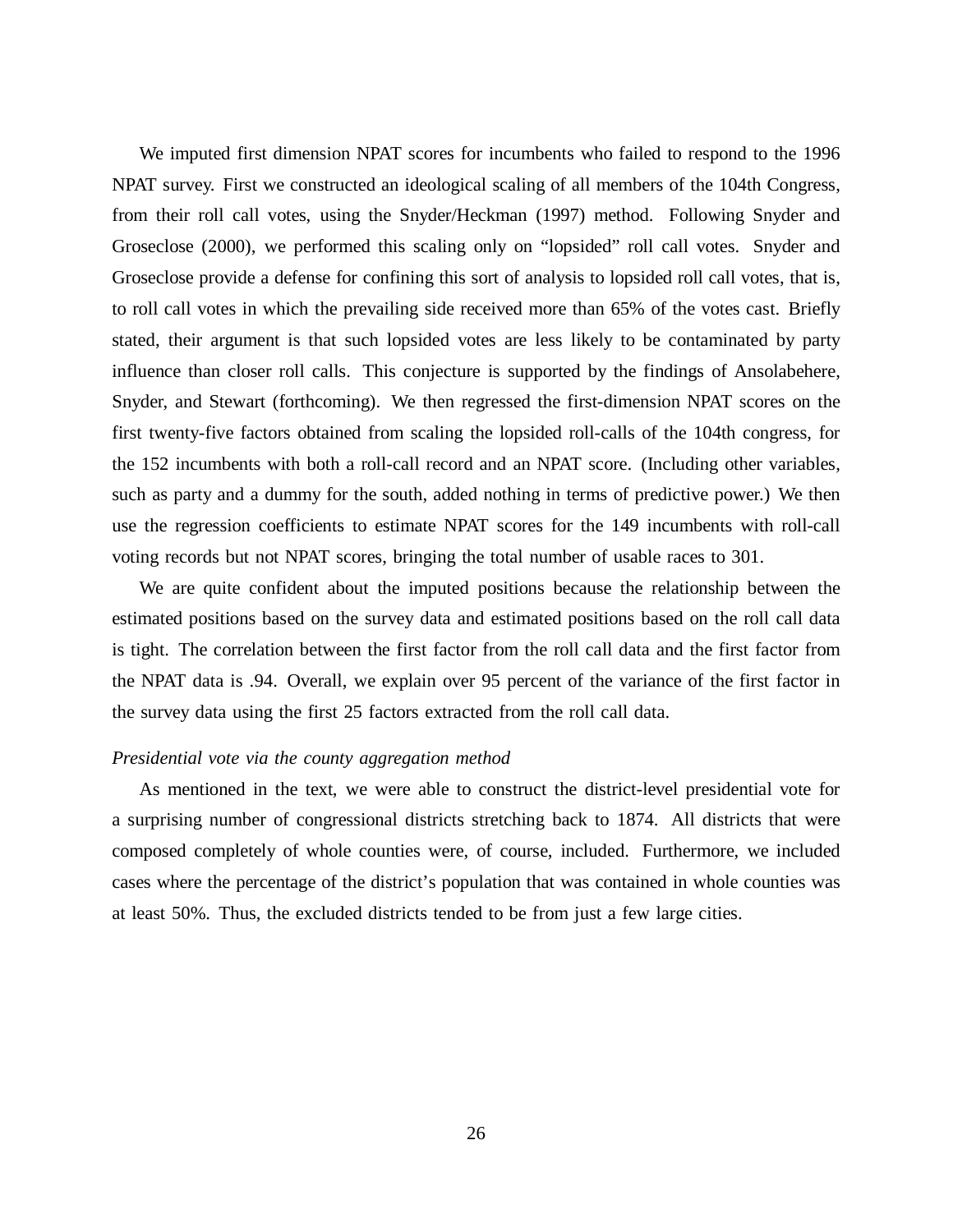#### **Appendix B**

This appendix provides a formal justification for the superiority of the midpoint specification used to measure the effect of candidate positions on the vote. A number of prior studies have examined the relationship between candidate positioning and the vote using estimates of the issue positions of both candidates as regressors. These studies have reached mixed conclusions about the effect of candidate politions on the votes they receive.

A problem these studies may encounter is methodological. The conventional linear specification is to regress the Democratic share of the two party vote on a measure of the Democrat's ideological position, a measure of the Republican's position, and the Presidential vote in each district. (Alternately, the two candidates might be described as incumbents and challengers.) It is assumed that the presidential vote is a monotonic function of the district median. We treat this as a maintained hypothesis. The interpretation of the coefficients on the candidate positions as the response of the vote to ideological competition in this *linear* regression rests on a further assumption. Specifically, it is assumed that the vote share won by a candidate is a monotonic function of changes in that candidate's position, holding constant the position of the other candidate and the presidential vote in the district. This assumption can fail. Non-monotonicity arises when both candidates are on one side of the median voter in some districts but not in other districts.

Consider the following, rather standard, voting model. Two candidates,  $X$  and  $Y$ , adopt positions x and y in a one-dimensional issue space. Each voter i has an ideal point  $z_i$ , and a random utility function of the form  $U_i = u_i(z - z_i) + e_{ij}$ , where z is the issue position of the winning candidate;  $u_i$  is a strictly concave and twice differentiable function with  $u'(0)=0$ ; and  $e_{ij}$  is a candidate-specific benefit that voter i receives if candidate j wins. Thus, for example, if candidate X wins then voter i's payoff is  $U_i = u_i(x - z_i) + e_{iX}$ . The  $e_{ij}$  term may pick up "valence" issues, such candidate  $j$ 's integrity or skill at performing casework. It might also include candidate-specific characteristics that are viewed as "good" by some voters, and "bad" by others, such as  $j$ 's ethnicity, race or religion.

Voters vote sincerely, after observing x, y,  $e_{iX}$  and  $e_{iY}$ . Let  $e_i=e_{iX} - e_{iY}$  be candidate X's net advantage on the "valence" issue, let  $F$  be the cumulative distribution function of  $e_i$ , and suppose  $e_i$  has a strictly positive density function f. Then, viewed as a function only of x, y and  $z_i$ , the probability voter i votes for candidate Y is  $P_{iY} = F(u_i(y - z_i) - u_i(x - z_i)).$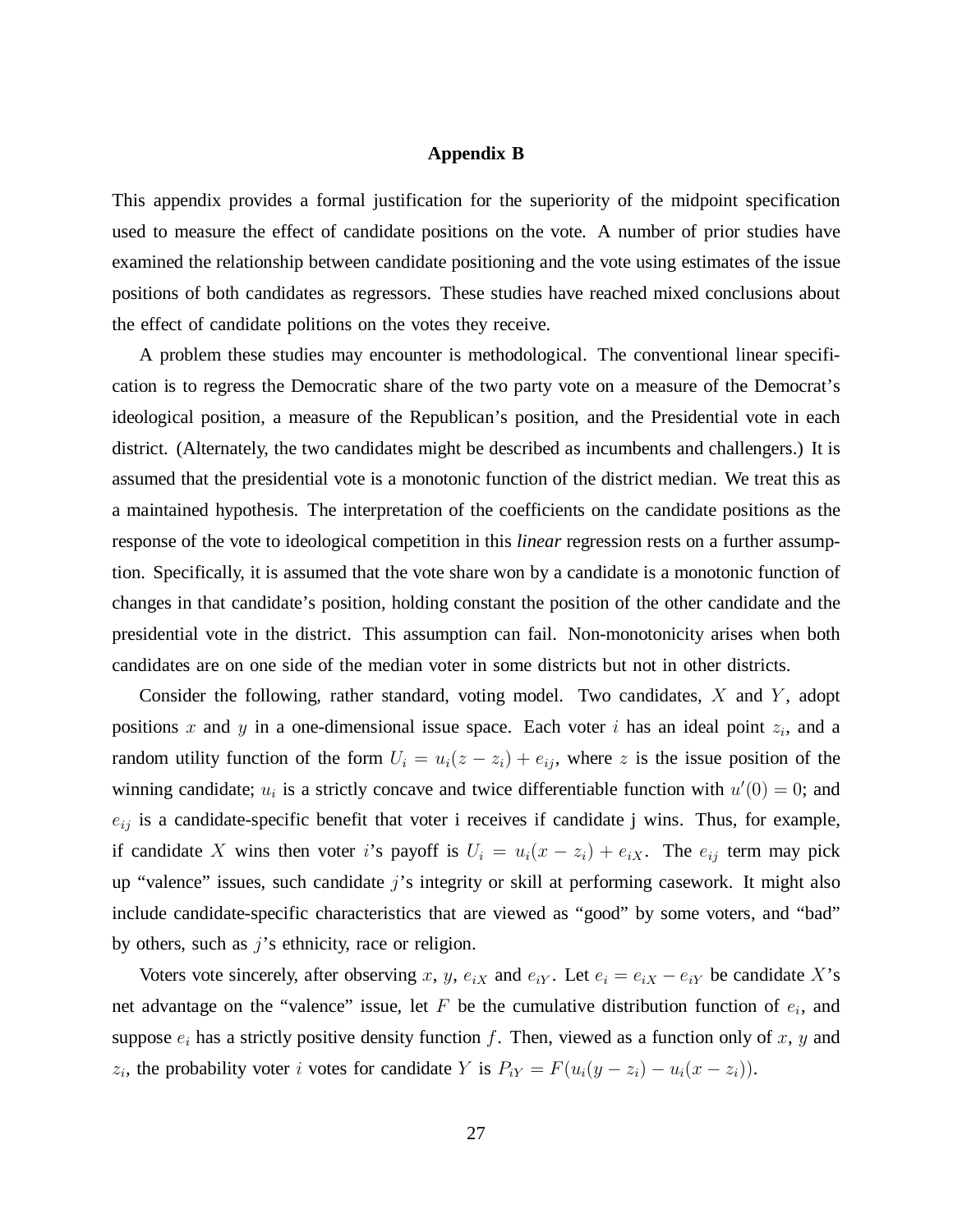*Claim 1. The sign of the effect of moving one candidate's location on voting probabilities is ambiguous.*

Differentiating  $P_{iY}$  with respect to y yields  $\frac{\partial P_{iY}}{\partial y}$  $\frac{P_{iY}}{\partial y} = f(u_i(y - z_i) - u_i(x - z_i)) u'_i(y - z_i).$ Since  $u_i$  is strictly concave and reaches a maximum at  $z_i$ ,  $u'_i(d_i) > 0$  for  $d_i < 0$  and  $u'_i(d_i) < 0$ for  $d_i > 0$ . Thus, the sign of  $\frac{\partial P_{i\lambda}}{\partial u}$  $\frac{P_{iY}}{\partial y}$  depends on  $d_i = y - z_i$ . For  $y < z_i$ ,  $\frac{\partial P_{iY}}{\partial x}$  $\frac{P_{iY}}{\partial x} > 0$ , and for  $y > z_i$ ,  $\partial P_i$ y  $\frac{P_{iY}}{\partial y}$  < 0. This means that in order to know whether an increase in y will increase or decrease the probability that voter i will vote for Y, we must know the sign of  $y - z_i$ . And, to do that we must clearly have  $y$  and  $z_i$  measured on the same scale. An analogous argument holds for changes in candidate  $X$ 's position.

Clearly the problem persists when we aggregate to the district level. Since we cannot sign  $\partial P_i$ y  $\frac{P_{iY}}{\partial y}$  for any particular voter without putting that voter's ideal point on the same scale with the candidates, we cannot say much in general about the expected vote for party  $Y$  either, since that is simply the sum of the  $\frac{\partial P_{iY}}{\partial u}$  $\frac{P_{iY}}{\partial y}$ 's across all voters in a district.

The exact nature of the problem identified in Claim 1 can be seen by contrasting two cases.

Case One. Suppose that all Democratic candidates are to the left of their districts'medians and all Republicans are to the right of their districts'medians. In analyzing this case, consider a "liberal" district, measured as returning a strongly Democratic presidential vote share,  $p$ . Fix the Republican candidate's ideological position at a point,  $R$ , to the right of the district's median. Suppose that the Democrat initially takes a position  $D$ , far to the left of the district's median, but then moves to a point  $D'$ , which is closer to the median than D but still to the left. Under a probabilistic voting model (as distinct from a deterministic model), all voters to the "left" of D become less likely to vote for the Democrat while all voters to the "right" of D are more likely to vote Democratic. Because the Democratic candidate is to the left of the median in this district, a movement in the Republican direction will attract more votes than it repels. And, because all Democrats are to the left of the median in all districts and all Republicans are to the right of all the medians, rightward movements by Democratic candidates and leftward movements by Republican candidates increase their vote shares.

Case Two. The candidates now are not necessarily on opposite sides of the median. As before, consider a "liberal" district, as indexed by the presidential vote, a fixed Republican position,  $R$ , and the starting point for the Democrat,  $D$ . Suppose, however, that  $D$  is to the right of the median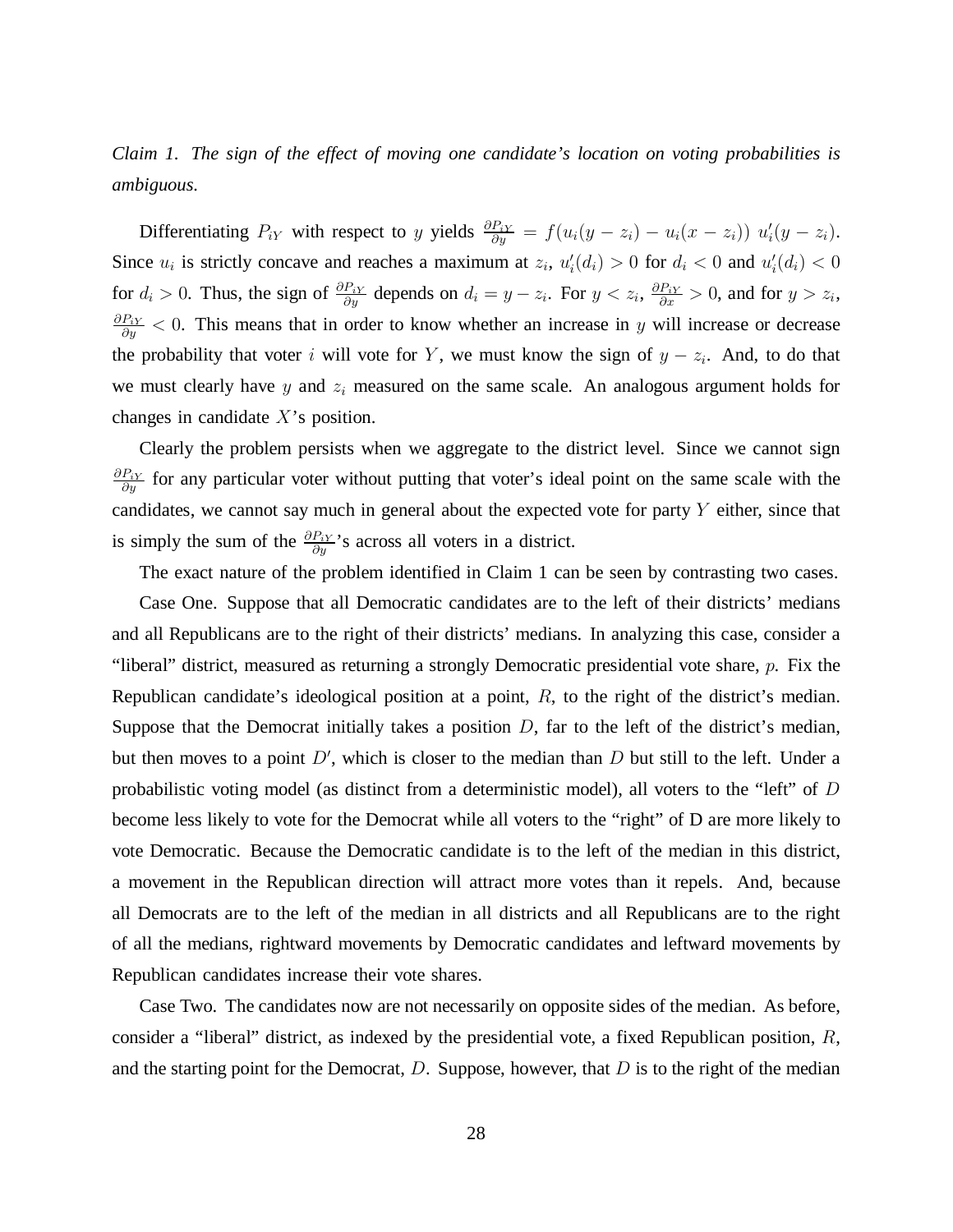in this district, not to the left. (One might imagine an extremely liberal district represented by a fairly liberal Democrat who is challenged by a moderate Republican.) Move the Democrat to  $D'$ , in the direction of  $R$  and away from the median. Now, the Democratic vote falls. Like before, all voters to the "left" of D become less likely to vote for the Democrat, while all voters to the right of D become more likely to vote for him. However, because D was to the right of the district median, a movement in the direction of the Republican is actually a move away from most voters. In a probablistic voting model, such a move lowers the likelihood that most voters will choose the Democrat.

Therefore, when regressing vote share on the ideological location of candidates, it is necessary to know whether candidates generally straddle their districts' medians. Without a measure of district medians that is on the same scale as candidates, it is impossible to know which type of electoral system we are performing a regression on— Case One or Case Two. As a consequence, the standard regression specifications might yield regression coefficients that are attenuated or, even worse, have the wrong signs.

Our results suggest that "Case One" districts were more numerous than "Case Two" districts in 1996. This can be seen by performing the more common regression, where the dependent variable is the Democratic vote share in a district and the two independent variables of interest are the preferences of the Democratic and Republican candidates, measured separately. The results of this alternative regression specification are reported in Table A1; which is directly comparable to Table 3. The coefficients on Democratic Preferences and Republican Preferences are both positive, which should occur if, *on average*, Democratic candidates are to the left of their district medians and Republicans are to the right.

*Claim 2. The sign of the effect of moving the midpoint between the candidates'locations on voting probabilities is unambiguous.*

Now reparameterize the problem by letting m be the midpoint between and x and y, and letting  $\delta > 0$  be the gap between x and y. Thus, if  $x < y$  then  $x = m - \delta$  and  $y = m + \delta$ . Then  $P_{iY} = F(u_i(m + \delta - z_i) - u_i(m - \delta - z_i))$ . Differentiating with respect to m yields  $\partial P_{iY}$  $\frac{\partial P_{iY}}{\partial m} = f(u_i(m + \delta - z_i) - u_i(m - \delta - z_i)) [u'_i(m + \delta - z_i) - u'_i(m - \delta - z_i)].$  Now,  $m + \delta - z_i$  $z_i > m - \delta - z_i$ , and  $u'_i$  is strictly decreasing (since  $u_i$  is strictly concave by assumption), so  $u'_i(m+\delta-z_i) - u'_i(m-\delta-z_i) < 0$ . Thus,  $\frac{\partial P_{iY}}{\partial m}$  $\frac{\partial P_{iY}}{\partial m}$  < 0 for *any*  $z_i$ , *m*, and  $\delta$ . Aggregating to the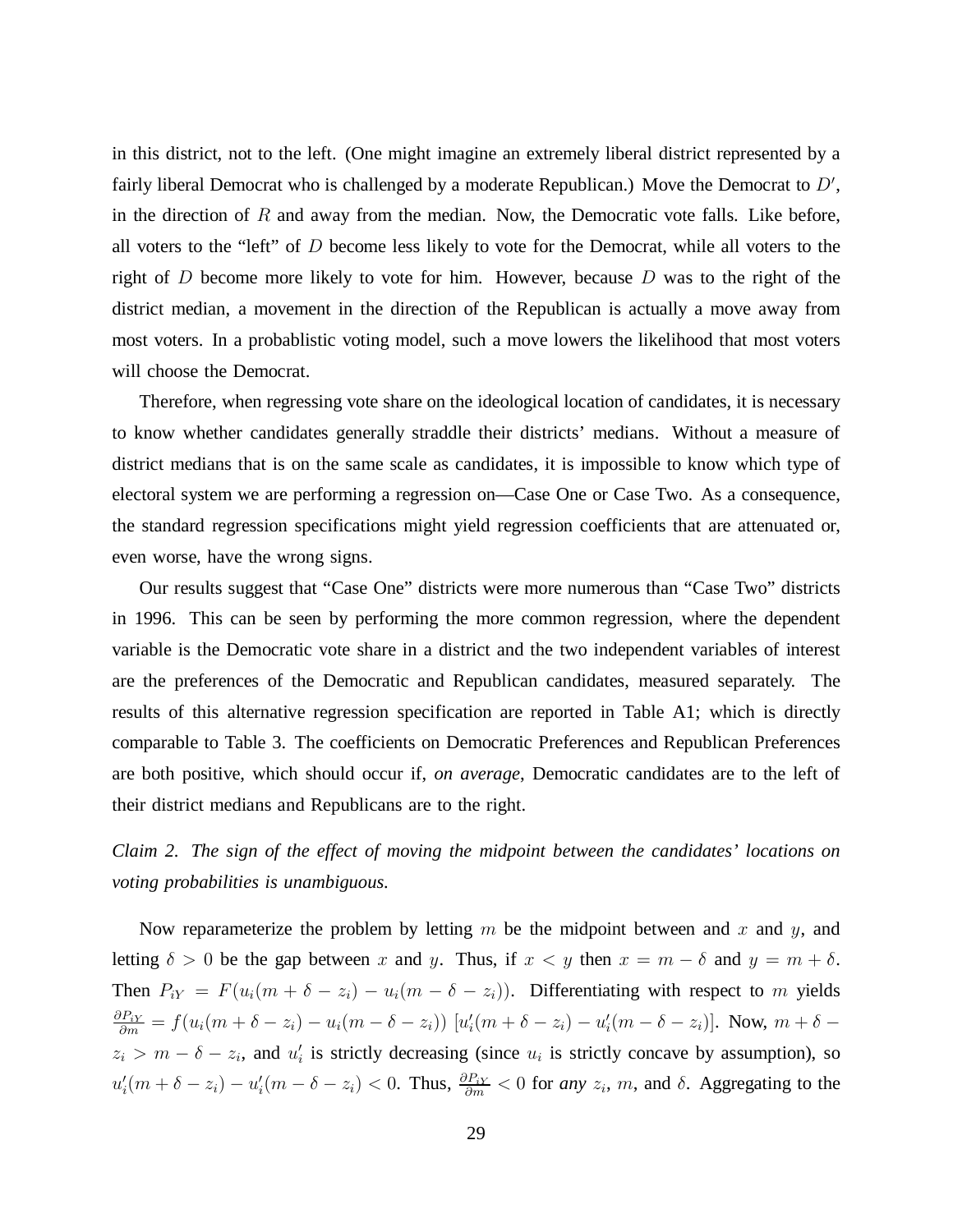district level, this means that when  $x < y$  the expected vote for Y falls as m increases (holding the gap between the candidates fixed).

Thus, assuming that the presidential vote in a district is a monotonically increasing function of the median voter ideal point in the district, we therefore expect that as the midpoint between the candidate positions moves in a more liberal direction (holding the gap fixed), the Democratic candidate's vote-share will fall.

Consider again the two hypothetical electoral systems discussed earlier. Under the "midpoint specification," when  $D$  moves to  $D'$  all voters to the "right" of  $D$  become more likely to vote for the Democratic candidate. Therefore, the distance between M and M',  $|M - M'|$ , is a measure of how many voters, on net, are more likely to support the Democrat. This is true whether the candidates straddle the median (Case One above) or are on the same side of the median (Case Two above).

As an aside, note that we cannot unambiguously sign the effect of changing the size of the gap,  $\delta$ . Differentiating with respect to  $\delta$  yields  $\frac{\partial P_{iY}}{\partial \delta}$  $\frac{P_{iY}}{\partial \delta} = f(u_i(m+\delta-z_i)-u_i(m-\delta-z_i))\left[u_i'(m+\delta-z_i)\right]$  $\{\delta - z_i\} + u_i'(m - \delta - z_i)\}.$  The term in brackets may be positive or negative, depending on  $z_i$ , m, and  $\delta$ . For example, if  $u_i$  is symmetric about 0, so  $u'_i(d) = -u'_i(-d)$  for all d, then the term in brackets is positive when  $m < z_i$ , negative with  $m > z_i$ , and zero with  $m = z_i$ .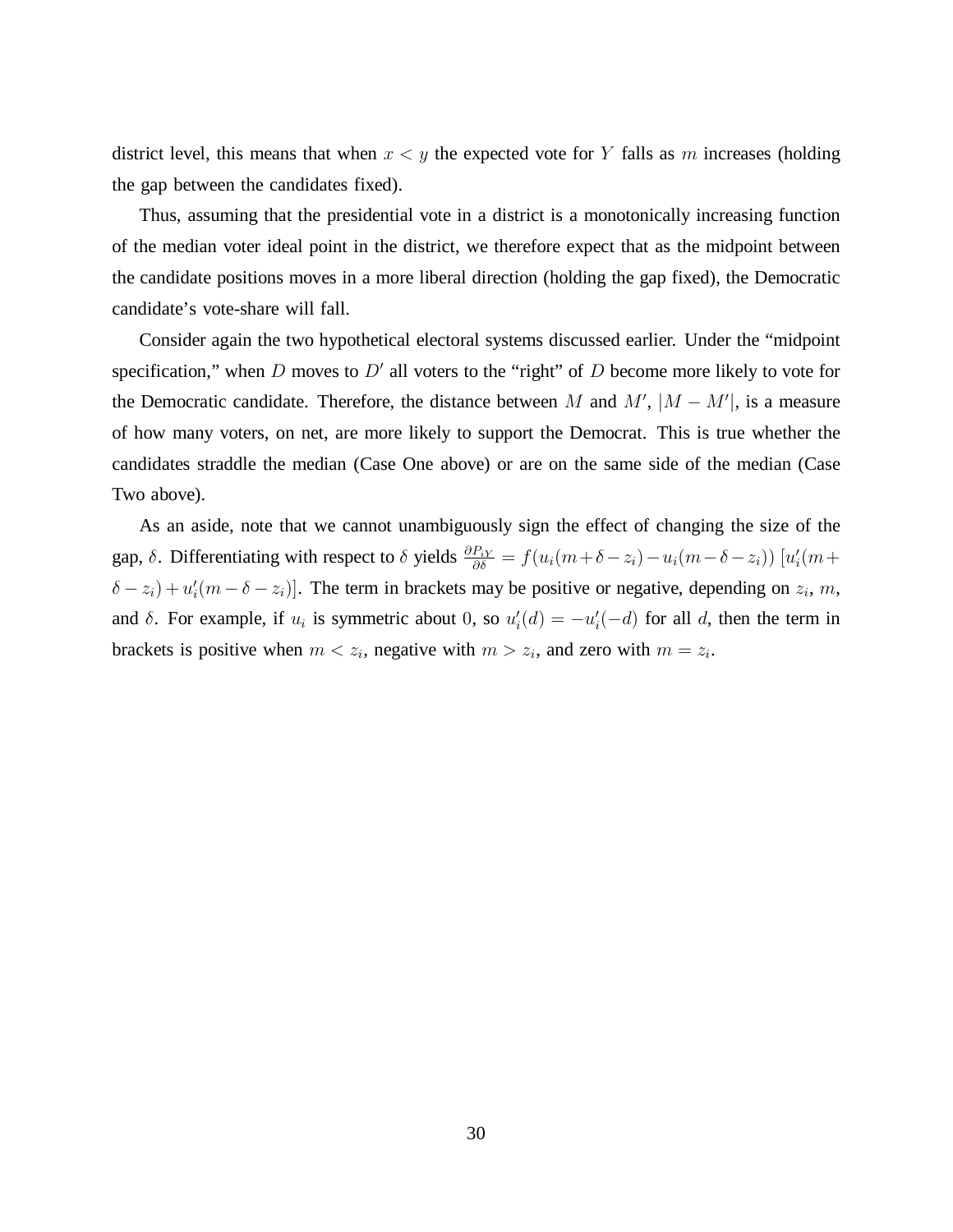## **REFERENCES**

- Achen, Christopher H. 1977. "Measuring Representation: Perils of the Correlation Coefficient." *American Journal of Political Science*, vol. 21, pp. 805-815.
- Achen, Christopher H. 1978. "Measuring representation." *American Journal of Political Science*, vol. 22, pp. 475-510.
- Achen, Christopher H. 1983. "Toward theories of data: The state of political methodology." In *Political science: The state of the discipline*, edited by Ada W. Finifter. Washington: American Political Science Association.
- Aldrich, John H. 1983a. "A spatial model with party activists: implications for electoral dynamics." *Public Choice*, vol. 41, pp. 63–100.
- Aldrich, John H. 1983b. "A Downsian spatial model with party activism." *American Political Science Review*, vol. 77, pp. 974–90.
- Aldrich, John H. 1995. *Why parties?* Chicago: University of Chicago Press.
- Aldrich, John H. and Michael McGinnis. 1989. "A model of party constraints on optimal candidate positions." *Mathematical and Computer Modelling*, vol. 12, pp. 437–50.
- Ansolabehere, Stephen D. and James M. Snyder, Jr. 1997a. "Party platform choice in single member district and party list systems." Unpublished manuscript.
- Ansolabehere, Stephen D. and James M. Snyder, Jr. 1997b. "Money, elections, and candidate quality." Unpublished manuscript.
- Ansolabehere, Stephen D., James M. Snyder, Jr., and Charles Stewart III. forthcoming. "Party influence in congressional roll call voting." *Legislative Studies Quarterly.*
- Ansolabehere, Stephen D., James M. Snyder, Jr., and Charles Stewart III. 2000. "Old voters, new voters, and the personal vote: Using redistricting to measure the incumbency avantage." *American Journal of Political Science,* vol. 44, pp. 17–34.
- Aranson, Peter H. and Peter C. Ordeshook. 1972. "Spatial strategies for sequential elections." In *Probability models of collective decision making,* ed. Rihard G. Niemi and Herbert F. Weisberg, pp. 298–331. Columbus, Ohio: Charles E. Merrill.
- Barone, Michael and Grant Ujifusa. 1997. *The almanac of American politics, 1998*, Washington: National Journal.
- Bernhardt, M.D. and Ingberman, Daniel E. 1985. "Candidate reputations and the incumbency effect." *Journal of Public Economics*, vol. 27, pp. 47–67.
- Black, Duncan. 1958. *The theory of committees and elections.* Cambridge: Cambriduge University Press.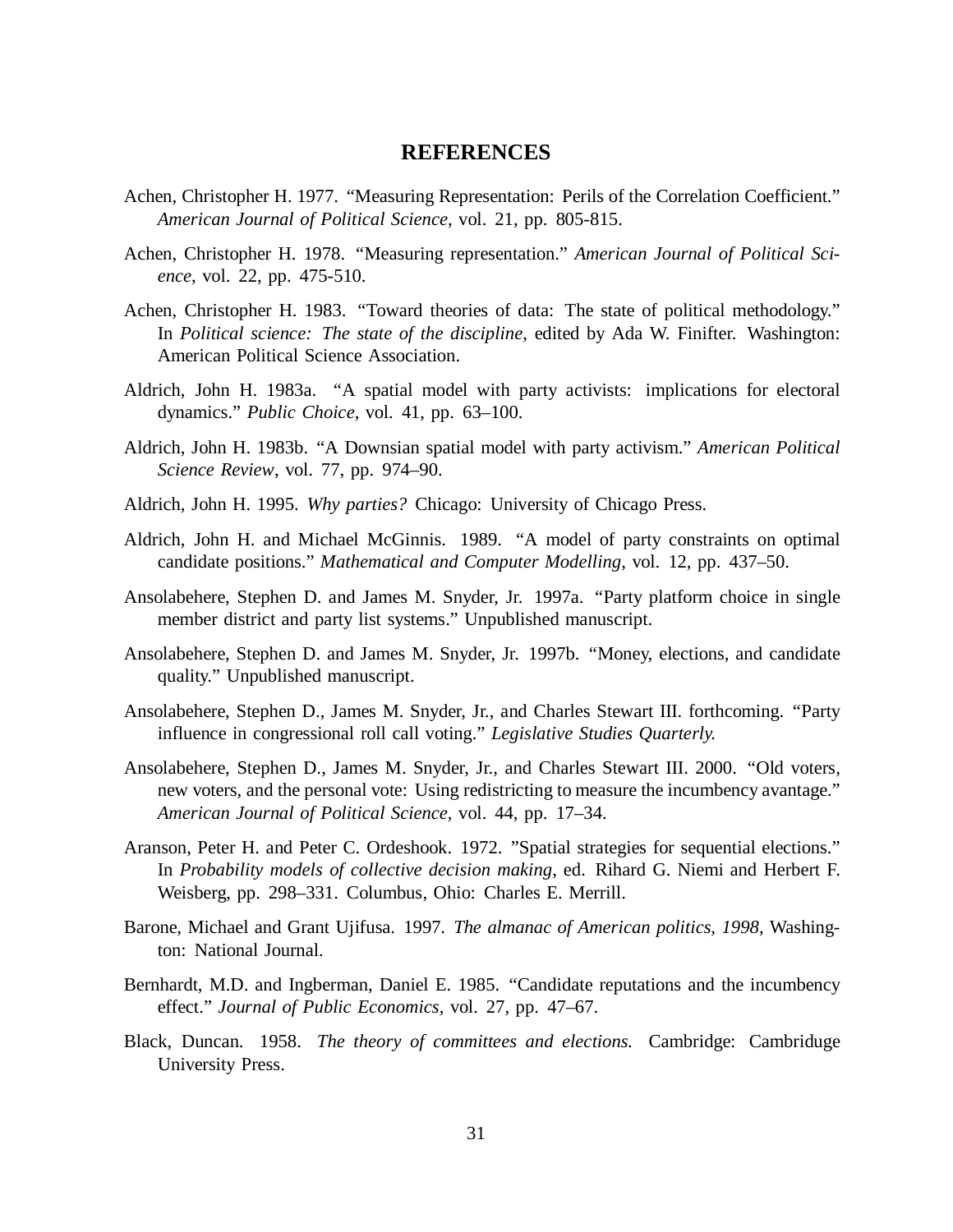- Brady, David W. and Naomi B. Lynn. 1973. "Switched-seat congressional districts: Their effect on party voting and public policy." *American Journal of Political Science*, vol. 17, pp. 528–543.
- Campbell, Angus, Philip E. Converse, Warren E. Miller, and Donald E. Stokes. 1960. *The American voter.* New York: Wiley.
- Calvert, Randall. 1985. "Robustness of the multidimensional voting model: Candidates' motivations, uncertainty, and convergence." *American Journal of Political Science*, vol. 29, pp. 69–95.
- Converse, Philip E. 1964. "The nature of belief systems in mass publics." In *Ideology and discontent*, edited by David E. Apter. New York: Free Press.
- Cox, Gary W. and Mathew D. McCubbins. 1993. *Legislative leviathan.* Berkeley: University of California Press.
- Downs, Anthony. 1957. *An economic theory of democracy.* New York: Harper and Row.
- Dubin, Michael J. 1998. *United States congressional elections, 1788-1997 : The official results of the elections of the 1st through 105th Congresses.* Jefferson, N.C.: McFarland.
- Enelow, James M. and Melvin J. Hinich. 1981. "A new approach to voter uncertainty in the Downsian spatial model." *American Journal of Political Science*, vol. 25, pp. 483–493.
- Enelow, James M. and Melvin J. Hinich. 1982. "Ideology, issues, and the spatial theory of elections." *American Political Science Review*, vol. 76, pp. 493–501.
- Enelow, James M. and Melvin J. Hinich. 1984. *The spatial theory of voting: An introduction.* New York: Cambridge University Press.
- Erikson, Robert S. 1971. "The electoral impact of congressional roll call voting." *American Political Science Review*, vol. 65, pp. 1018–32.
- Erikson, Robert S. 1978. "Constituency opinion and congressional behavior: A reexamination of the Miller-Stokes Data." *American Journal of Political Science*, vol. 22, pp. 511–35.
- Erikson, Robert S. 1979. "The SRC panel data and mass political attitudes." *British Journal of Political Science*, vol. 9, pp. 89–114.
- Erikson, Robert S. and Gerald C. Wright, Jr. 1980. "Policy representation of constituency interests." *Political Behavior*, vol. 2, pp. 91–106.
- Erikson, Robert S. and Gerald C. Wright, Jr. 1989. "Voters, candidates, and issues in congressional elections, In *Congress reconsidered*, 4th ed., edited by Lawrence C. Dodd and Bruce I. Oppenheimer. Washington: Congressional Quarterly Press.
- Erikson, Robert S. and Gerald C. Wright, Jr. 1993. "Voters, candidates, and issues in congressional elections, In *Congress reconsidered*, 5th ed., edited by Lawrence C. Dodd and Bruce I. Oppenheimer. Washington: Congressional Quarterly Press.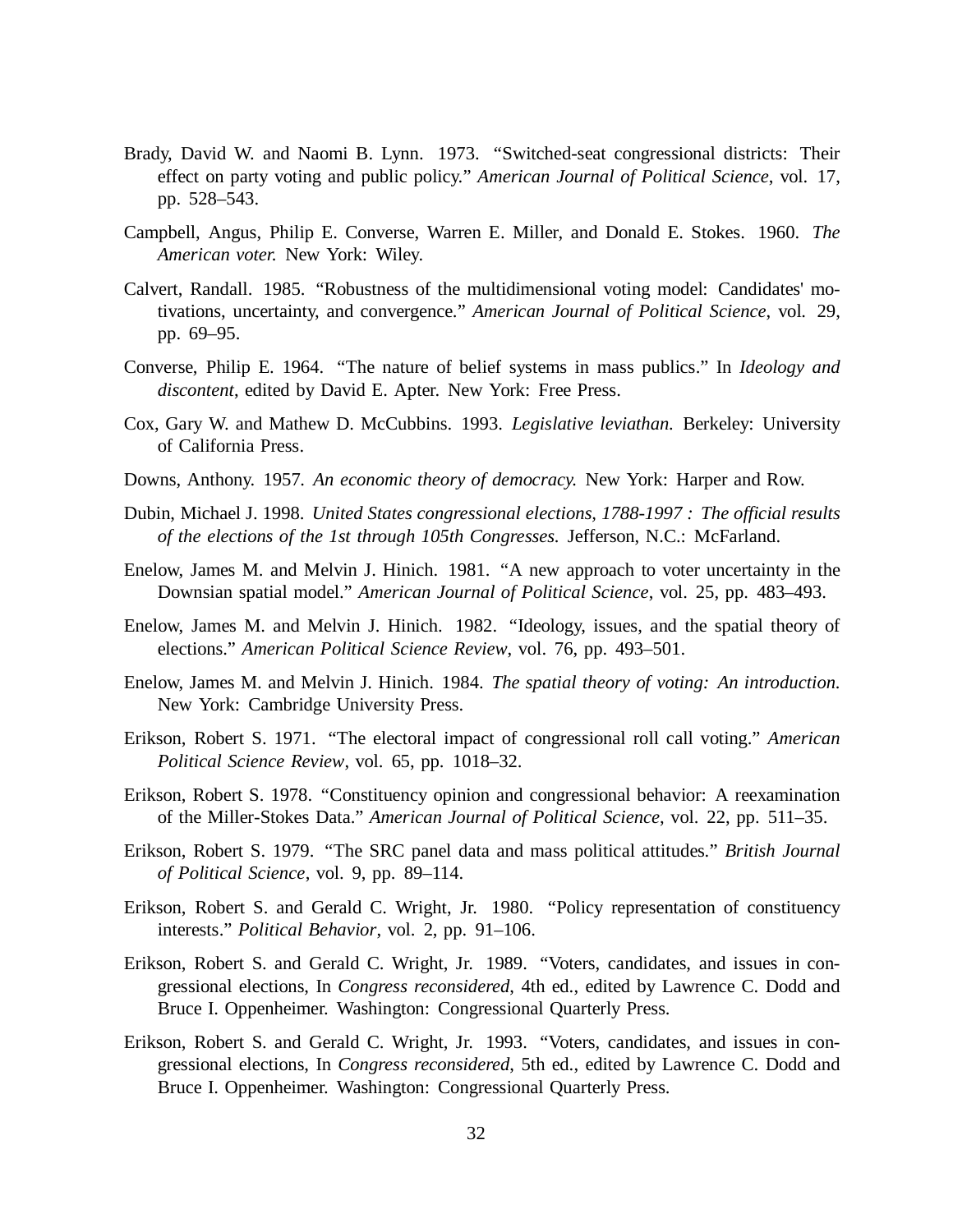- Erikson, Robert S. and Gerald C. Wright, Jr. 1997. "Voters, candidates, and issues in congressional elections, In *Congress reconsidered*, 6th ed., edited by Lawrence C. Dodd and Bruce I. Oppenheimer. Washington: Congressional Quarterly Press.
- Feddersen, Timothy. 1992. "A voting model implying Duverger's Law and positive turnout." *American Journal of Political Science*, vol. 36, pp. 938–962.
- Fenno, Richard F., Jr. 1978. *Home style.* Boston: Little, Brown.
- Fiorina, Morris P. 1973. *Congress: Keystone of the Washington establishment.* New Haven: Yale University Press.
- Fiorina, Morris P. 1974. *Representatives, roll calls, and constituencies.* Lexington, MA: Lexington.
- Gelman, Andrew and Gary King. 1990. "Estimating incumbency advantage without bias." *American Journal of Political Science*, vol. 34, pp. 1142–1164.
- Gerber, Alan. 1998. "Estimating the effect of campaign spending on Senate election outcomes using instrumental variables." *American Political Science Review*, vol. 92, pp. 401–411.
- Groseclose, Timothy, Steven D. Levitt, and James M. Snyder, Jr.. 1999. "Comparing interest group scores across time and chambers: Adjusted ADA scores for the U.S. Congress." *American Political Science Review*, vol. 93, pp. 33–50.
- Heckman, James J. and James M. Snyder, Jr.. 1997. "Linear probability models of the demand for attributes with an empirical application to estimating the preferences of legislators." *Rand Journal of Economics* vol. 28, pp. S142–S189.
- Hinich, Melvin J. and W. Pollard. 1981. A new approach to the spatial theory of electoral competition. *American Journal of Political Science*, vol. 25, pp. 323–341.
- Huntington, Samuel. 1950. "A revised theory of American party politics." *American Political Science Review*, vol. 44, pp. 669–677.
- Hurley, Patricia A. 1984. "Electoral change and policy consequences." *American Politics Quarterly*, vol. 12, pp. 177–194.
- Ingberman, Daniel. 1989. "Reputational dynamics in spatial competition." *Mathematical and Computer Modelling,* vol. 12, pp. 479–96.
- Ingberman, Daniel and John Villani. 1993. "An institutional theory of divided government and party polarization." *American Journal of Political Science*, vol. 37, pp. 429–471.
- Jacobson, Gary G. 1989. "Strategic politicians and the dynamics of U.S. House elections, 1946{-86." *American Political Science Review*, vol. 83, pp. 773–794.
- Jacobson, Gary G. 1997. *The politics of congressional elections*, 4th ed. New York: Longman.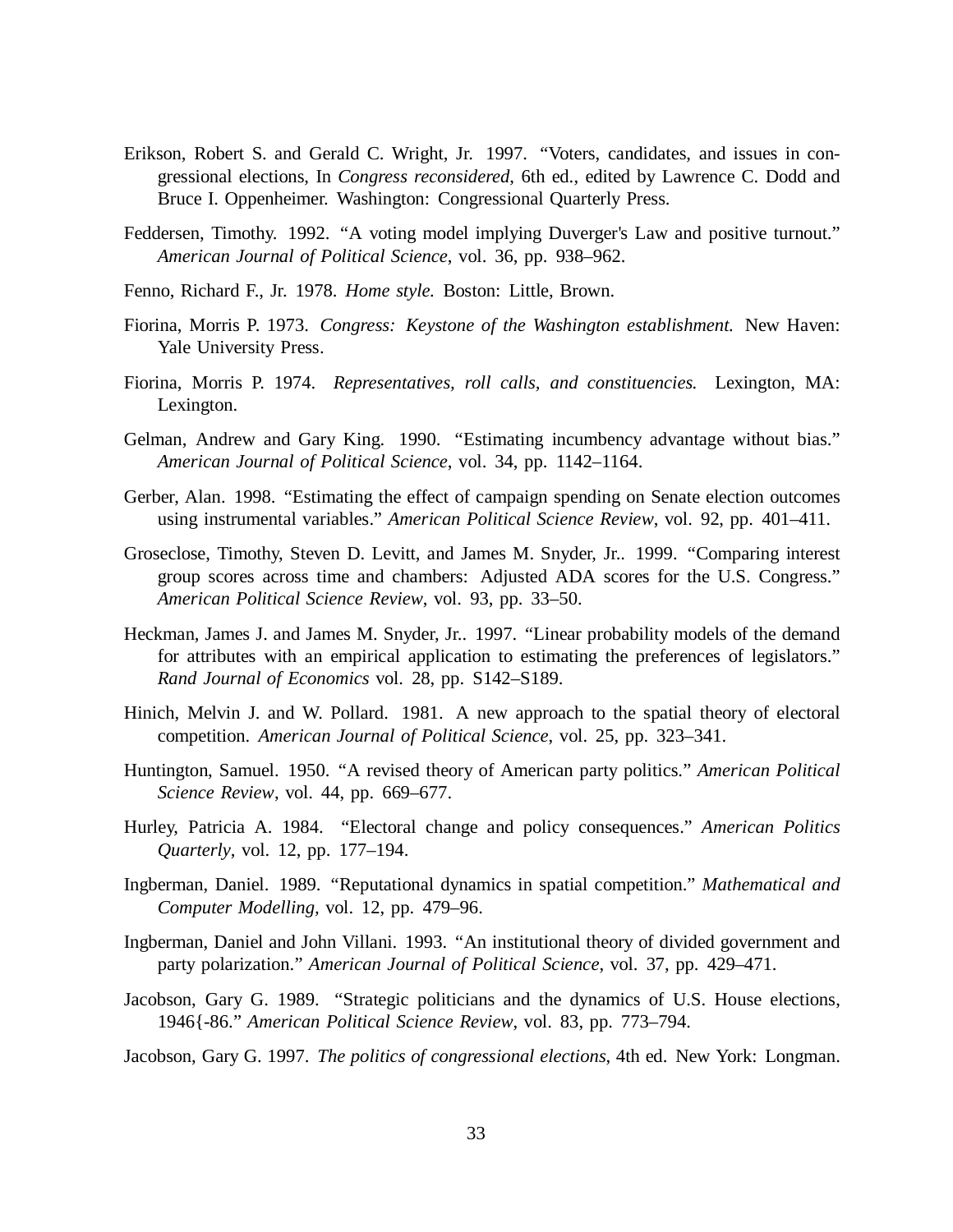- Kiewiet, D. Roderick and Mathew D. McCubbins. 1991. *The logic of delegation.* Chicago: University of Chicago Press.
- King, Anthony. 1997. *Running scared : Why America's politicians campaign too much and govern too little.* New York: Free Press.
- Levitt, Steven D. 1994. "Using repeat challengers to estimate the effect of campaign spending on election outcomes in the United States House." *Journal of Political Economy*, vol 102, pp. 777–798.
- Levitt, Steven D. and James M. Snyder, Jr. 1997. "The impact of federal spending on house election outcomes." *Journal of Political Economy*, vol. 105, pp. 30–53.
- Levitt, Steven D. and C.D. Wolfram. 1998. "Decomposing the sources of incumbency advantage in the US House." *Legislative Studies Quarterly*, vol 22, pp. 45–60.
- Londregan, John and Thomas Romer. 1993. "The polarizing personal vote." In *Political economy: Institutions, competition, and representation*, edited by W.A. Barnett et al. New York: Cambridge University Press.
- Mayhew, David. 1974a. *Congress: The electoral connection.* New Haven: Yale University Press.
- Mayhew, David. 1974b. "Congressional elections: The case of the vanishing marginals." *Polity*, vol. 6, pp. 295–317.
- Miller, Warren E., and Donald E. Stokes. 1962. "Party government and the saliency of Congress." *Public Opinion Quarterly*, vol 26, pp. 531–546.
- Miller, Warren E., and Donald E. Stokes. 1963. "Constituency influence in Congress." *American Political Science Review*, vol. 57, pp. 45–57.
- Nice, David C. 1983. "Representation in the state: Policymaking and ideology." *Social Science Quarterly*, vol. 64, pp. 404–411.
- Page, Benjamin I. 1978. *Choices and echoes in presidential elections.* Chicago: University of Chicago Press.
- Palfrey, Thomas. 1984. "Spatial equilibrium with entry." *Review of Economics Studies*, vol. 51, pp. 139–156.
- Polsby, Nelson W. 1980. *Consequences of party reform.* New York: Oxford University Press.
- Poole, Keith T. and Howard Rosenthal. 1997. *Congress: A political-economic history of roll call voting.* New York: Oxford University Press.
- Rohde, David W. 1991. *Parties and leaders in the postreform House.* Chicago: University of Chicago Press.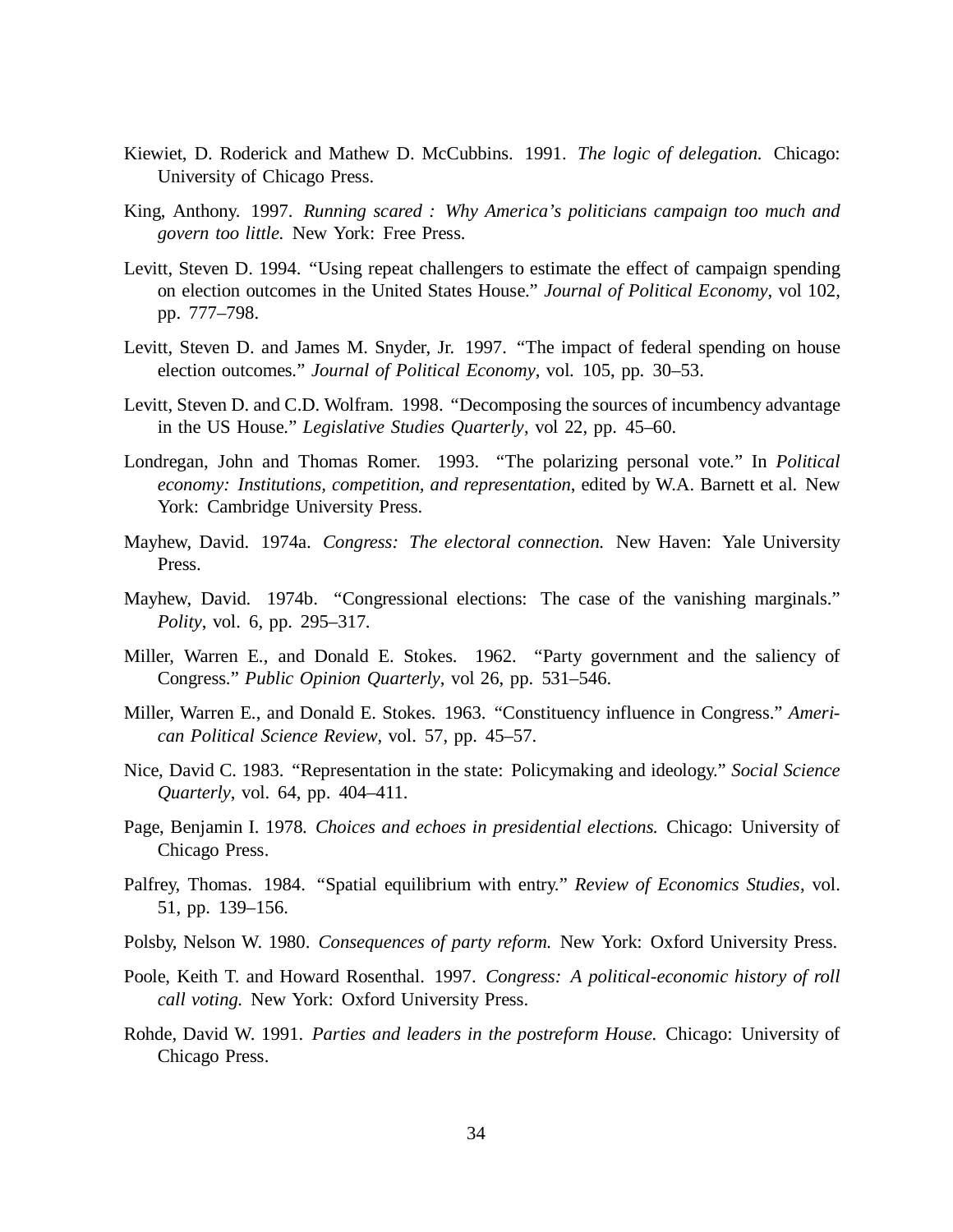- Schwarz, John E. and Barton Fenmore. 1977. "Presidential election results and congressional roll call behavior: The case of 1964, 1968, and 1972." *Legislative Studies Quarterly*, vol. 2, pp. 409–422.
- Snyder, James M, Jr. 1994. "Safe seats, marginal seats, and party platforms: The logic of platform differentiation." *Economics and Politics*, vol. 6, pp. 201–214.
- Snyder, James M, Jr. and Timothy Groseclose. 2000. "Estimating party influence in congressional roll call voting." *American Journal of Political Science,* vol. 44, pp. 193–211.
- Stone, Walter J. 1980. "The dynamics of constituency: Electoral control in the House." *American Politics Quarterly*, vol. 8, pp. 399–424.
- Strain, Judith. 1963. "The nature of political representation in legislative districts of intense party competition." B.A. thesis, Chatham College, 1963.
- Sullivan, John L. and Daniel R. Minns. 1976. "Ideological distance between candidates: An empirical examination." *American Journal of Political Science*, vol. 20, pp. 439–468.
- Sullivan, John L. and Robert E. O'Connor. 1972. "Electoral choice and popular control of public policy: The case of the 1966 House elections." *American Political Science Review*, vol. 66, pp. 1256–68.
- Whittman, Donald. 1983. "Candidate motivation: A synthesis of alternatives." *American Political Science Review*, vol. 77, pp. 142–157.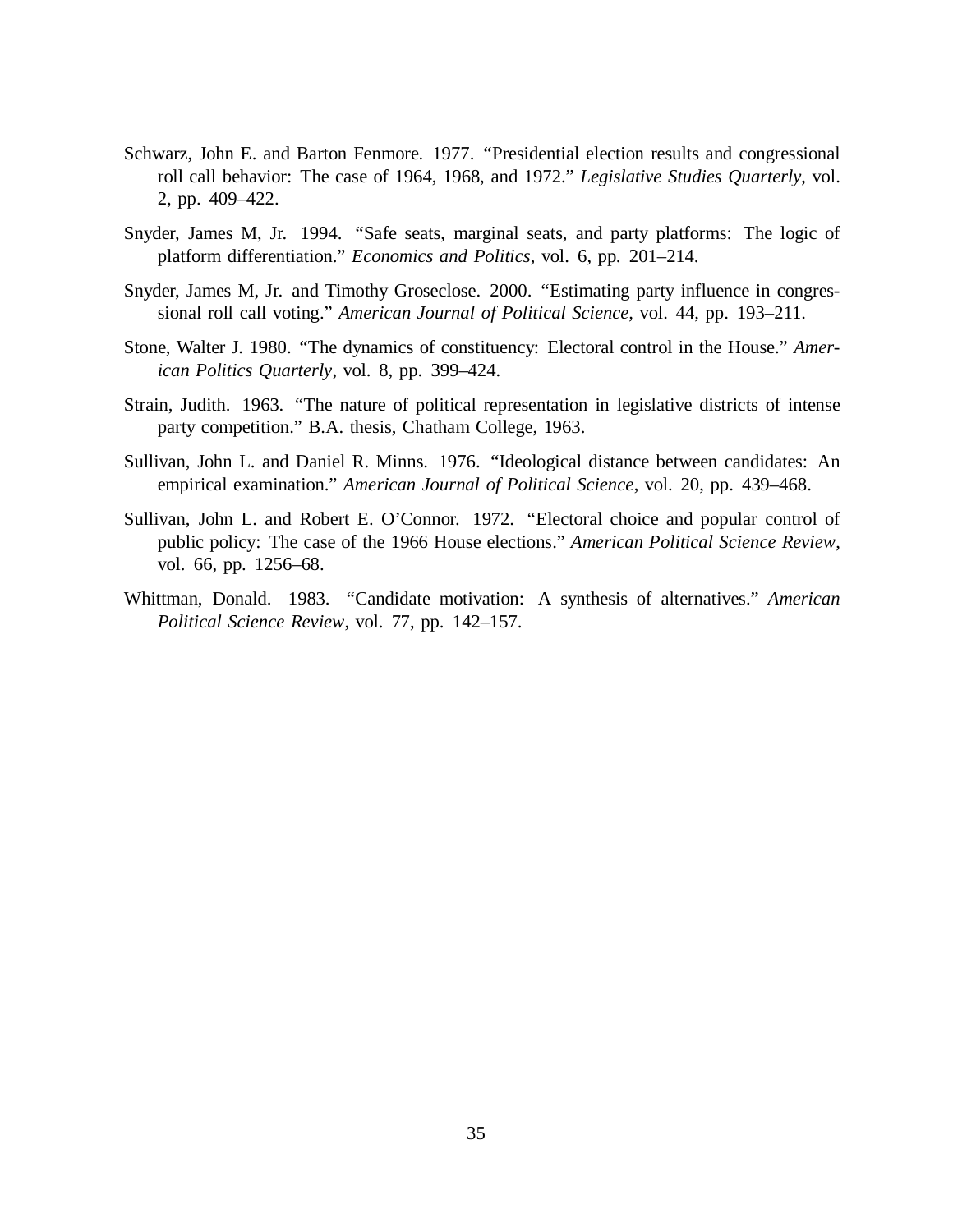**Figure 1 Candidate Positioning in 1996 by District Conservatism**



 $R = Republican$  candidates  $D =$  Democratic candidates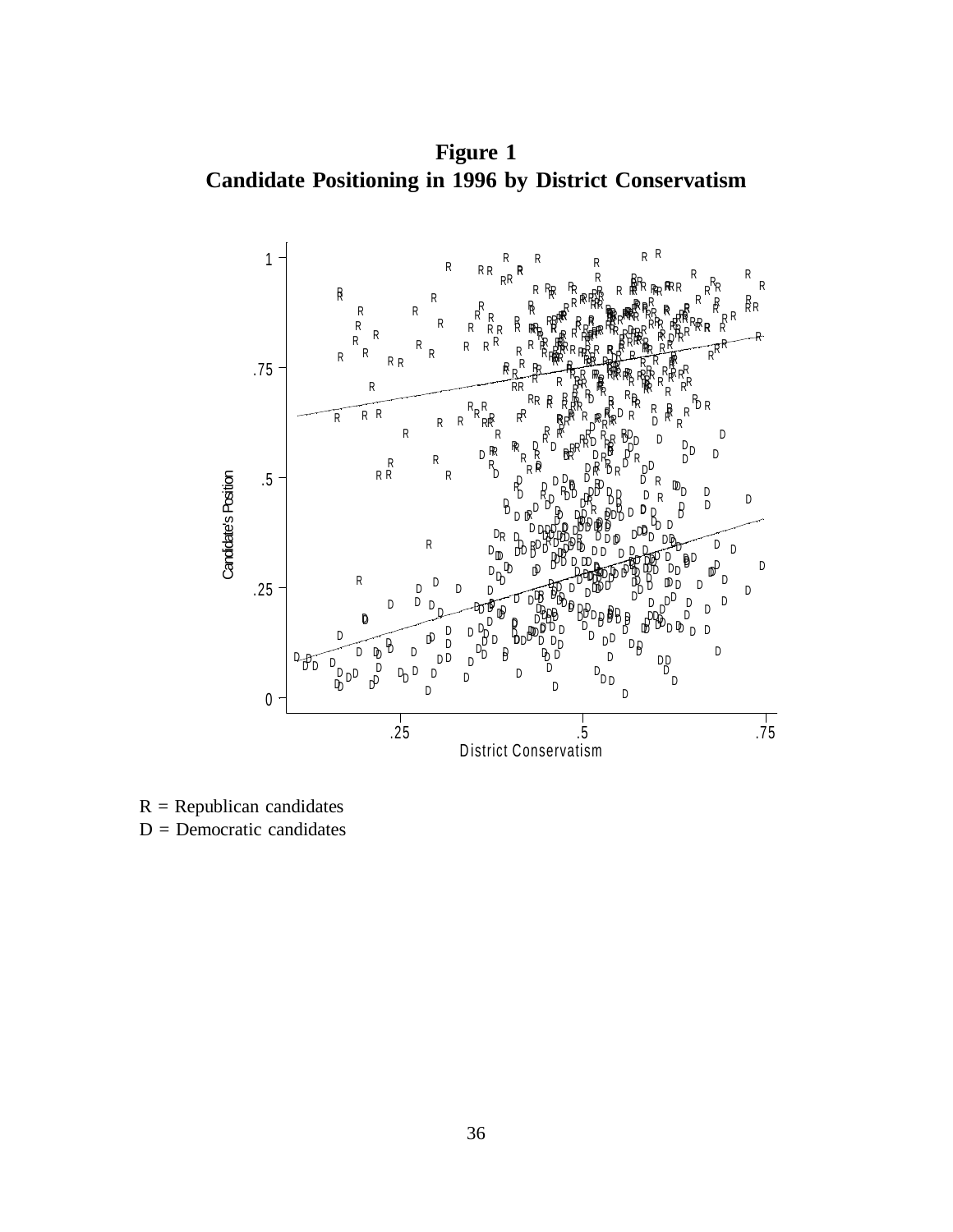**Figure 2 Candidate Positioning in 1996: Republicans** *vs.* **Democrats**

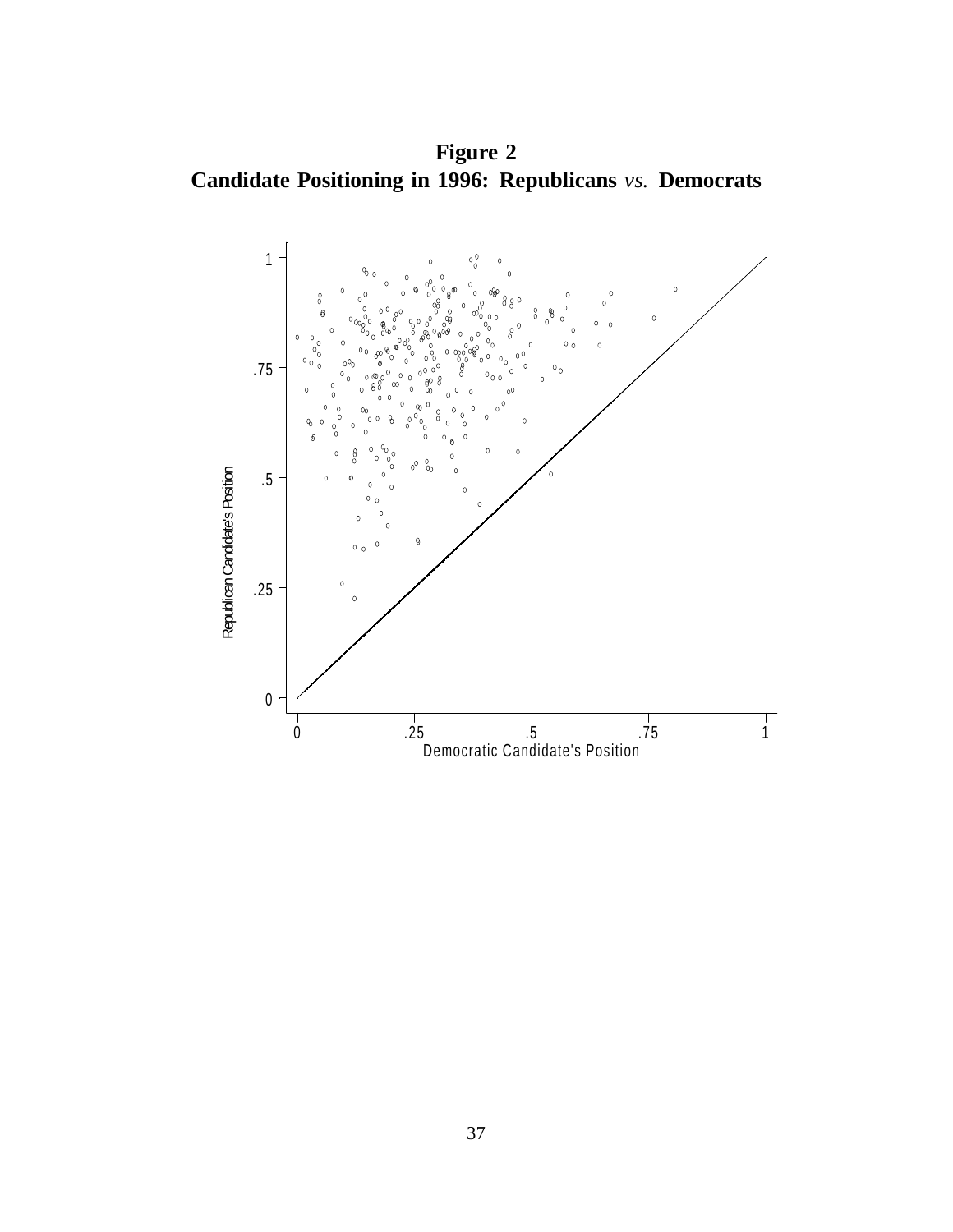**Figure 3 Ideological Gap: Effects of Candidate Quality and Primary Competition**

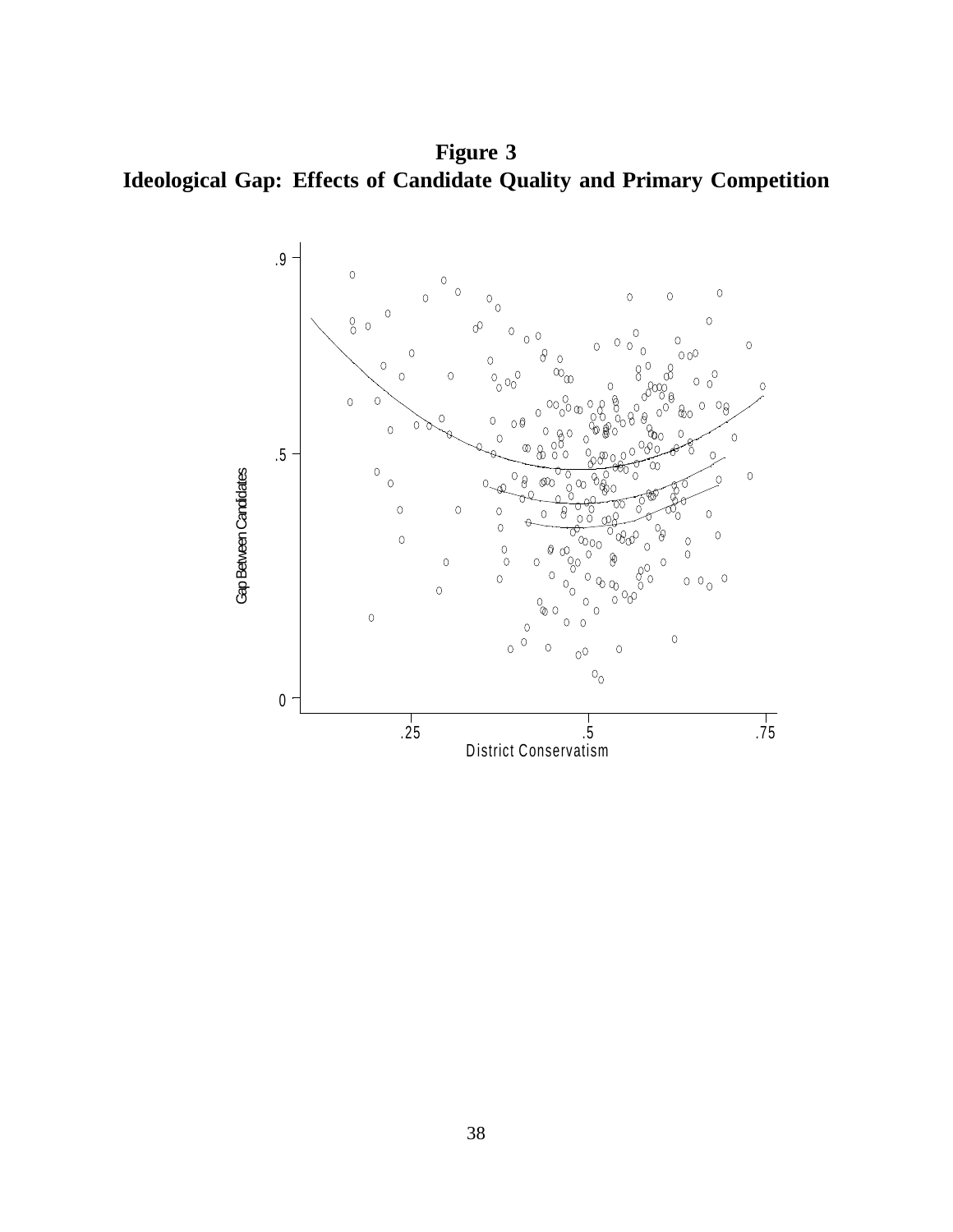**Figure 4 Candidate Positioning, 1874–1996: Republicans** *vs.* **Democrats**

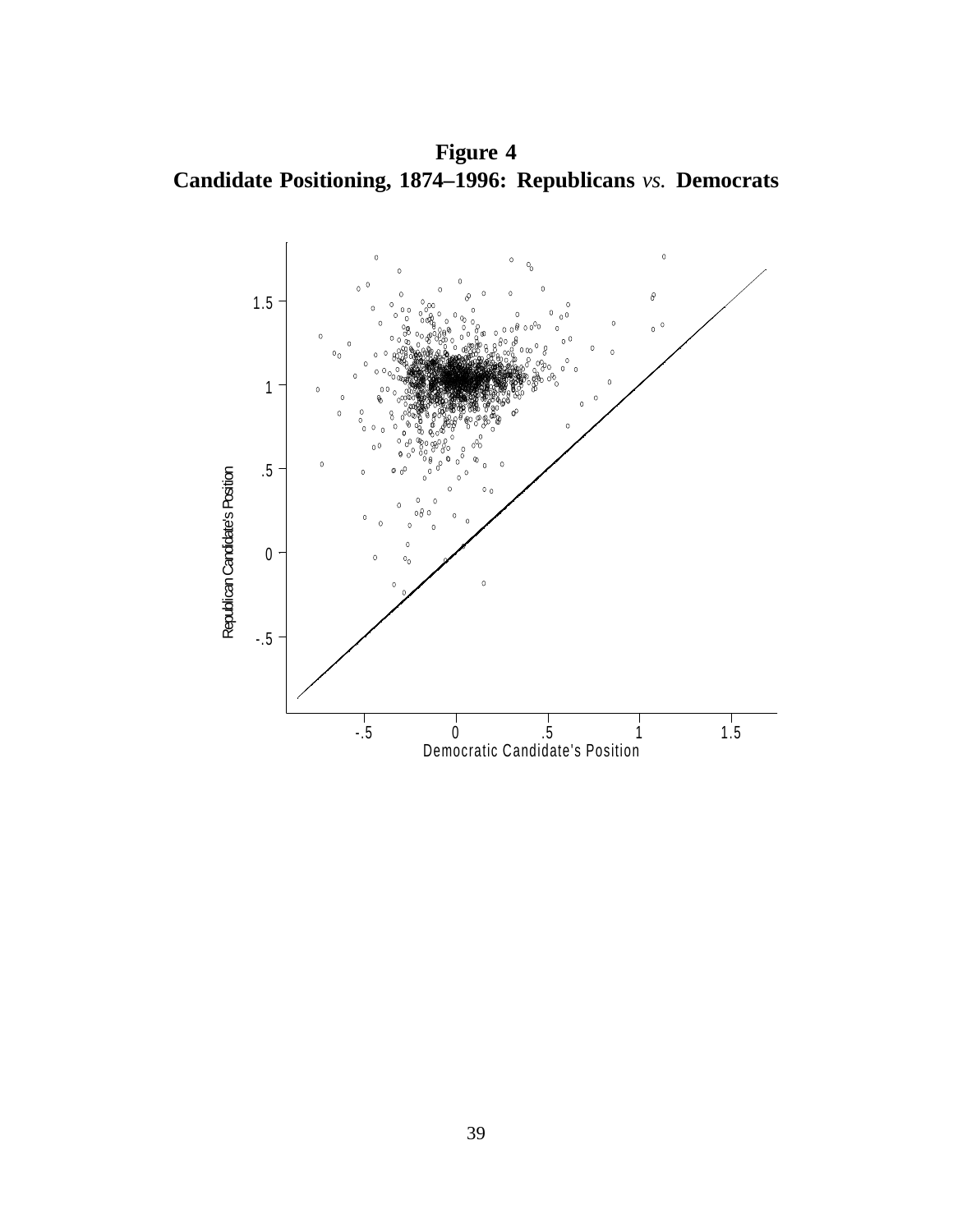**Figure 5 Ideological Change Due to Partisan Replacement, 1874–1996**

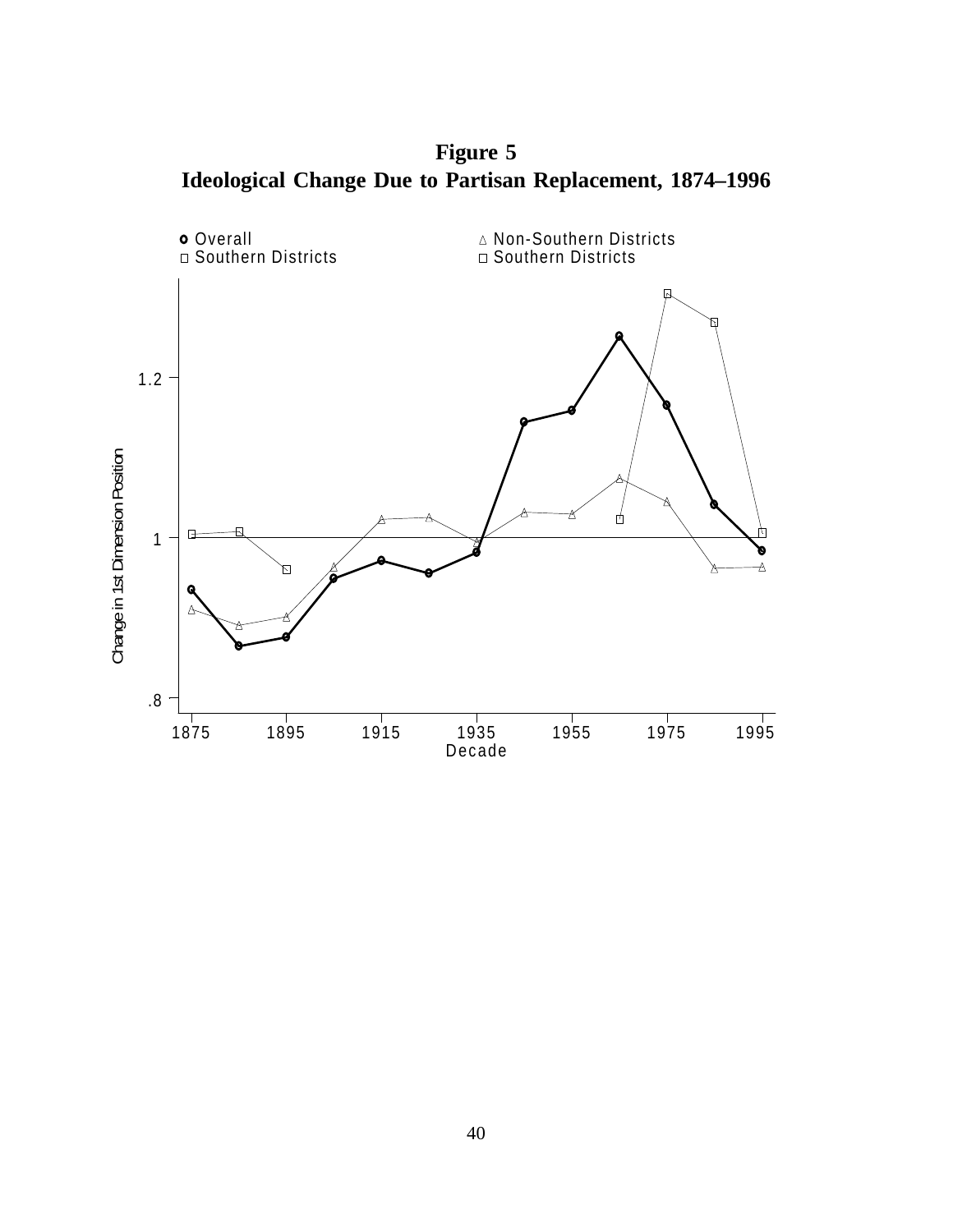**Figure 6 Responsiveness by Party, 1874–1996**

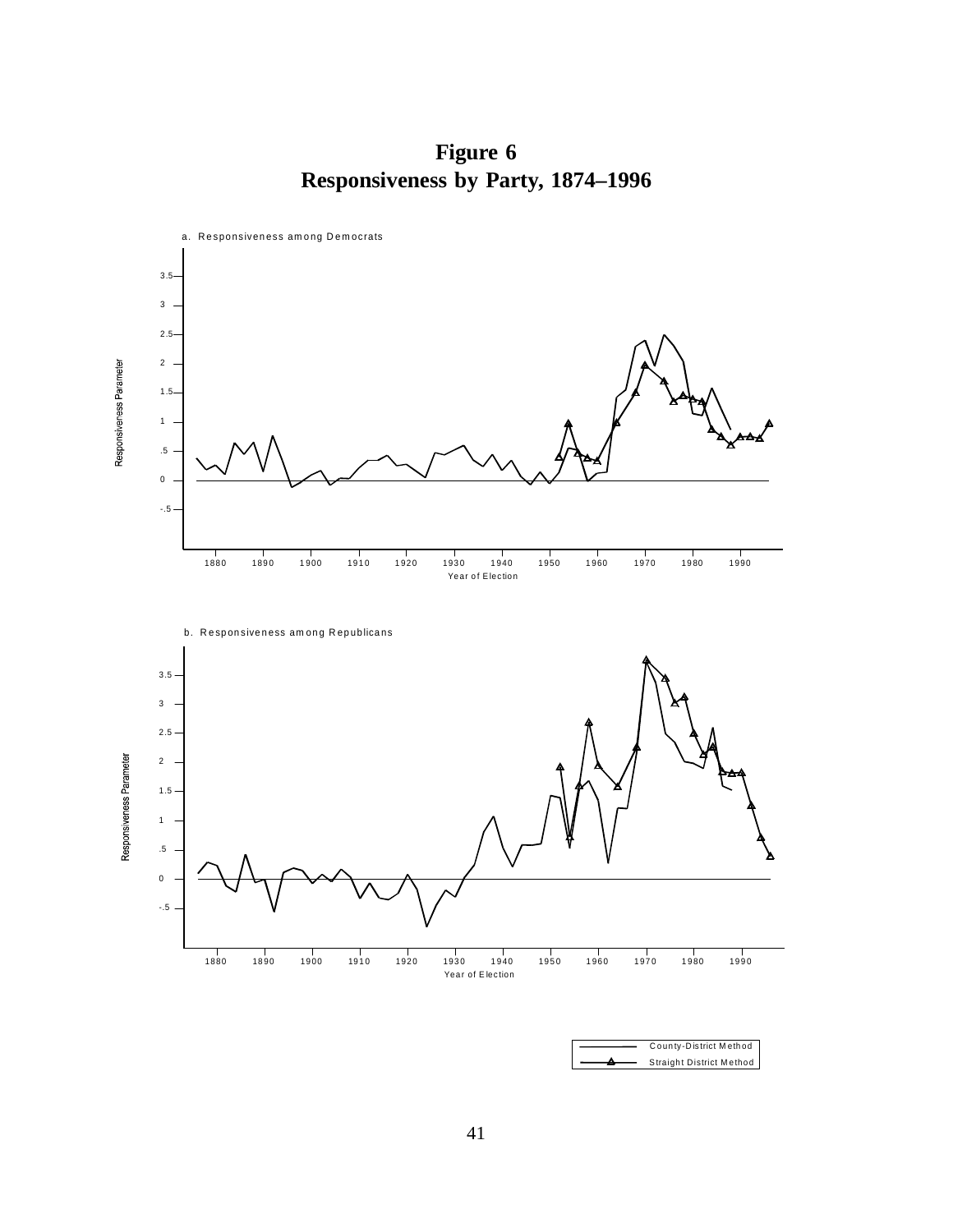| <b>Democratic and Republican House Candidates in 1996</b> |                     |                     |                     |                     |
|-----------------------------------------------------------|---------------------|---------------------|---------------------|---------------------|
| Dep. var. = Candidate's position on the first dimension   |                     |                     |                     |                     |
|                                                           | Democrats           |                     | Republicans         |                     |
|                                                           | (1)                 | (2)                 | (3)                 | (4)                 |
| Republican Presidential Pct.                              | 0.812<br>(0.072)    | 0.853<br>(0.070)    | 0.571<br>(0.076)    | 0.630<br>(0.078)    |
| Incumbent                                                 | 0.132<br>(0.019)    | 0.159<br>(0.019)    | $-0.115$<br>(0.019) | $-0.137$<br>(0.020) |
| Open Seat Candidate                                       | 0.107<br>(0.025)    | 0.080<br>(0.025)    | $-0.060$<br>(0.028) | 0.034<br>(0.029)    |
| <b>High Quality Candidate</b>                             |                     | 0.100<br>(0.022)    |                     | $-.080$<br>(0.027)  |
| Intercept                                                 | $-0.191$<br>(0.042) | $-0.234$<br>(0.042) | 0.537<br>(0.033)    | 0.525<br>(0.033)    |
| Adjusted $\mathbb{R}^2$                                   | .274                | .312                | .143                | .153                |
| Observations                                              | 356                 | 356                 | 368                 | 368                 |
| Root MSE                                                  | .129                | .125                | .129                | .128                |

**Table 1. Predicting the Ideological Location of**

Standard errors in parentheses.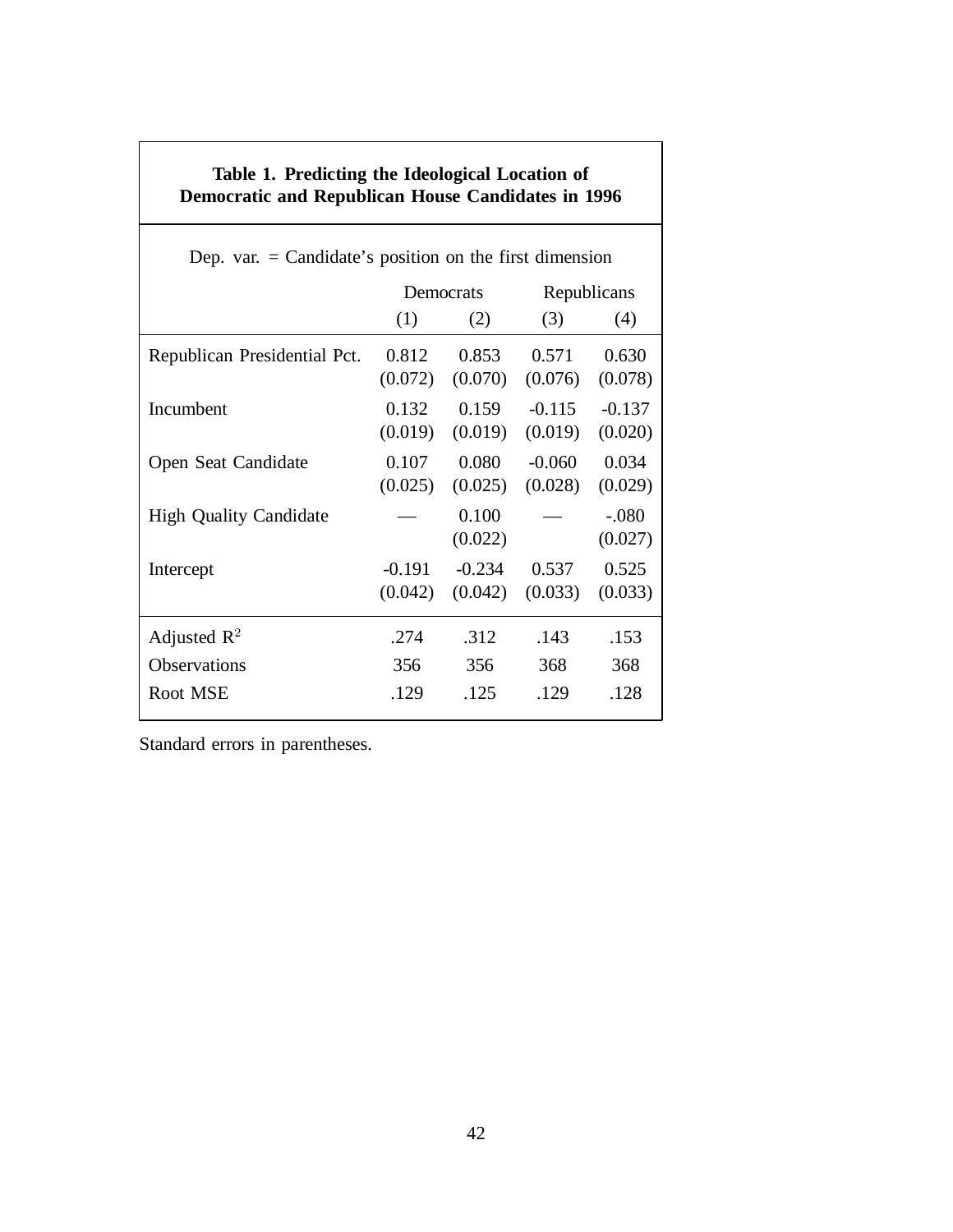| Table 2. Predicting the Ideological Gap Between<br><b>Democratic and Republican House Candidates in 1996</b> |                    |                     |                     |
|--------------------------------------------------------------------------------------------------------------|--------------------|---------------------|---------------------|
| Dep. var. = Difference between Republican and Democratic<br>candidates' positions on the first dimension     |                    |                     |                     |
|                                                                                                              | (1)                | (2)                 | (3)                 |
| Republican Presidential Pct. (RP)                                                                            | $-2.46$<br>(0.466) | $-2.13$<br>(0.470)  | $-2.11$<br>(0.473)  |
| RP <sup>2</sup>                                                                                              | 2.54<br>(0.501)    | 2.19<br>(0.504)     | 2.16<br>(0.507)     |
| <b>Both Good Candidates</b>                                                                                  |                    | $-0.070$<br>(0.024) |                     |
| Dem. Good Candidate                                                                                          |                    |                     | $-0.072$<br>(0.026) |
| Rep. Good Candidate                                                                                          |                    |                     | $-0.063$<br>(0.029) |
| <b>Tough Primary</b>                                                                                         |                    | $-0.050$<br>(0.026) | $-0.051$<br>(0.026) |
| Intercept                                                                                                    | 1.035<br>(0.106)   | 0.981<br>(0.105)    | 1.048<br>(0.108)    |
| Adjusted $R^2$                                                                                               | .081               | .109                | .107                |
| Observations                                                                                                 | 301                | 301                 | 301                 |
| Root MSE                                                                                                     | .164               | .162                | .162                |
| $RP^* =$ Value of RP that<br>minimizes Gap                                                                   | .484               | .484                | .489                |

Standard errors in parentheses.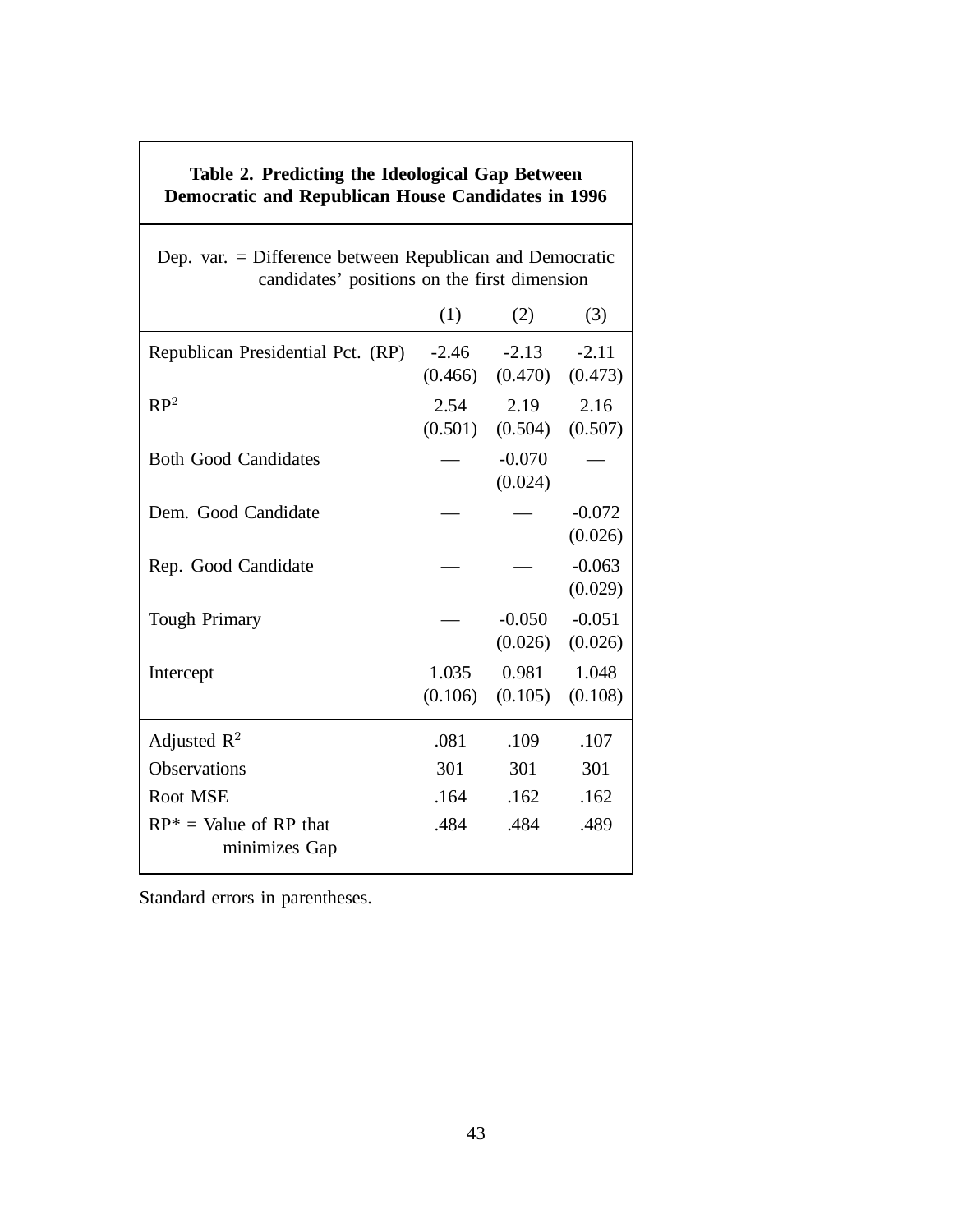| Table 3. Predicting the Vote share of<br><b>Democratic House candidates in 1996</b> |                     |                     |                     |
|-------------------------------------------------------------------------------------|---------------------|---------------------|---------------------|
| Dep. var. $=$ Democratic candidate's share of two-party vote                        |                     |                     |                     |
|                                                                                     | (1)                 | (2)                 | (3)                 |
| <b>District Conservatism</b><br>(Republican Presidential Pct.)                      | $-0.711$<br>(0.043) | $-0.827$<br>(0.051) | $-0.826$<br>(0.051) |
| Democrat Incumbent                                                                  | 0.134<br>(0.018)    | 0.122<br>(0.018)    |                     |
| Republican Incumbent                                                                | $-0.083$<br>(0.019) | $-0.070$<br>(0.019) |                     |
| Incumbent                                                                           |                     |                     | 0.097<br>(0.006)    |
| Democrat Good Candidate                                                             | 0.038<br>(0.012)    | 0.030<br>(0.012)    |                     |
| Republican Good Candidate                                                           | $-0.037$<br>(0.014) | $-0.031$<br>(0.014) |                     |
| Good Candidate                                                                      |                     |                     | 0.032<br>(0.009)    |
| Democrat in Scandal                                                                 | $-0.059$<br>(0.037) | $-0.062$<br>(0.036) |                     |
| Republican in Scandal                                                               | 0.152<br>(0.063)    | 0.140<br>(0.061)    |                     |
| Scandal                                                                             |                     |                     | $-0.081$<br>(0.031) |
| Midpoint                                                                            |                     | 0.147<br>(0.038)    | 0.147<br>(0.038)    |
| Intercept                                                                           | 0.845<br>(0.027)    | 0.826<br>(0.027)    | 0.850<br>(0.021)    |
| Adjusted $\mathbb{R}^2$                                                             | .875                | .881                | .880                |
| Observations                                                                        | 297                 | 297                 | 297                 |
| Root MSE                                                                            | .063                | .061                | .061                |

Standard errors in parentheses.

I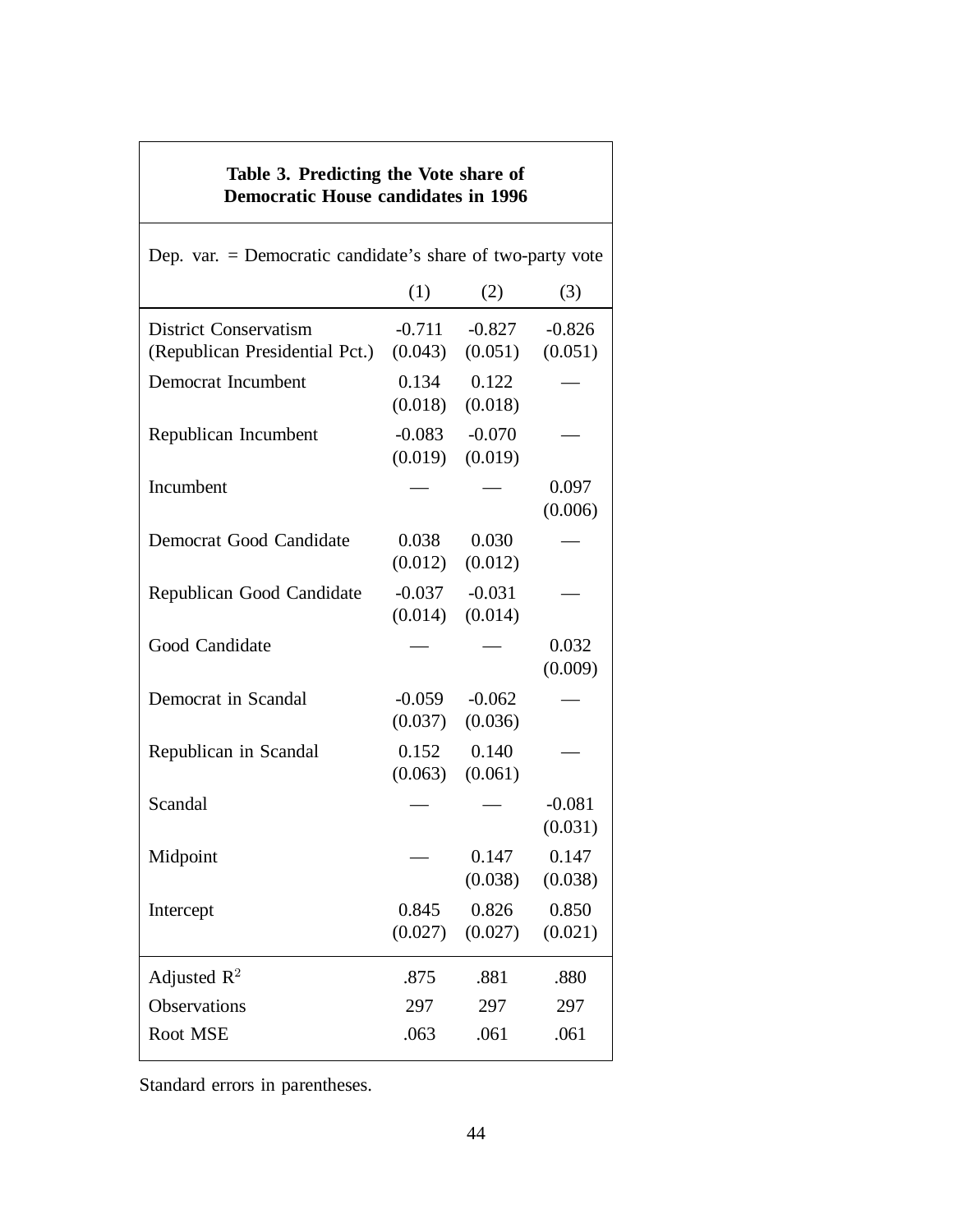| Table 4. Predicting the Vote share of<br><b>Democratic House candidates from 1874-1996</b> |               |                 |               |               |              |
|--------------------------------------------------------------------------------------------|---------------|-----------------|---------------|---------------|--------------|
| Dep. var. $=$ Democratic candidate's share of two-party vote                               |               |                 |               |               |              |
|                                                                                            | $1874 - 94^a$ | $1896 - 1930^a$ | $1932 - 62^a$ | $1952 - 74^b$ | $1976 - 96b$ |
| Republican                                                                                 | 0.84          | 0.26            | 0.36          | .28           | .22          |
| Pres. Pct.                                                                                 | (0.02)        | (0.03)          | (0.04)        | (0.05)        | (0.06)       |
| Midpoint                                                                                   | 0.18          | 0.44            | 0.25          | 0.67          | 0.52         |
|                                                                                            | (0.22)        | (0.20)          | (0.20)        | (0.19)        | (0.23)       |
| Democratic                                                                                 | $-0.005$      | $-0.002$        | 0.000         | 0.021         | $-0.015$     |
| Incumbent                                                                                  | (0.007)       | (0.007)         | (0.008)       | (0.009)       | (0.011)      |
| Republican                                                                                 | 0.008         | 0.001           | $-0.002$      | $-0.004$      | $-0.030$     |
| Incumbent                                                                                  | (0.007)       | (0.007)         | (0.008)       | (0.009)       | (0.012)      |
| South                                                                                      | 0.013         | $-0.004$        | $-0.017$      | 0.007         | $-0.003$     |
|                                                                                            | (0.008)       | (0.008)         | (0.014)       | (0.010)       | (0.008)      |
| Intercept                                                                                  | 0.32          | 0.38            | 0.31          | 0.50          | 0.52         |
|                                                                                            | (0.02)        | (0.02)          | (0.02)        | (0.01)        | (0.01)       |
| Adjusted $\mathbb{R}^2$                                                                    | .21           | .13             | .15           | .14           | .49          |
| Observations                                                                               | 350           | 593             | 464           | 404           | 272          |

Separate election-year dummies suppressed. Standard errors in parentheses.

<sup>a</sup>Using the county aggregation method to calculate presidential vote in the district. <sup>b</sup>Using the Congressional District Data Book for presidential vote in the district.